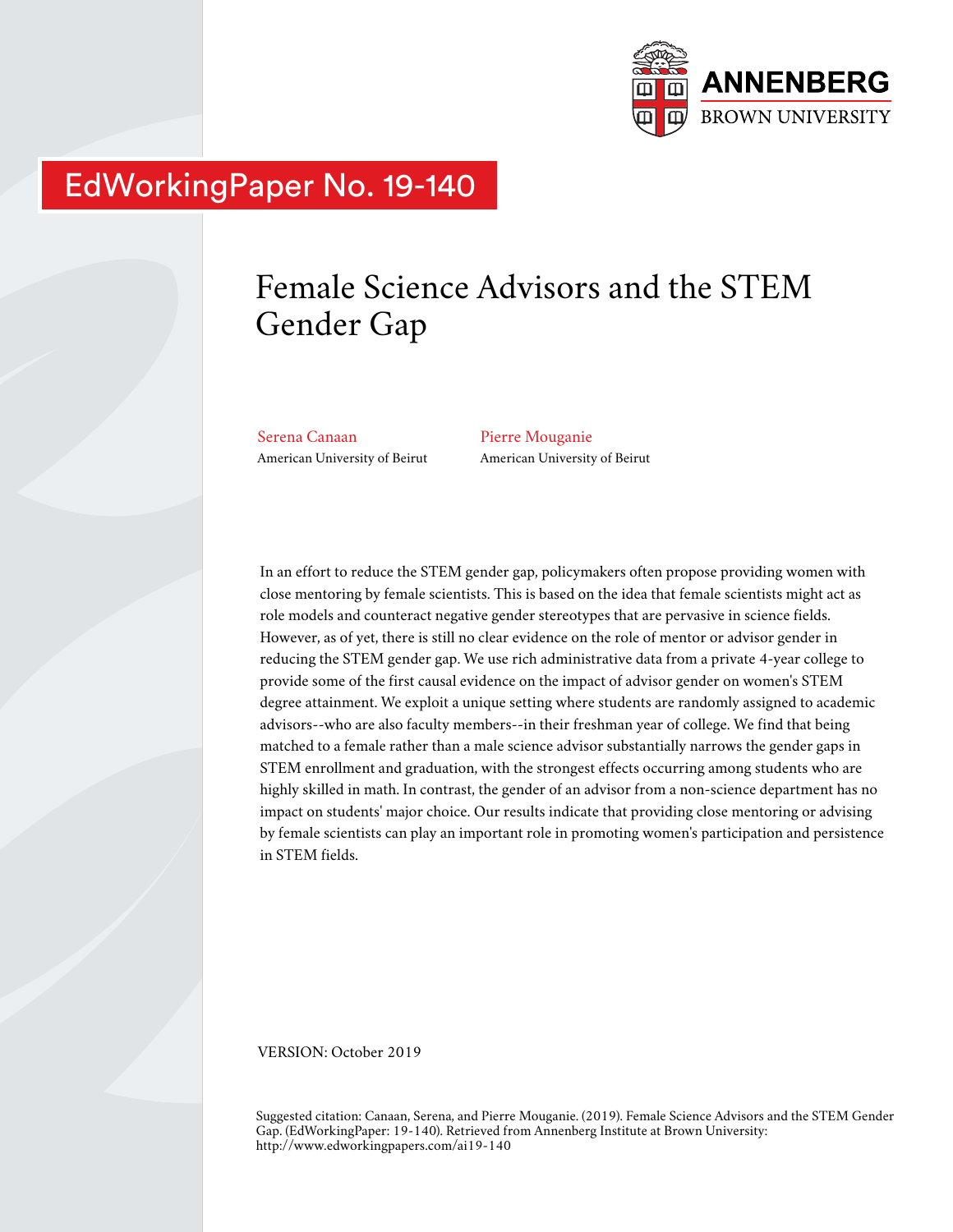# Female Science Advisors and the STEM Gender Gap<sup>∗</sup>

Serena Canaan†

Pierre Mouganie‡

This Version: October 4, 2019

#### Abstract

In an effort to reduce the STEM gender gap, policymakers often propose providing women with close mentoring by female scientists. This is based on the idea that female scientists might act as role models and counteract negative gender stereotypes that are pervasive in science fields. However, as of yet, there is still no clear evidence on the role of mentor or advisor gender in reducing the STEM gender gap. We use rich administrative data from a private 4-year college to provide some of the first causal evidence on the impact of advisor gender on women's STEM degree attainment. We exploit a unique setting where students are *randomly* assigned to academic advisors—who are also faculty members—in their freshman year of college. We find that being matched to a female rather than a male science advisor substantially narrows the gender gaps in STEM enrollment and graduation, with the strongest effects occurring among students who are highly skilled in math. In contrast, the gender of an advisor from a non-science department has no impact on students' major choice. Our results indicate that providing close mentoring or advising by *female scientists* can play an important role in promoting women's participation and persistence in STEM fields.

JEL Classification: I23, I24, J16

Keywords: STEM, Gender Gap, Academic Advising

<sup>∗</sup>We thank David Card, Scott Carrell, Ciprian Domnisoru, Mark Hoekstra, Andrea Ichino, Patrick Kline, Shelly Lundberg, Heather Royer, Giovanni Peri, Jesse Rothstein, Monica Singhal, Jenna Stearns, Chris Walters, and seminar participants at UC Davis, UC Berkeley labor lunch, UCSB labor lunch, USC CESR Brown Bag Series, Koç University, the 4th IZA Junior/Senior Symposium, the 2019 SOLE meeting and the Texas A&M PLIO Alumni conference for helpful comments and suggestions. We also thank Jana Kontar for excellent research assistance. Finally, we thank Zaher Bu Daher and Solange Constantine for assistance in providing us with the data used in this paper. All errors are our own.

<sup>†</sup>Department of Economics, American University of Beirut, e-mail: sc24@aub.edu.lb.

<sup>‡</sup>Department of Economics, American University of Beirut, e-mail: pm10@aub.edu.lb.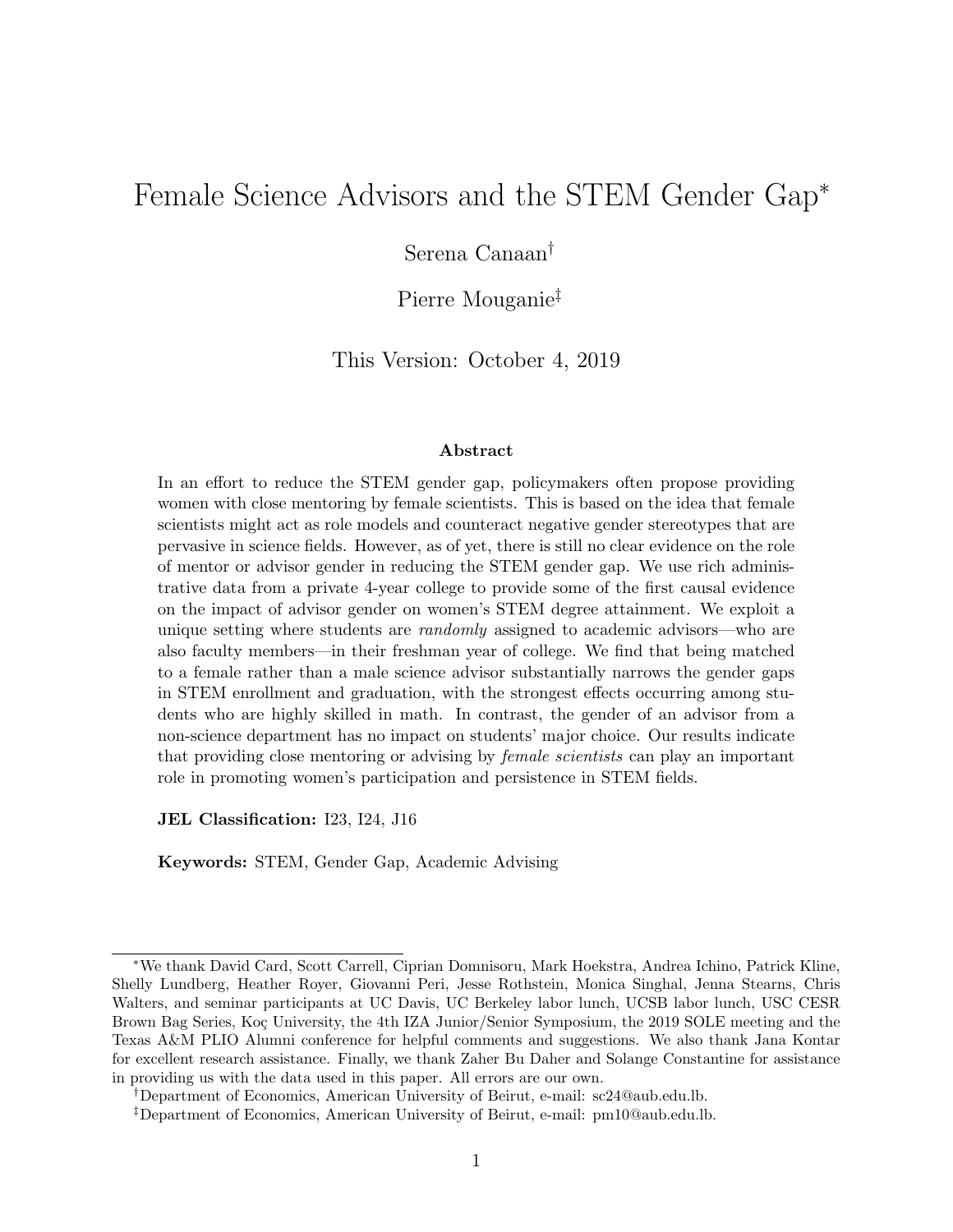### 1 Introduction

Over the past decade, employment in the fields of science, technology, engineering and mathematics (STEM) has been growing at a substantially higher rate than most other occupations. Recent evidence also indicates that there are large earnings gains from holding STEM versus non-STEM degrees (Hastings, Neilson and Zimmerman, 2013; Kirkbøen, Leuven and Mogstad, 2016; Canaan and Mouganie, 2018). Despite these significant labor market returns, women are still underrepresented in many STEM fields. In 2013, women accounted for 31 percent of U.S. postsecondary graduates in the sciences and merely a quarter of all STEM jobs. This gender disparity is apparent from the early stages of postsecondary education; in 2012, 7.2 percent of female compared to 26.6 percent of male freshman college students planned on pursuing a degree in mathematics, statistics, computer sciences, physical sciences, and engineering (U.S. Chamber of Commerce Foundation, 2015).

In light of this issue, discussions among policymakers and researchers on how to improve the status of women in the sciences have become more prominent. Mentorship has emerged as an "important key to increasing and keeping women engaged in scientific and technical careers" (White House OSTP, 2011). Accordingly, a variety of mentoring initiatives have been recently put in place with the goal of promoting women's persistence in STEM fields. For example, the Department of Energy STEM Mentoring Program was launched in 2011, to provide female undergraduates with one-on-one mentoring by female scientists. The American Economic Association's Committee on the Status of Women in the Economics Profession (CSWEP) also organizes a yearly mentoring workshop (CeMENT) to help female assistant professors in economics prepare for tenure. The program, which offers group mentoring by senior female economists, has shown to improve women's publication records and access to grants (Blau et al., 2010). The premise for such programs is that *female scientists* can act as role models, inspiring other women to seek and persist in STEM careers. Exposure to female mentors or advisors can also mitigate the negative impacts of gender stereotypes. Indeed, lack of female role models and gender stereotyping are often put forth as some of the main reasons for the underrepresentation of women in science fields (Blickenstaff, 2005; Leslie et al., 2015).

In this paper, we present some of the first causal evidence on how advisor gender impacts the STEM gender gap. Despite considerable policy relevance, there is still no clear evidence on the role of mentor or advisor gender in women's decisions to pursue careers in STEM. The scarcity of work on this topic can be mainly attributed to difficulties with identifying causal effects. The few papers that focus on the role of advisor gender in the sciences cannot overcome this challenge. For example, a series of studies examine the impact of having a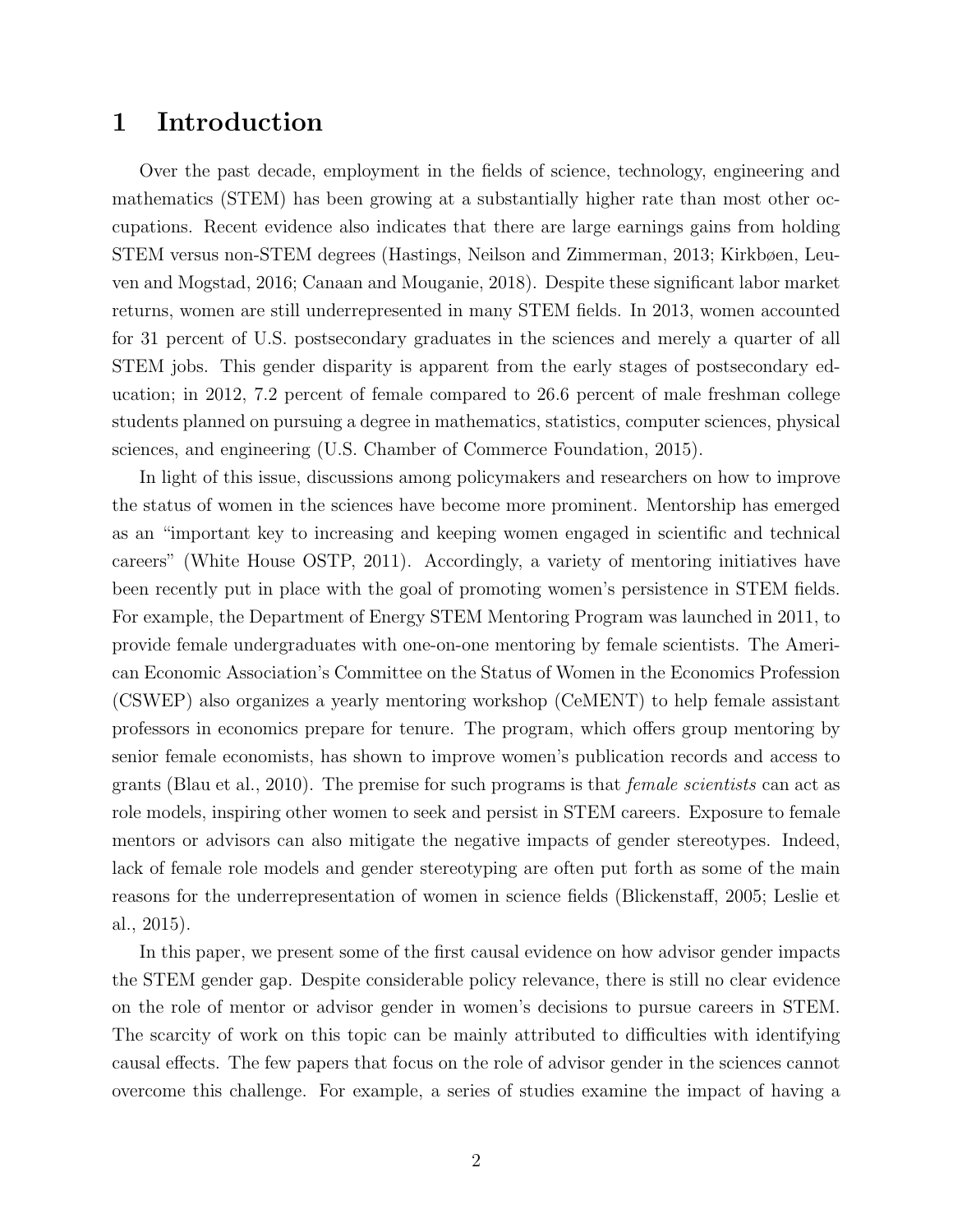female PhD advisor on women's productivity, graduation rates and probability of holding academic positions, and yield mixed results.<sup>1</sup> In these settings, individuals self-select into advising relationships. As a result, the gender match between students and advisors is likely correlated with unobservable factors that may also influence educational choices.

We examine whether women's likelihood of enrolling and graduating with STEM degrees is influenced by their academic advisors' gender in the first year of college. Most U.S. colleges offer academic advising in order to help undergraduate students set and achieve their educational goals. In general, an advisor's duties are to monitor students' academic progress, provide personalized assistance with selecting courses and developing a plan of study, give information on academic programs and majors, and offer academic and career mentoring. Additionally, first-year or pre-major advisors help students select an appropriate field of study (NACADA, 2011). Advising is high-touch as students typically interact closely with their advisors, meeting with them one-on-one and continuously throughout the academic year. Our focus on high-touch advising is consonant with recent studies showing that coaching and intensive advising programs substantially increase college enrollment and graduation (Avery, 2010; Bettinger and Baker, 2014; Lavecchia et al., 2016; Carrell and Sacerdote, 2017; Barr and Castleman, 2018; Castleman and Goodman, 2018; Kato and Song, 2018). However, our paper is the first to examine how advising impacts college major choice.

We use rich administrative data linking students to their advisors taken from the American University of Beirut (AUB), a private 4-year college located in Lebanon. As further discussed in section 2.1, AUB is comparable to a typical private nonprofit 4-year college in the United States. Importantly, 50 percent of undergraduate students and 40 percent of faculty at AUB are female. Nonetheless, among students declaring a major after their freshman year, only 9.3 percent of females compared to 25.9 percent of males enroll in a STEM degree. We exploit several unique features of AUB's advising system to answer the question at hand. First and foremost, students are randomly assigned to advisors at the beginning of their freshman year of college. This enables us to overcome selection bias and identify the causal effects of being matched to an advisor of the same gender. Second, advisors are faculty members from various departments. Hence, regardless of their intended majors, students may be matched to faculty advisors from either science or non-science departments. In our main analysis, we therefore examine whether being assigned to a female rather than a male science advisor impacts the gender gap in STEM degree attainment, as well as students' academic performance. We also investigate separately whether the gender match matters for students assigned to non-science advisors. Third, students are required to

<sup>1</sup>See for example, Neumark and Gardecki (1998); Hilmer and Hilmer (2007); Pezzoni et al. (2016); Gaule and Piacentini (2018).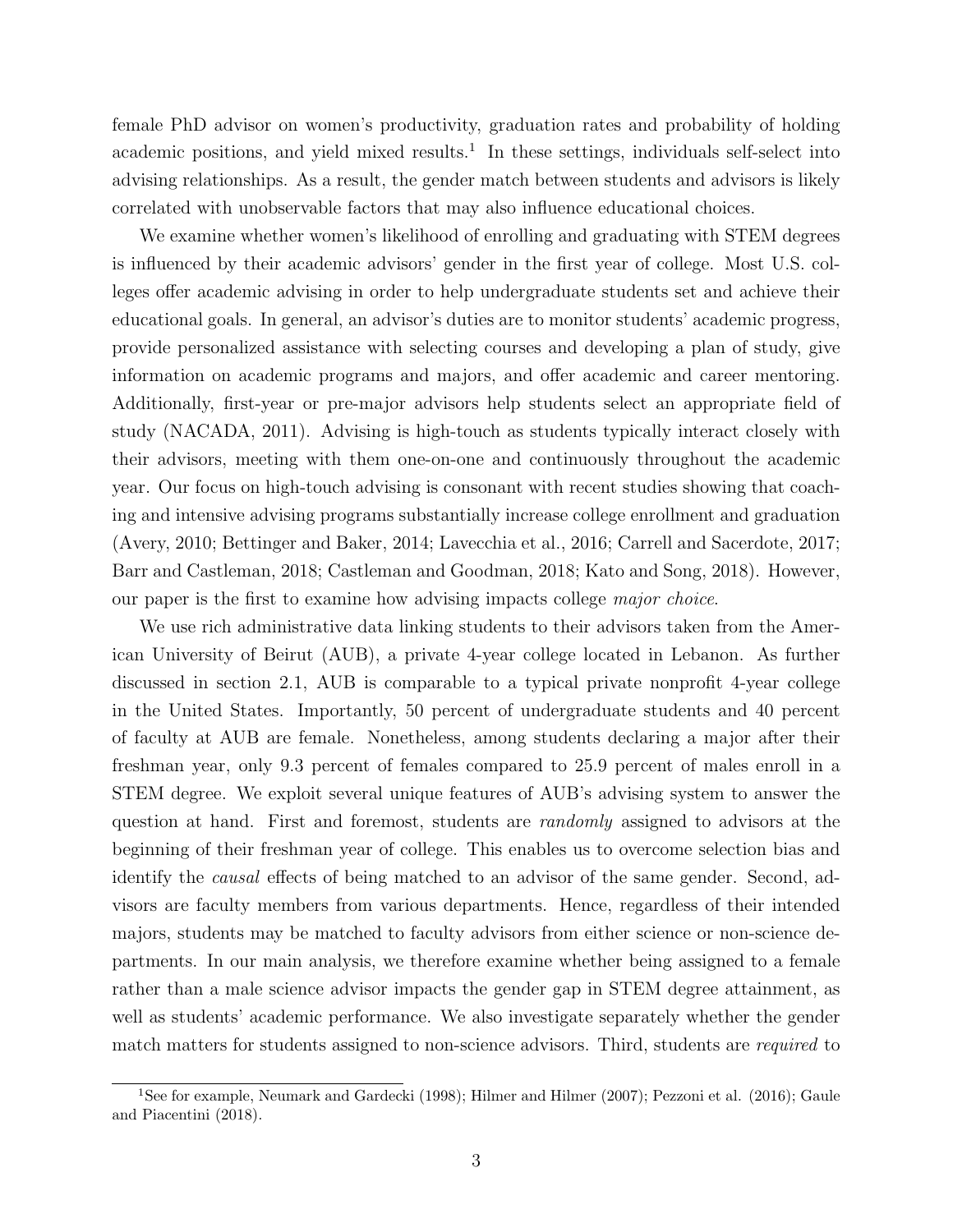meet one-on-one with their advisors at the beginning of each semester and prior to course enrollment, and have the option of going to their advisors' weekly office hours. During these meetings, advisors mainly discuss with students their intended majors and help them select courses and create a plan of study. Students also apply for a major at the end of their freshman year. This ensures that they are interacting repeatedly with their advisors at a critical time in their postsecondary studies, that is in the year right before they decide on a major.

Our results indicate that being matched to a female science advisor in the first year of college substantially increases women's likelihood of enrolling in a STEM major after freshman year, and eventually graduating with a degree in a STEM field. Specifically, exposure to a female rather than a male science advisor reduces the gender gap in STEM enrollment by 8.4 percentage points. The impacts are long-lasting as we document a comparable decrease in the gender gap in STEM graduation. These effects are substantial and the gender gaps in both STEM enrollment and graduation are significantly narrowed. We further find that female science advisors improve women's academic performance. Relative to male students, females experience an 18 percent of a standard deviation improvement in their freshman year GPA when matched with a female rather than a male science advisor. While academic performance is increased for women of all ability levels, the STEM enrollment and graduation effects are driven by students with high mathematical ability. This suggests that the documented increase in female STEM enrollment is not mainly driven by improved academic performance, but rather by affirmation effects from interacting with female scientists. This is in line with our findings from in-person interviews conducted with female and male science advisors as further discussed in section 6.4. Finally, we find that the gender of a non-science advisor has no significant impact on students' major choice or academic performance. This highlights that female mentors are particularly important in the sciences. This is also consistent with evidence showing that the lack of female role models and negative gender stereotypes are major barriers to women entering STEM fields (Blickenstaff, 2005).

Our paper is related to a growing literature that looks at how female role models influence the STEM gender gap. In their seminal study, Carrell, Page and West (2010) exploit the random assignment of students to introductory math and science courses at the U.S. Air Force Academy, and show that female instructors substantially increase the share of high-ability women graduating with STEM majors. Lim and Meer (2019) further find that being matched to a female middle school teacher in South Korea raises the probability that female students enroll in STEM-tracks in high school and aspire to pursue STEM degrees.<sup>2</sup>

<sup>2</sup>Several studies find that female teachers increase female students' performance in math and science courses (Bettinger and Long, 2005; Dee, 2007; Lim and Meer, 2017; Gong et al., 2018) and can influence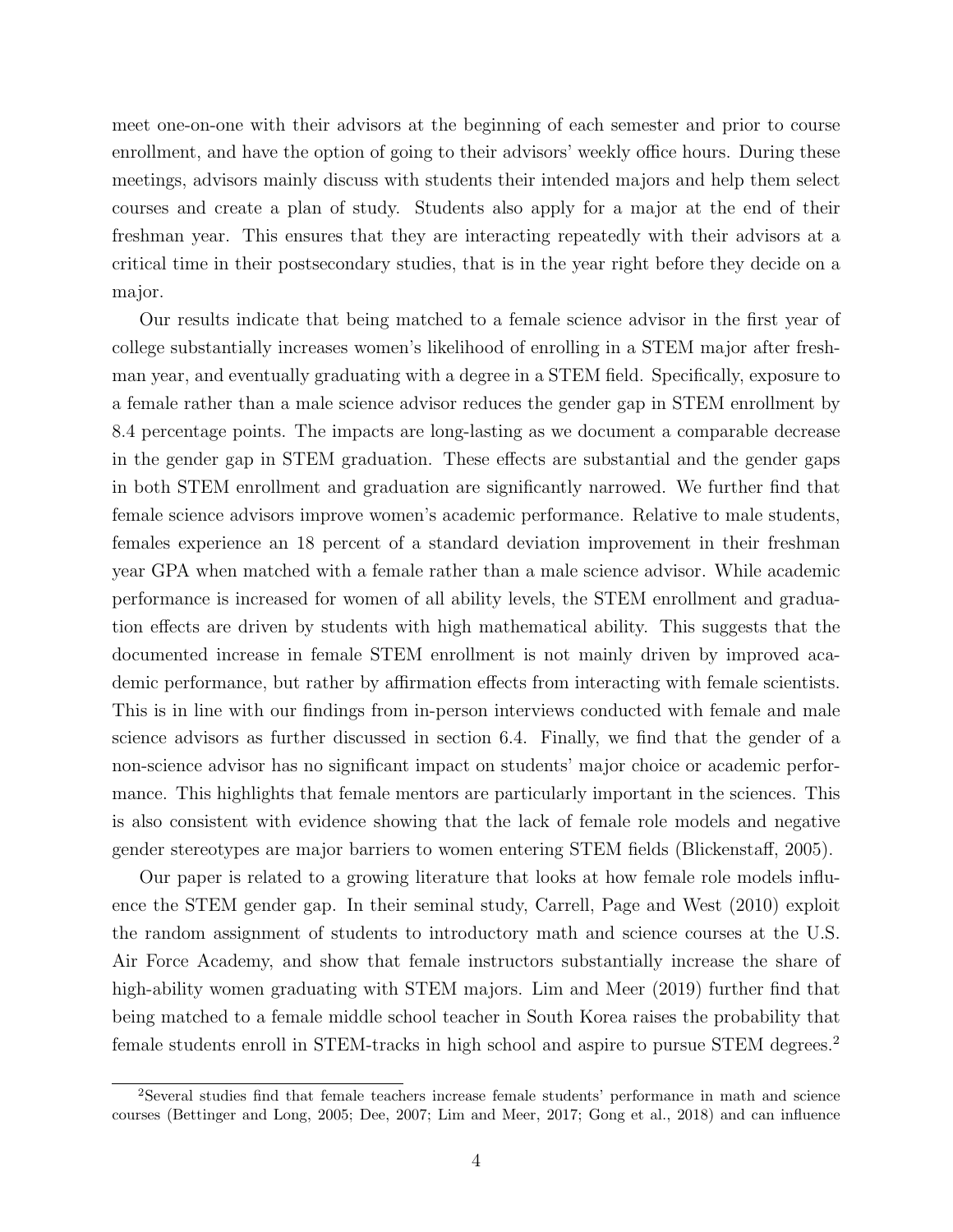In line with these findings, several randomized controlled trials have been recently conducted to raise women's interest in STEM majors. Porter and Serra (2018) recruit two female economics alumni of Southern Methodist University to discuss their careers, achievements and experiences in their major with students taking Principles of Economics classes. The authors find that women who are exposed to these "role models" are twice as likely to enroll in intermediate microeconomics and to report that they intend on majoring in economics. Breda et al. (2018) document that a one-hour visit to French high school classes by female researchers or professionals in science fields decreases the gender gap in STEM major enrollment in college. While these two studies highlight that female scientists provide information or inspiration to female students and subsequently change their educational choices, their focus is different than ours. Specifically, they do not examine whether the gender of the role model matters—i.e., they compare students who receive to those who do not receive inclassroom visits by female scientists, but do not compare students who interact with female rather than male scientists.

Our study adds to this literature in several ways. First, to the best of our knowledge, this paper is the first to show that advisor gender significantly impacts the likelihood that women enroll and graduate with STEM degrees. Compared to the interventions that have been previously studied in the literature, academic advising is more intensive and hightouch. Indeed, an academic advisor's main role is to provide students with continuous one-on-one mentoring and personalized support outside the classroom at a critical time in their postsecondary education. A second advantage of our study is that we are able to show that exposure to a female science advisor has long-lasting effects, as it substantially increases the likelihood that women *graduate* with STEM degrees. This is important as women are less likely than men to not only enroll but also persist in STEM majors (Griffith, 2010). Aside from Carrell, Page and West (2010), previous studies do not have information on the major that students graduate from. Finally, the policy implications of our study are distinct from the rest of the literature. Our findings are more suitable to inform the design of mentoring programs aimed at engaging women in the sciences. Specifically, our results suggest that providing women with close mentoring by female scientists can significantly reduce the STEM gender gap.

The rest of this paper is organized as follows. Section 2 provides a detailed description of our institutional setting. Sections 3 and 4 outline our data and identification strategy, respectively. Section 5 presents our randomization tests and main results. We discuss our findings in section 6 and conclude in section 7.

STEM occupation choice (Mansour et al., 2018).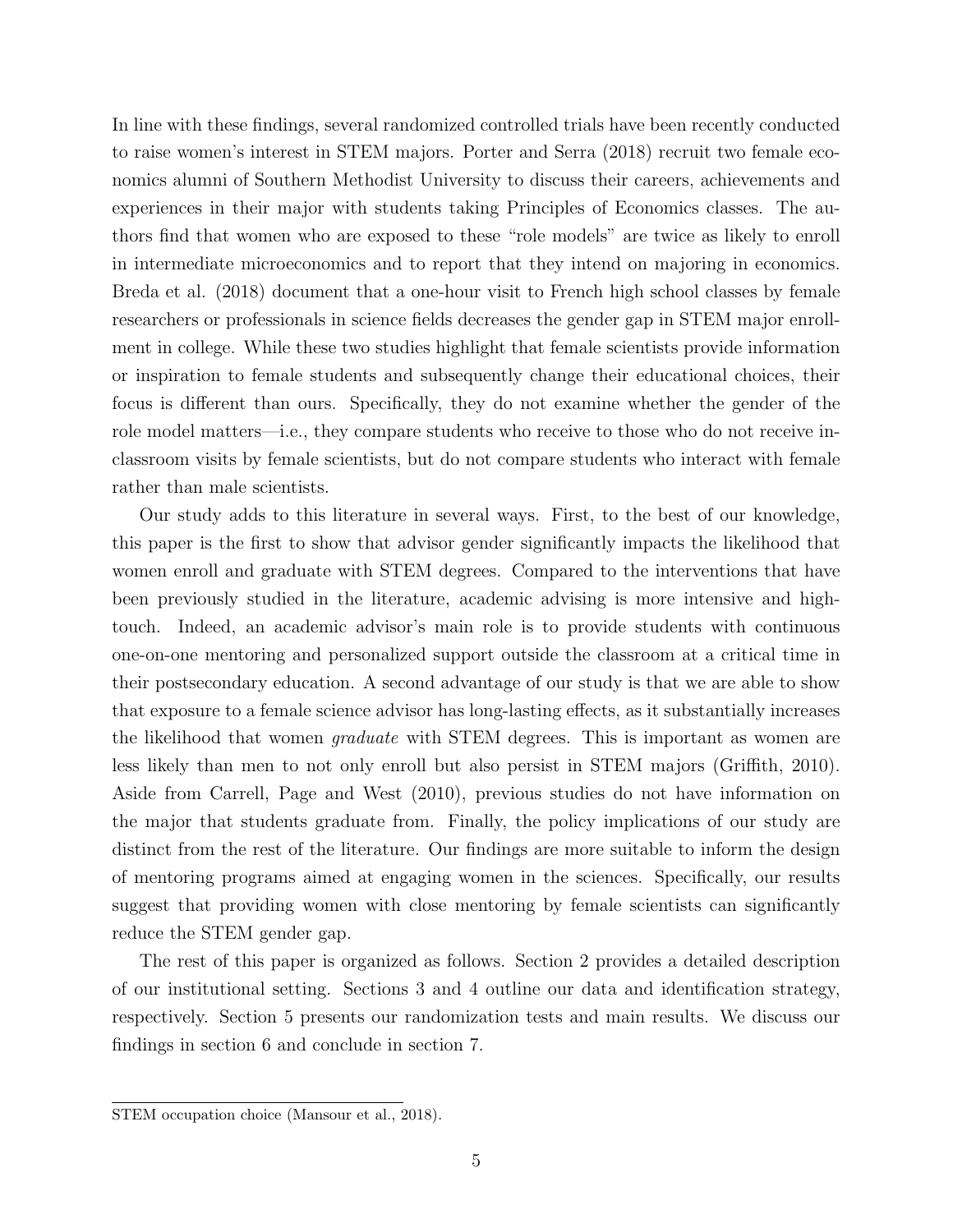### 2 Institutional Background

#### 2.1 The Freshman Year

In order to examine the impacts of student-advisor gender match, we focus on the advising system at the American University of Beirut (AUB). AUB is a nonprofit private university that offers a liberal arts education. The focus is mostly on undergraduate education although the university does provide a variety of master's and a few PhD programs. The average tuition for the Freshman year during the period of our study is \$14,000, which is large relative to the average yearly income of \$14,846 in Lebanon (UNDP, 2017). The university enrolls around 7,000 undergraduate students per year. In many ways, AUB is comparable to an average private nonprofit 4-year college in the United States. The student to faculty ratio is 11 to 1 and the average class size is less than 25. 83% of full-time faculty have doctoral degrees. Importantly, 50% of students and around 40% of full-time faculty are female. For comparison, the average student to faculty ratio is 10 to 1 at private nonprofit 4-year colleges, and 14 to 1 at public 4-year institutions in the United States. Additionally, women account for around 55% of all undergraduate students and 44% of all full-time faculty at U.S. postsecondary institutions (National Center for Education Statistics, 2018). AUB offers around 50 majors across a variety of disciplines such as humanities, social sciences, sciences, engineering and medicine. Most bachelor's degrees take four years to complete. The only exceptions are engineering and architecture which require five and six years, respectively.

Admission into the freshman year is based on a composite score that is a weighted average of SAT1 scores (50%) and high school GPA in grades 10 and 11 (50%). Freshman students are not typical Lebanese college students. Most students in Lebanon have to take national exams at the end of their last year of high school. Upon passing those exams, they are awarded a baccalaureate degree (or  $Baccalauréat$ ) which is required to enroll in postsecondary institutions. Students who pursue a baccalaureate track in high school are not eligible to enroll in university as freshman students, as the Baccalaureate year is considered equivalent to freshman year. Instead, they apply directly to the sophomore year and simultaneously declare a specific major. Freshman students at AUB are individuals who either attended foreign high schools or went to Lebanese schools that follow the U.S. high school education system. Compared to those who are admitted directly into the sophomore year, freshman students are lower skilled on average, in part because they enter university a year earlier.

Freshman students apply for a major at the end of their first year of college. Admission is granted based upon the fulfillment of credit and course requirements set by different departments. Table A1 gives an example of the requirements for two majors: history and mathematics. A few things are worth highlighting. First, all students have to take courses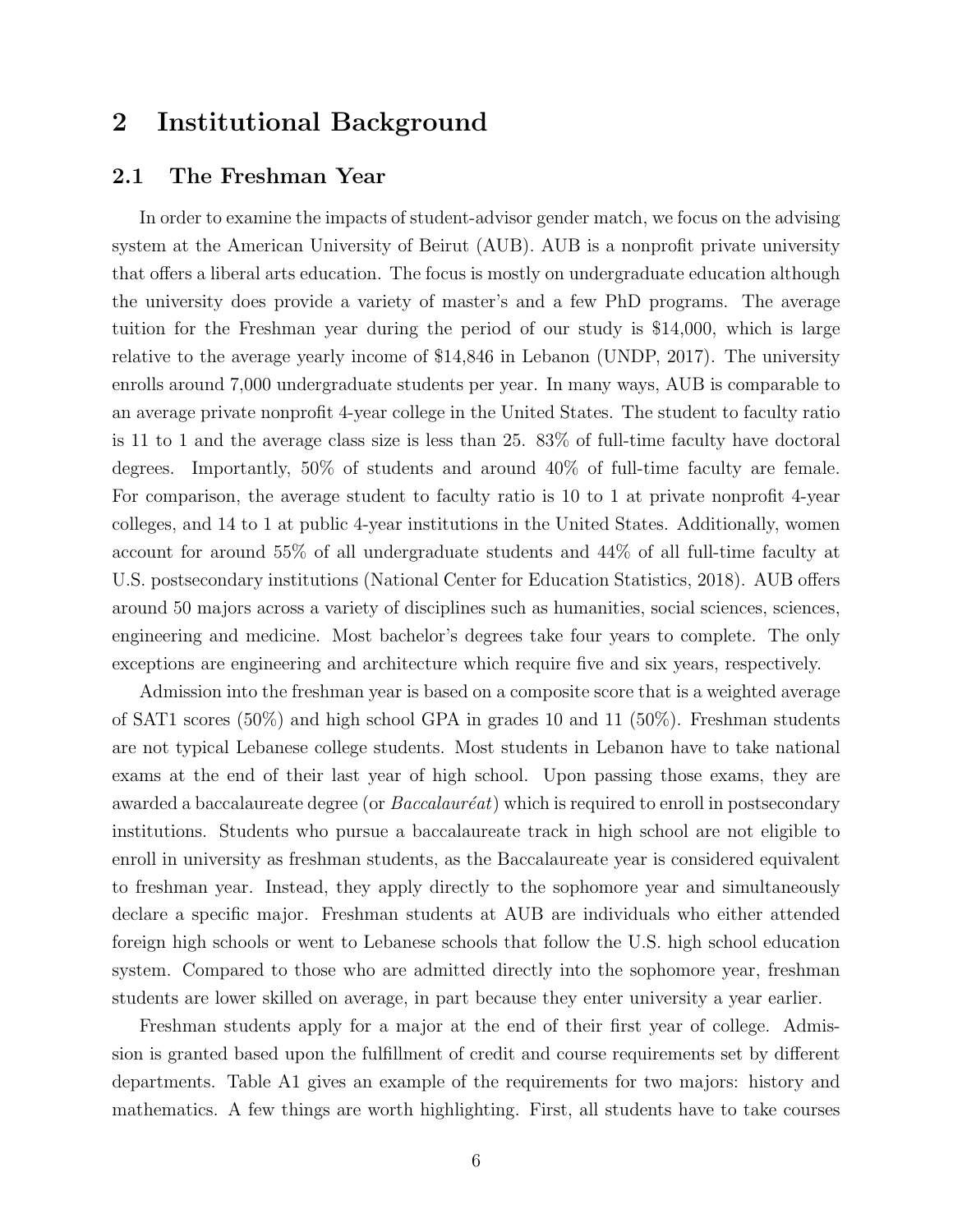in a variety of disciplines regardless of their major choice. However, the number of courses taken within each discipline varies across intended major. For example, students planning on pursuing a history major have to take two humanities courses in their freshman year, while those wishing to apply for mathematics are required to take only one. Second, some but not all departments require students to take specific courses. Many departments also impose additional grade requirements. Those requirements are not typically restrictive or necessarily difficult to meet.<sup>3</sup> For example, the mathematics department requires that prospective students obtain a minimum grade of 70 on two relatively advanced mathematics courses (MATH 101 and MATH 102). However, students are free to select all other courses conditional on those courses meeting the credit requirements within each discipline. Third, there is substantial overlap in the requirements for different majors. As a result, many students—intentionally or unintentionally—end up fulfilling the requirements for several different majors simultaneously. This also implies that it is not costly for students to change their minds about their intended major at any point during the freshman year.

#### 2.2 Advising during the Freshman Year

The process of selecting and matching advisors to students is coordinated by university administrators working in the advising unit. Advisors are full-time faculty chosen from various departments within the faculty of arts and sciences.<sup>4</sup> All full-time faculty are eligible to be advisors. However, preference is given to faculty who are not up for promotion and who do not have a large number of administrative duties. Advising is optional but faculty members are offered incentives to serve as advisors such as additional research funds or a course release. Faculty commit to advising for the full academic year, and many eventually advise for multiple years.

After the advising unit decides on the final pool of advisors, university administrators randomly assign them to freshman students. Students are first sorted by their university ID numbers or by their last names. Freshmen advisors are then randomly sorted in a separate list. The first student from this ordered list is then matched to the first advisor and the second student is matched to the second advisor and so on. Once all advisors have at least

<sup>&</sup>lt;sup>3</sup>The only exception are engineering majors which require that students take a specific set of science and mathematic courses and obtain a minimum GPA of 80 during the freshman year. Furthermore, admission into engineering is not necessarily granted upon the fulfillment of these requirements, as these majors are very selective. Freshman students' applications are pooled with those who are applying directly to the sophomore year, and the admission rate is around 17%.

<sup>4</sup>The faculty of arts and sciences (FAS) includes most majors in AUB. This implies that students can be assigned to advisors from humanities, social sciences, physical sciences, life sciences, mathematics and computer science. However, freshman students cannot be assigned to an advisor from the engineering department since it is not part of FAS.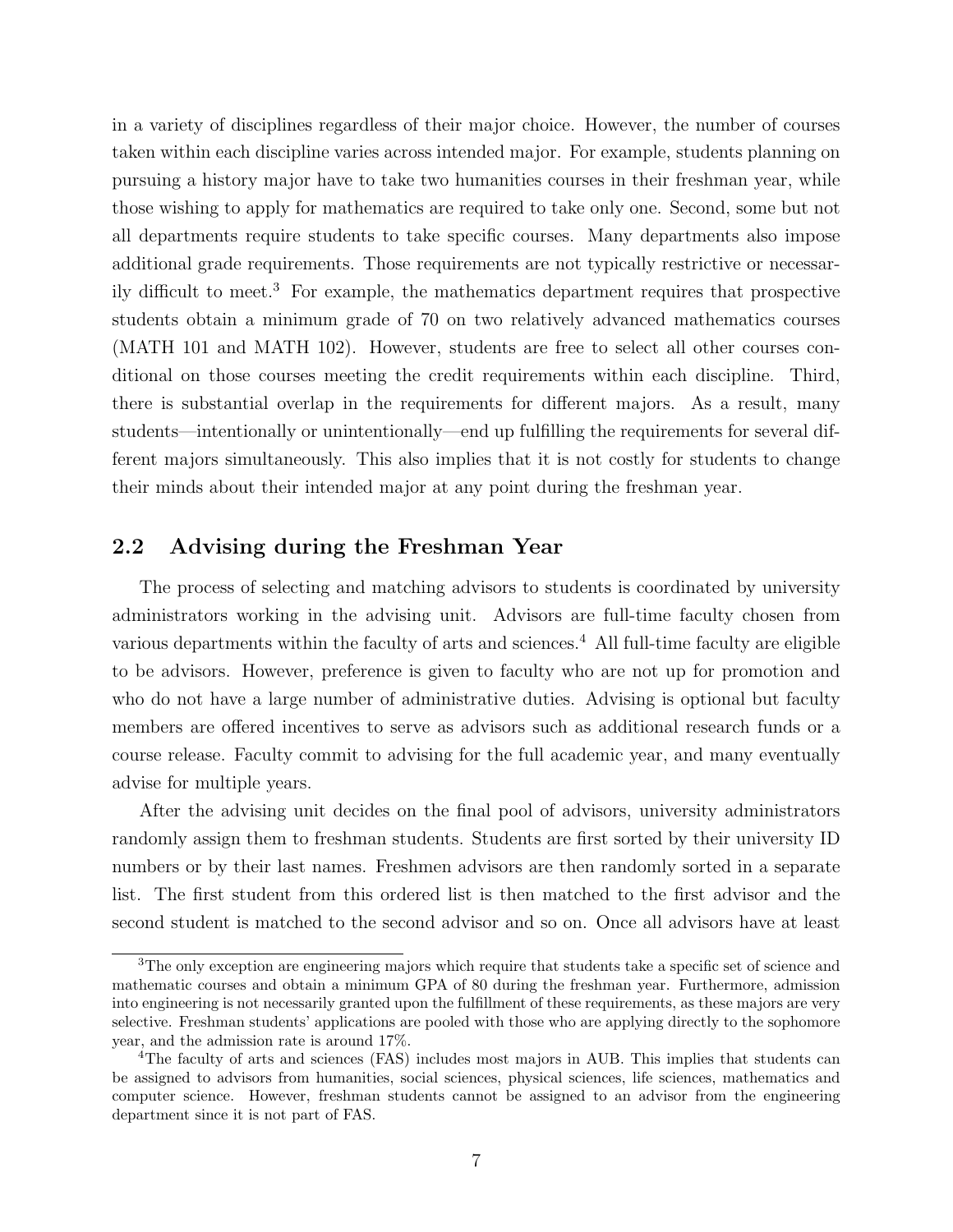one student, this process is repeated over again until all students are matched to an advisor. Importantly, no student or advisor characteristic—such as intended major, past academic achievement or gender—are taken into consideration when deciding on the match. In section 5.1, we present formal evidence that the assignment of students to advisors is consistent with that of a random process. Students are assigned to academic advisors at the beginning of their freshman year, and have the same advisor throughout the year.

Prior to the start of the academic year, advisors have to attend a training session. During this session, university administrators and faculty members who previously served as advisors, discuss the role and duties of an advisor, how the advising process works and how the freshman year is organized. Advisors are instructed to conduct one group advising session at the beginning of the academic year, where they introduce students to the general requirements for completing the freshman year and enrolling in majors, university resources and the code of conduct. Advisors are also required to meet individually with students at the beginning of each semester and prior to course registration. The advising unit provides guidance on how to conduct these individualized advising sessions. Specifically, advisors are told to help students with choosing a major, selecting courses and developing a plan of study that will allow them to meet the requirements for their intended majors. Advisors have access to students' full academic records and are encouraged to tailor their advice to students' interests and abilities. Advisors are also responsible for monitoring students' academic progress, are notified when students are placed on academic probation and have to approve withdrawal from courses. They must hold weekly office hours throughout the semester, and students have the option of contacting them and setting up additional meetings.

### 3 Data

#### 3.1 Data Description

This paper uses student level administrative data accessed through the registrar's office at the American University of Beirut (AUB). Our data include 3,415 incoming Freshmen students enrolled at AUB from the academic years 2003-2004 to 2013-2014.<sup>5</sup> For each student, we have detailed information on gender, university course grades and credits acquired. Our data also include semester GPA, class-year (Freshman, Sophomore, etc...), as well as field of study for every semester enrolled. Importantly, we also have information on all students' academic advisors including their gender, professorial rank, and department. These data

<sup>5</sup>Freshman students entering university before 2003-2004 had a different advising system in place. We also limit our sample to students entering AUB on or before 2013-2014 in order to observe graduation status for all students.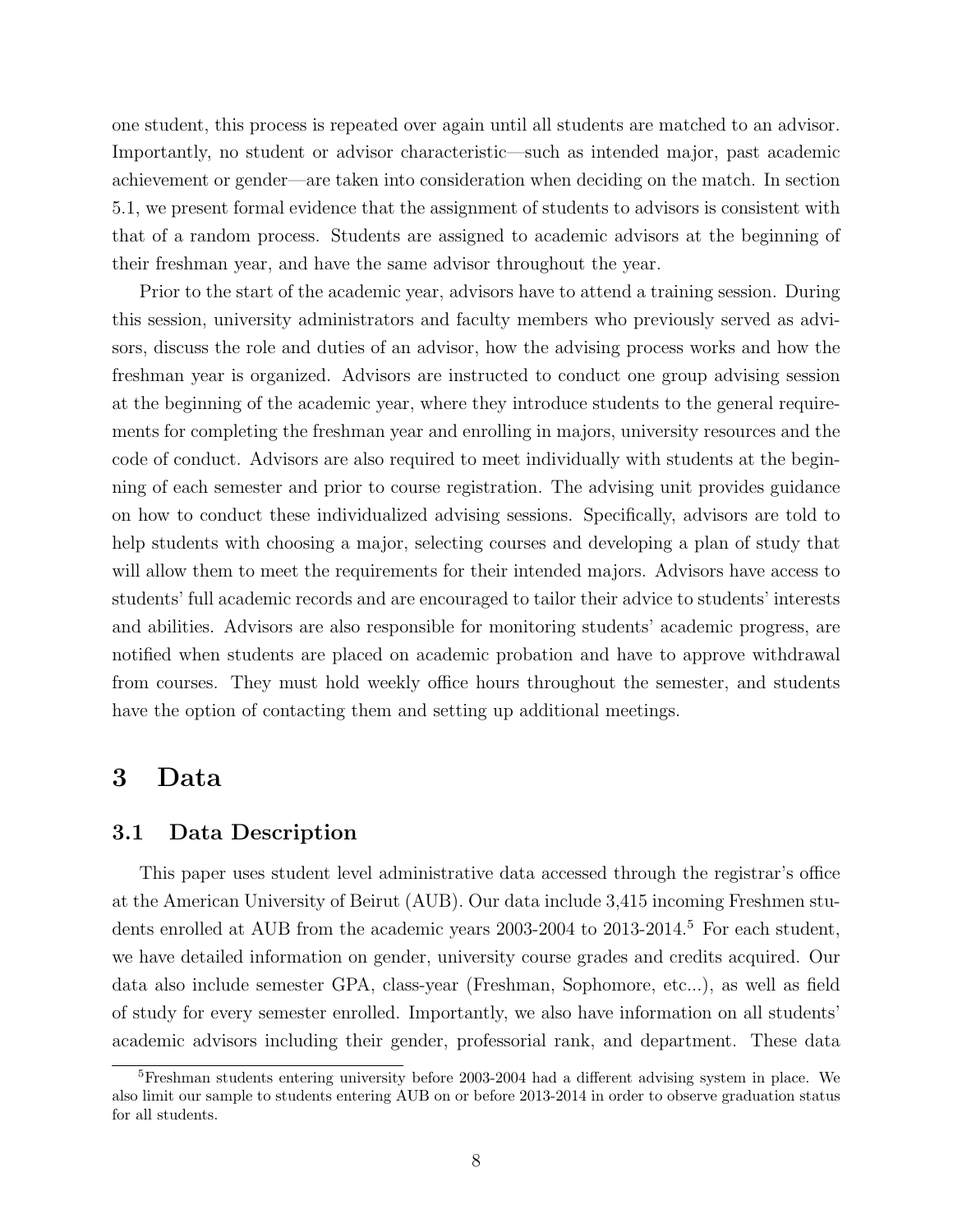were then matched, by the registrar's office, to student baseline information taken from the admissions office at AUB. This gives us access to students' Verbal and Math SAT scores, GPA during last two years of high school, high school location, year of birth, legacy status, and whether or not students applied for financial aid.

#### 3.2 Student Summary Statistics

For our main analysis, we restrict our sample to freshman students matched to a science faculty advisor. This leaves us with a final sample of 1,804 students enrolled in 19,344 freshman courses. In later analysis, we also present results for the remaining 1,611 students matched to non-science faculty advisors. Summary statistics for the main sample of students used in our analysis are shown in Table 1. In column 1, we present means and standard deviations for all freshman students matched to science advisors. We report these statistics separately for male and female students in columns 2 and 3. Female students constitute 49.4 percent of individuals in our sample, compared to 50.6 percent male. Table 1 also indicates that 28.5 percent of science advisors are female, equally distributed across student gender. By comparison, 27 percent of faculty in science departments at AUB are female. The average Mathematics SAT score for students in our sample is 575.6 points with men scoring around 27 points higher than women, on average. Conversely, men and women score roughly the same on the Verbal portion of the SAT exam. In terms of overall high school GPA, reported in standard deviations, freshmen females outperform men by a significant margin.<sup>6</sup> Approximately 21 percent of all students in our sample have a close relative who attended AUB (legacy students), equally distributed across both genders. Further, around half of all freshmen students attended a high school outside of Lebanon.

The main outcome of interest in this paper is the likelihood of enrolling in a STEM major.<sup>7</sup> Recall, in our context, field of study is determined directly after Freshman year. Table 1 reveals that, among those declaring a major in their sophomore year, the likelihood a female student pursues a STEM degree is 9.3 percent, which is in stark contrast to men who have a 25.9 percent overall likelihood of declaring a STEM major. This indicates a 16.6 percentage point STEM enrollment gender gap for students initially enrolled as freshmen. Table 1 also indicates that, for students declaring a major, women are 6.8 percent likely to

<sup>6</sup>Almost all high schools in Lebanon fall into one of two categories: the French or English high school system. High school grades are reported out of a scale of 100 under the English system and out of 20 for students attending high school under the French system. For comparison and interpretation, we standardize these grades (by year and grade scale) to have a mean of zero and variance of one.

<sup>7</sup>We define the following majors as STEM: Mathematics, Physics, Geology, Statistics, Computer Science, Chemistry and all branches of engineering (Computer, Electrical, Chemical, Mechanical, etc...). These STEM field groups (Physical Sciences, Engineering, Computer Sciences & Mathematics) are those that suffer from persistent underrepresentation of women.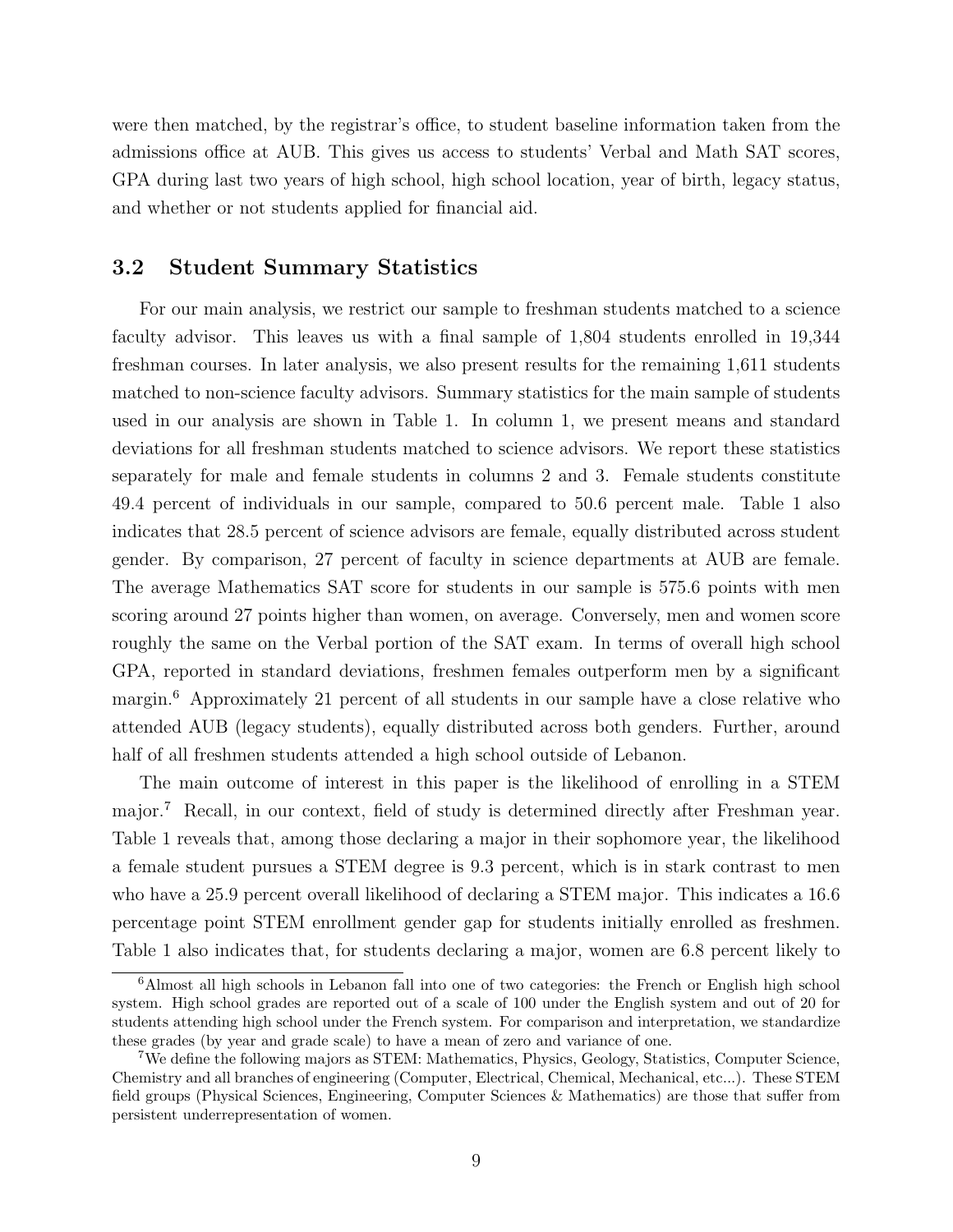graduate with a STEM degree within 6 years of initial enrollment compared to 18.8 percent of men. Interestingly, these disparities exist despite women outperforming men during the first year; the average GPA for women is around 3 points higher—out of a scale of 100—than that of men during freshman year. Finally, 82.4 percent of freshman students transition to the sophomore year, with women being 3.1 percentage points more likely to do so compared to men. Given that male students are more likely to dropout, we also define the likelihood of STEM enrollment for all students regardless of whether they declared a major. This definition encompasses students who drop out and those who declare majorless status in their second year. Using this definition, the likelihood that all freshman male students declare a STEM major is 15 percent, compared to 6.6 percent for women—an 8.4 percentage point gap.<sup>8</sup> Summary statistics for all freshmen students, including those matched to non-science advisors, are similar in composition to our main sample and are summarized in Appendix Table A2.

#### 3.3 Advisor Summary Statistics

In Table 2, we summarize information for all freshmen faculty advisors.<sup>9</sup> Overall, our data contain 38 unique academic advisors; 18 of these advisors are faculty members in a science department and  $20$  are in a non-science department.<sup>10</sup> Further, faculty advisors generally interact with numerous freshman cohorts, serving for a period of 3 years each, on average. Columns (1) and (2) present advisor characteristics for science freshman advisors the advisors of interest in this study. Male science advisors are generally of higher rank compared to female. Approximately 48, 31 and 16.8 percent of male science advisors are full professors, associate professors and assistant professors, respectively. This contrasts with female science advisors who are mostly assistant and associate professors; only 10.1 percent of female advisors are full professors. Further, male scientists advise an average of 16.03 female students and around 32 total students. Female scientists advise around 15.37 female students and approximately 31.3 students, on average. Finally, the baseline academic performance of students, measured by average SAT scores, are equally distributed across science advisor gender. Freshman students matched to female scientists score 576.7 and 484.7 points on the Math and Verbal SAT exam respectively. Freshman students matched to male scientists score a similar 574.3 and 480 points on the Math and Verbal SAT exam respectively. Finally, columns (3) and (4) present advisor characteristics for non-science

<sup>8</sup> In our main analysis, we use this definition of STEM enrollment as our outcome of interest. We do so since persistence and major declaration are also outcomes that can be affected by freshman advisor gender. <sup>9</sup>Though rare, we exclude any freshman advisors who advise less than 5 students for a specific year.

<sup>&</sup>lt;sup>10</sup>Recall, all advisors are part of the Faculty of Arts and Sciences. We define a science advisor as a faculty member in the department of Physics, Mathematics, Computer Science, Geology or Chemistry.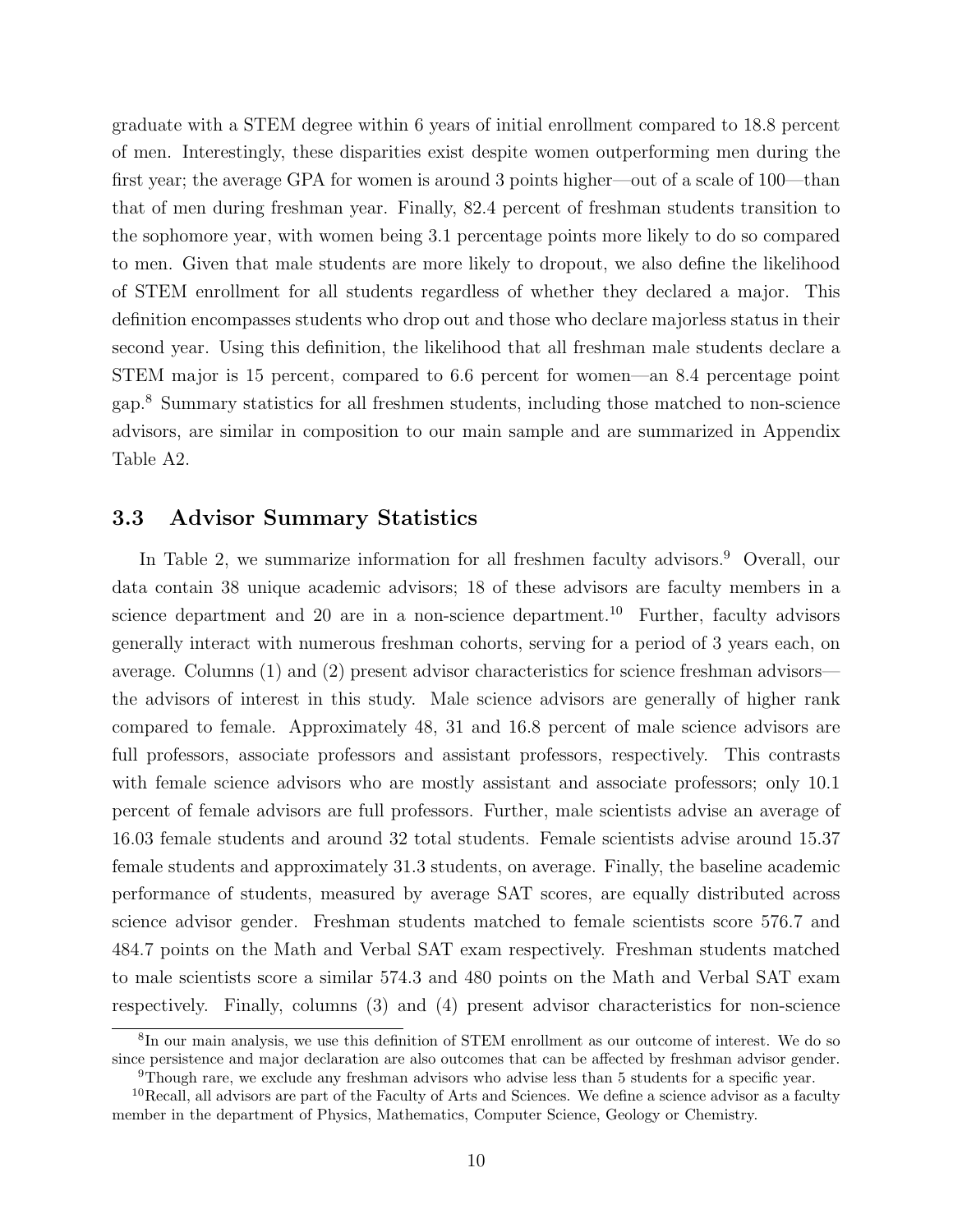freshman advisors. In contrast to the science advisor sample, non-science female advisors are on average of higher rank compared to men. However, similar to the science advisor sample, the number of female and total students as well as students' academic ability are balanced across both advisor gender groups.

### 4 Identification Strategy

Our empirical strategy exploits the random assignment of advisors to students in their freshman year at college. Our main focus is on how female students' STEM outcomes are affected by being matched to a female advisor in the sciences. To capture these effects, we focus our analysis on incoming freshmen students matched to advisors working in science departments. Importantly, whether a student is matched to a faculty advisor in a science or non-science department is random and does not depend on students' preferred future major or academic ability, a result we confirm in section 5.1. Formally, we run the following linear regression model for freshmen students matched to faculty advisors in science departments:

$$
Y_{iat} = \beta_0 + \beta_1 Female_u + \beta_2Femst_i + \beta_3Femst_i * Femadv_a + X'_i\gamma + A'_a\delta + \sigma_t + \epsilon_{iat} \quad (1)
$$

where  $Y_{iat}$  refers to the outcome of interest for student i matched to advisor a in academic year t. Femadv<sub>a</sub> is a dummy variable that takes on values of 1 if an advisor a is female and 0 otherwise.  $Femst_i$  is another indicator variable for whether freshman student i is female. We also include an interaction term of both of these indicators.  $\beta_1$  measures the average impact of female science advisors relative to male science advisors for male students.  $\beta_2$  is the average difference between female and male students matched to male science advisors.  $\beta_3$  is our main parameter of interest and captures the relative change in the gap between girls and boys when matched to a female rather than a male advisor. Our simplest specification includes only these variables. Due to the random nature of student-advisor assignment, all  $\beta$  coefficients should be unbiased and can be interpreted as causal. In alternate specifications, we add a rich set of controls that should improve precision by reducing residual variation in the outcome variable, but should not significantly alter the treatment estimates. These include a vector of student controls  $X_i'$  that contains information on students' math and verbal SAT scores, GPA in the final 2 years of high school, financial aid and legacy admission status as well as birth year fixed effects. The vector  $A'_{a}$  controls for advisor level variables including academic rank and department. In some specifications, advisor controls are subsumed by advisor fixed effects, enabling us to control for any differences across advisors. Finally,  $\sigma_t$ is an academic year fixed effect that controls for unobserved changes across different years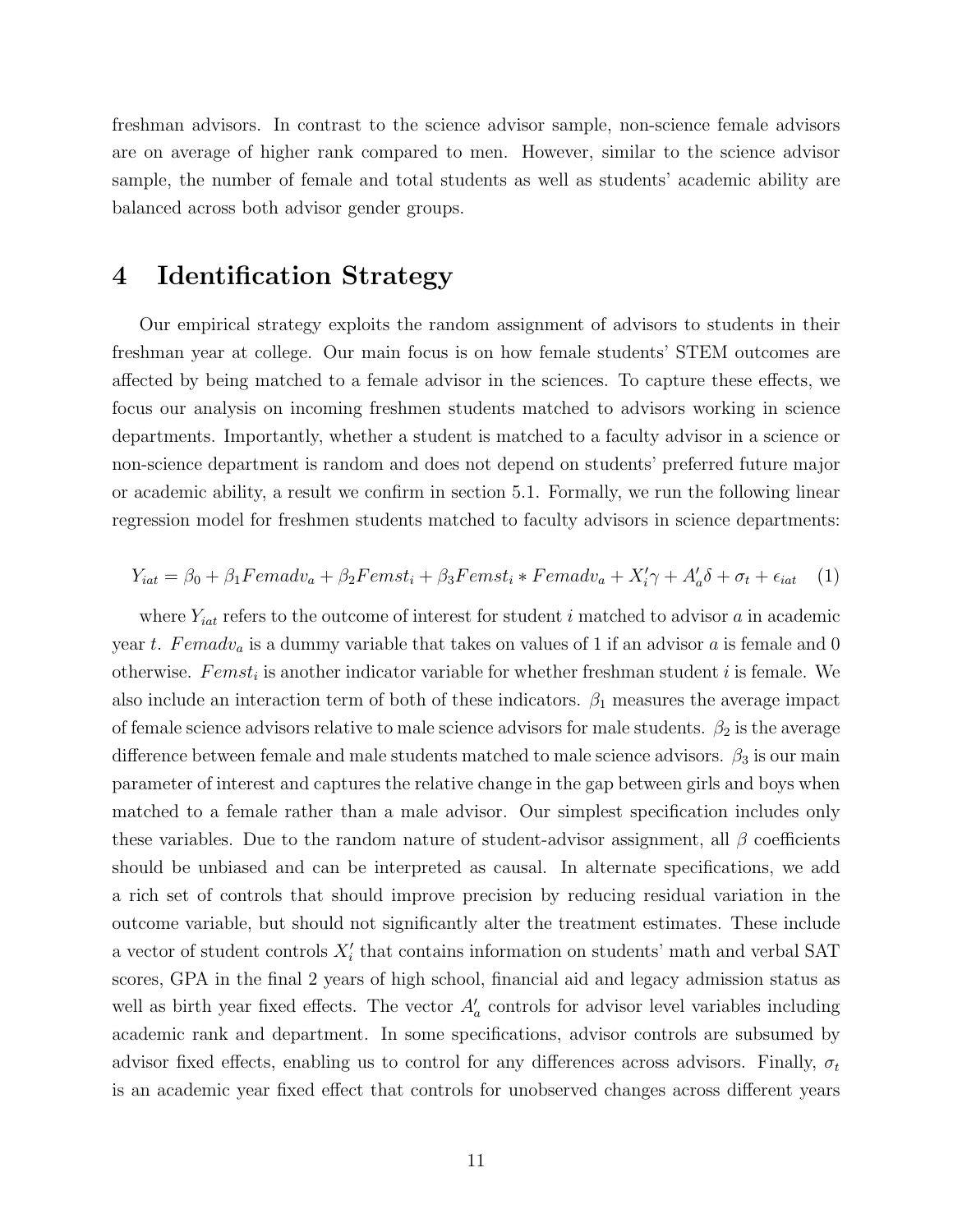and  $\epsilon_{iat}$  represents our error term. Standard errors are clustered at the advisor-year level throughout to account for correlations among students exposed to the same advisor in the same year.<sup>11</sup>

To analyze potential mechanisms, we run a modified version of equation (1) that allows us to examine the effect of advisor-student gender match on course level outcomes:

$$
Y_{iate} = \beta_0 + \beta_1 Female_u + \beta_2 Fermst_i + \beta_3 Fermst_i * Female_u + X'_i \gamma + A'_a \delta + \alpha_{ct} + \sigma_t + \epsilon_{iate} (2)
$$

where  $Y_{iate}$  refers to course level achievement outcomes for student i matched to advisor  $a$  in academic year  $t$  enrolled in course  $c$ . In these specifications, interpretation remains largely unchanged except for the fact that we are looking at student-course level outcomes which results in an increased number of observations. Another significant difference is that we include course-by-semester  $(\alpha_{ct})$  fixed effects in equation (2) to control for unobserved mean differences in academic achievement or grading standards across courses and time. As in equation (1),  $\beta_3$  is our main parameter of interest and measures the change in the course level achievement gap between female and male students when moving from a male to a female science advisor.

### 5 Results

#### 5.1 Tests of the Identifying Assumption

To identify causal effects, it is important that freshman students' characteristics are uncorrelated with those of their advisors. While our institutional setting provides for random assignment of students to advisors, we perform a series of tests to confirm that our data are consistent with such a process. In order to alleviate concerns over sample selection, we first check whether being assigned to a faculty advisor from a science department is consistent with random matching. To do so, we regress a dummy variable for whether the advisor is in a science versus non-science department on predetermined student characteristics. Column 1 of Table 3 summarizes the results of this test. We find no significant relationship between the likelihood of having a science advisor and student gender or student ability, proxied by SAT scores and high school GPA. Other student characteristics such as high school location, and financial aid status are also statistically unrelated to advisor department; the only exception is legacy status which is significant at the 10% level. We also find that these characteristics

 $11$ Results remain unchanged if we cluster our standard errors at the advisor level. This involves using a cluster wild bootstrap to account for the reduced number of clusters (Cameron, Gelbach and Miller; 2008).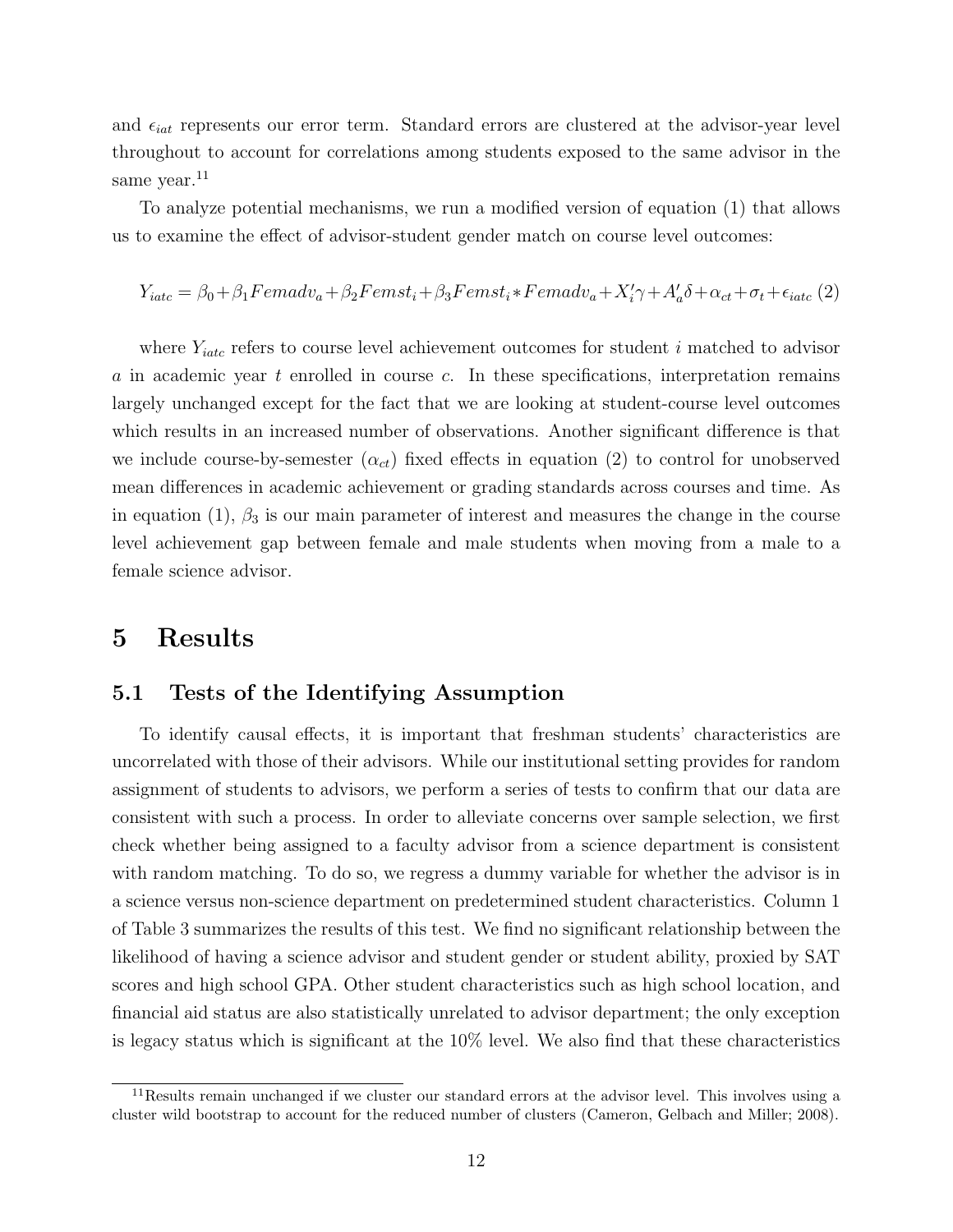are jointly insignificant, as indicated by a p-value of 0.49 from a test of joint significance. These results confirm that students who are assigned to a science versus non-science advisor are similar in terms of observable characteristics, consistent with random student-advisor matching.

We next test whether students are randomly assigned to advisors of different genders. To do so, we regress the likelihood of being matched to a female rather than a male advisor on students' baseline characteristics. Column 2 of Table 3 shows the results of this test for all freshman students, i.e. those assigned to science and non-science advisors. We present results from a similar regression in column 3, but only for students matched to a science advisor. We find that students' gender, ability as well as legacy, foreigner and financial aid status are individually and jointly unrelated to advisor gender. Taken together, these results are in line with our institutional setting which indicates that students are randomly assigned to faculty advisors, independently of advisors' departments and gender.

### 5.2 STEM enrollment, STEM graduation and Academic Performance in Freshman Year

We start by examining whether the student-science advisor gender match impacts STEM outcomes. As previously discussed, advisors help students decide on a field of study, and guide them on how to meet the requirements for admission into their chosen majors. Additionally, students declare a major at the end of their freshman year, thereby interacting repeatedly with their advisors before deciding on a field of study. Figure 1a shows graphically the unconditional STEM enrollment means of different student-advisor gender match combinations. The figure indicates that only 5.3 percent of female students matched to a male science advisor enroll in a STEM degree. However, moving from a male to a female science advisor increases the likelihood to 10 percent. In contrast, male students matched to a male science advisor are 16 percent likely to enroll in a STEM major and this probability drops to 12.4 percent when assigned a female advisor. Figure 1b shows that these enrollment disparities persist into graduation. Female students matched to male science advisors are 4.2 percent likely to graduate with a STEM degree and this likelihood increases to 8.5 percent when matched to a a female advisor. Conversely, men are more likely to graduate when matched to a male advisor (13 percent) as opposed to a female advisor (9.4 percent).

Having shown the raw patterns of STEM enrollment and graduation by student and advisor gender, we now turn to regression-based estimates from equation (1). Column (1) of table 4 displays the results from our most basic specification that includes no controls. The estimate on the female advisor indicator  $(\beta_1)$  is statistically insignificant, though not small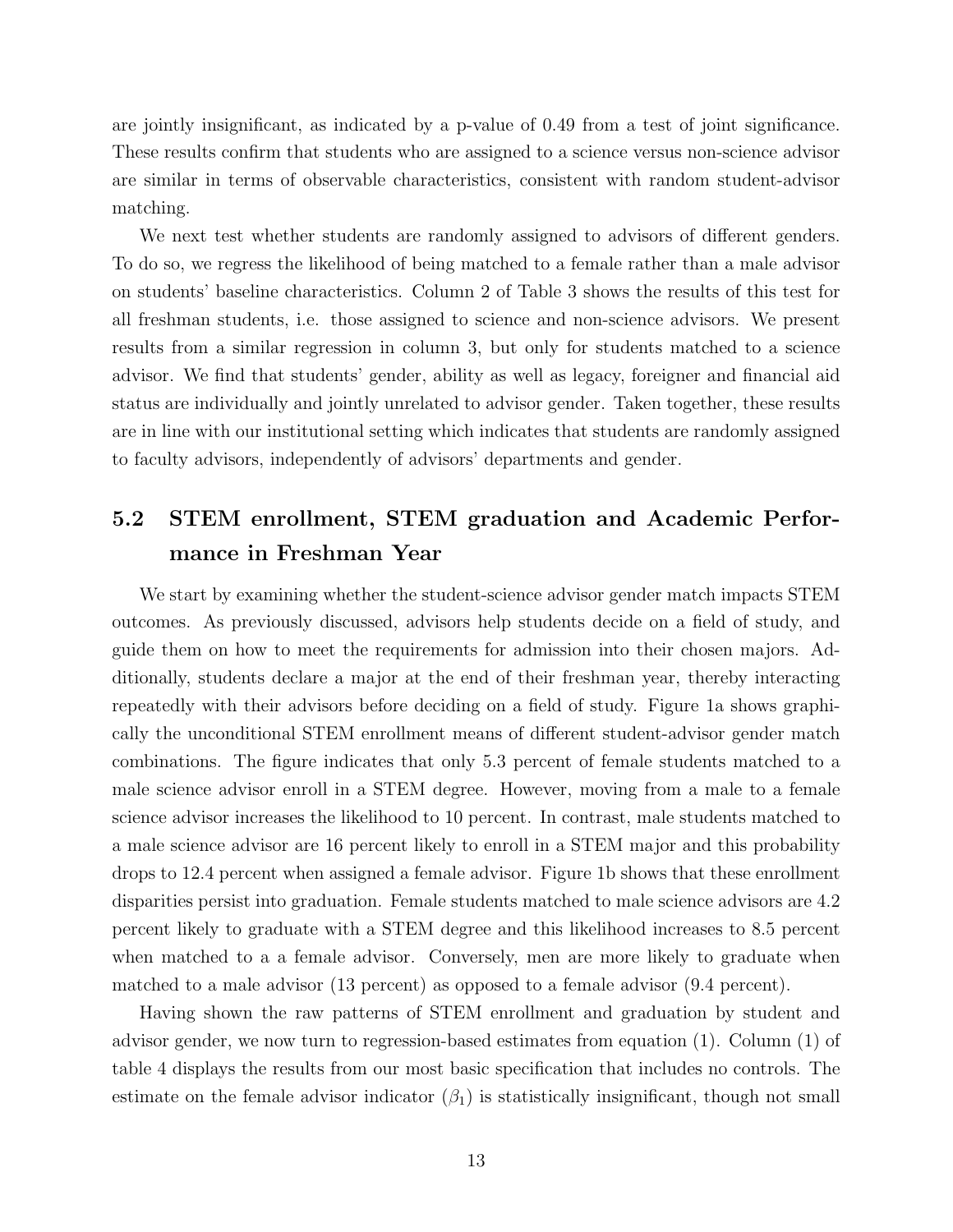in magnitude, and suggests that male students are 3.7 percentage points less likely to enroll in a STEM major when they are assigned to a female rather than a male science advisor. The estimate on the female student dummy  $(\beta_2)$  is even larger and statistically significant, and indicates that female students are 10.8 percentage points less likely than males to enroll in a STEM degree when both are matched to a male science advisor. The coefficient on the interaction term  $(\beta_3)$ , our main parameter of interest, reveals that switching from a male to a female advisor narrows the gap in STEM enrollment between female and male students by 8.4 percentage points. This implies a 77 percent  $(\beta_3/\beta_2)$  reduction in the gender gap in STEM enrollment. The magnitude of this decrease is comparable to estimates reported by Carrell, Page and West (2010), who focus on the gender match between students and their professors in introductory math and science courses. Specifically, the authors document that for high-ability students, the gender gap in STEM graduation is completely eradicated when the fraction of female professors is raised from 0% to 100%. Overall, the absolute benefit of being assigned a female science advisor for female students is a statistically significant (p-value=0.025) 4.7 percentage points  $(\beta_1+\beta_3)$ . In column (2), we add year fixed effects to control for any unobserved time-varying shocks that are common to all students, as well as advisor fixed effects allowing for identification from within-advisor variation in the gender match. In column (3), we additionally control for students' baseline characteristics such as SAT scores, high school GPA, legacy and financial aid status and birth year fixed effects. Consistent with random assignment of students to advisors, estimates for both the female student indicator and the interaction term remain statistically significant and similar in magnitude to those reported in column (1).

We document that female students are more likely than men to declare a STEM major when assigned a female science advisor. It is important to understand whether these women persist in the sciences. Accordingly, we next look at how students' likelihood of graduating with a STEM degree is affected by science advisor gender. Columns (4) through (6) of table 4 present estimates for the likelihood of graduating with a STEM degree within 6 years of initial university enrollment.<sup>12</sup> Estimates from our least saturated specification in column (4) indicate that the STEM gender graduation gap decreases by a statistically significant 7.8 percentage points when moving from a male to female science advisor. Overall, the absolute gain for female students from having a female advisor  $(\beta_1+\beta_3)$  is on the order of 4.2 percentage points (p-value=0.031). As shown in columns (5) and (6), and in line with the random assignment of students to advisors, the addition of year and advisor fixed effects

 $12$ This definition of graduation allows more time for students to complete their degrees. However, one drawback of this measure is that students entering AUB in the year 2013-2014 can only be observed for 5 years after initial enrollment.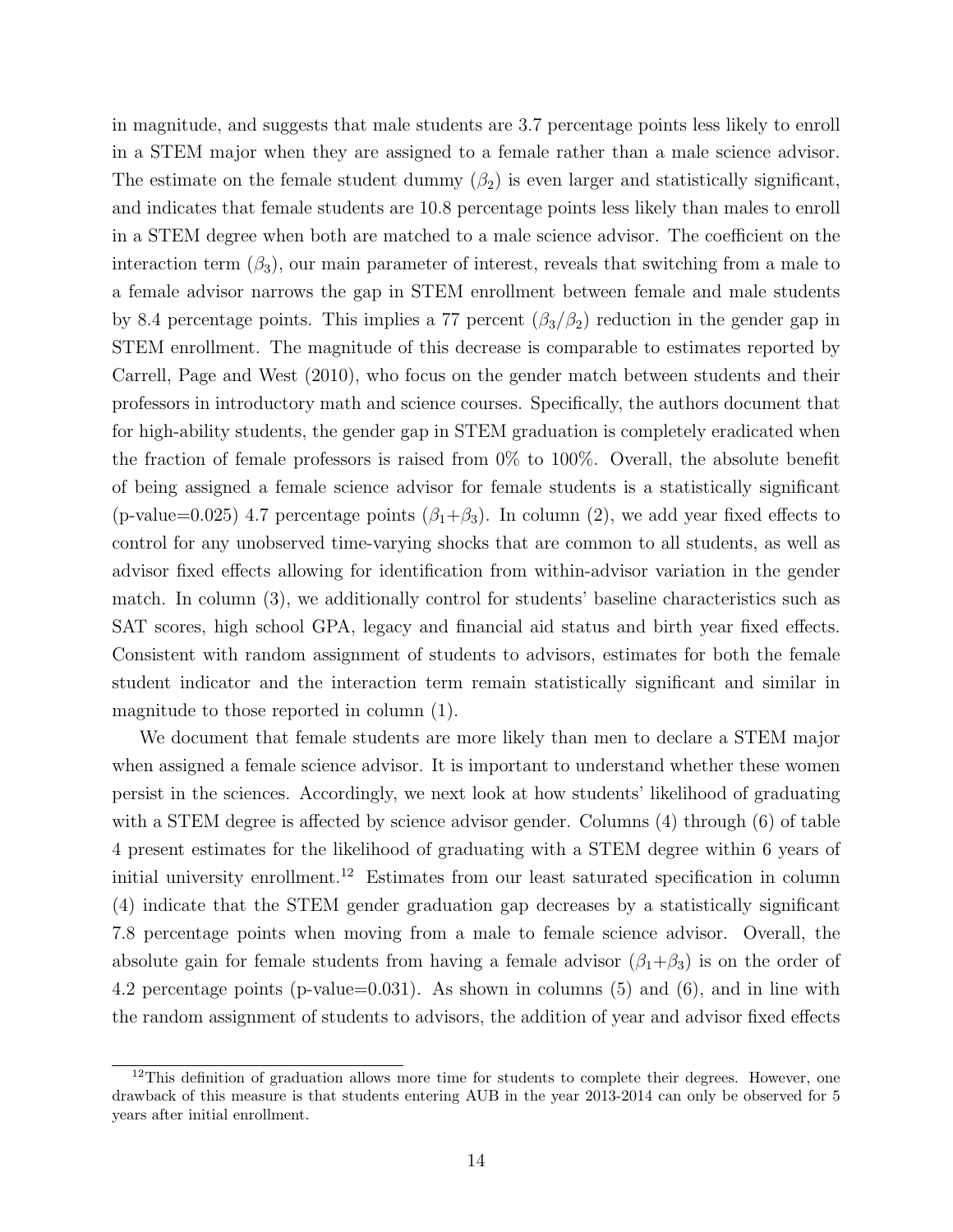as well as student controls does not significantly alter these estimates.

Finally, we examine whether assigning students to advisors of the same gender impacts their academic performance. Indeed, advisors are responsible for monitoring students' academic progress during the freshman year. Exposure to a female advisor can thus influence female students' motivation and academic performance. Column (7) of table 4 shows the impact of student advisor gender match on GPA at the end of freshman year. Female students outperform males by 21.4 percent of a standard deviation when both are matched to a male science advisor. This gap increases by a significant 18.8 percent of a standard deviation when the science advisor is a woman rather than a man. Part of this increase is driven by male students scoring a statistically insignificant 10.6 percent of a standard deviation worse when matched to a female rather than male advisor. Nonetheless, the absolute benefit for female students exposed to a female science advisor is positive and on the order of 8.2 percent of a standard deviation, though not statistically significant (p-value of  $\beta_1 + \beta_3 = 0.12$ ). The addition of student controls and year and advisor fixed effects in columns (8) and (9) does not alter the estimates in a meaningful way.

#### 5.3 Course Selection and Performance During Freshman Year

One of the main tasks of an academic advisor is to assist students with course selection. Furthermore, students wishing to enroll in STEM fields are required to take a higher number of mathematics and science courses compared to students wanting to pursue non-science majors.<sup>13</sup> Accordingly, in table 5, we examine whether having a female science advisor encourages women to take more science courses, and whether it also improves their course performance. Column (1) shows that compared to male students, women are 7 percentage points less likely than men to take science courses when matched to a male science advisor. However, being assigned a female science advisor reduces this gap by 3.2 percentage points. Estimates from columns (2) and (3) further indicate that compared to men, women are substantially less likely to fail and withdraw from science courses, when assigned a female science advisor. Column (4) indicates that moving from a male to female advisor does not significantly affect men's grades in science courses but substantially improves women's performance, relative to men, by approximately 19.3 percent of a standard deviation. In columns (5) to (7), we also examine how performance on non-science courses is impacted by the gender match. We find that science advisor gender does not affect men's performance in non-science coursework, but having a female advisor does decrease women's chances of failing

<sup>&</sup>lt;sup>13</sup>Specifically, all STEM majors require that students take at least half of their courses during the freshman year in math or sciences. Humanities and social sciences only require 30% of all courses to be in math and sciences. However, students can take additional math and science courses as electives.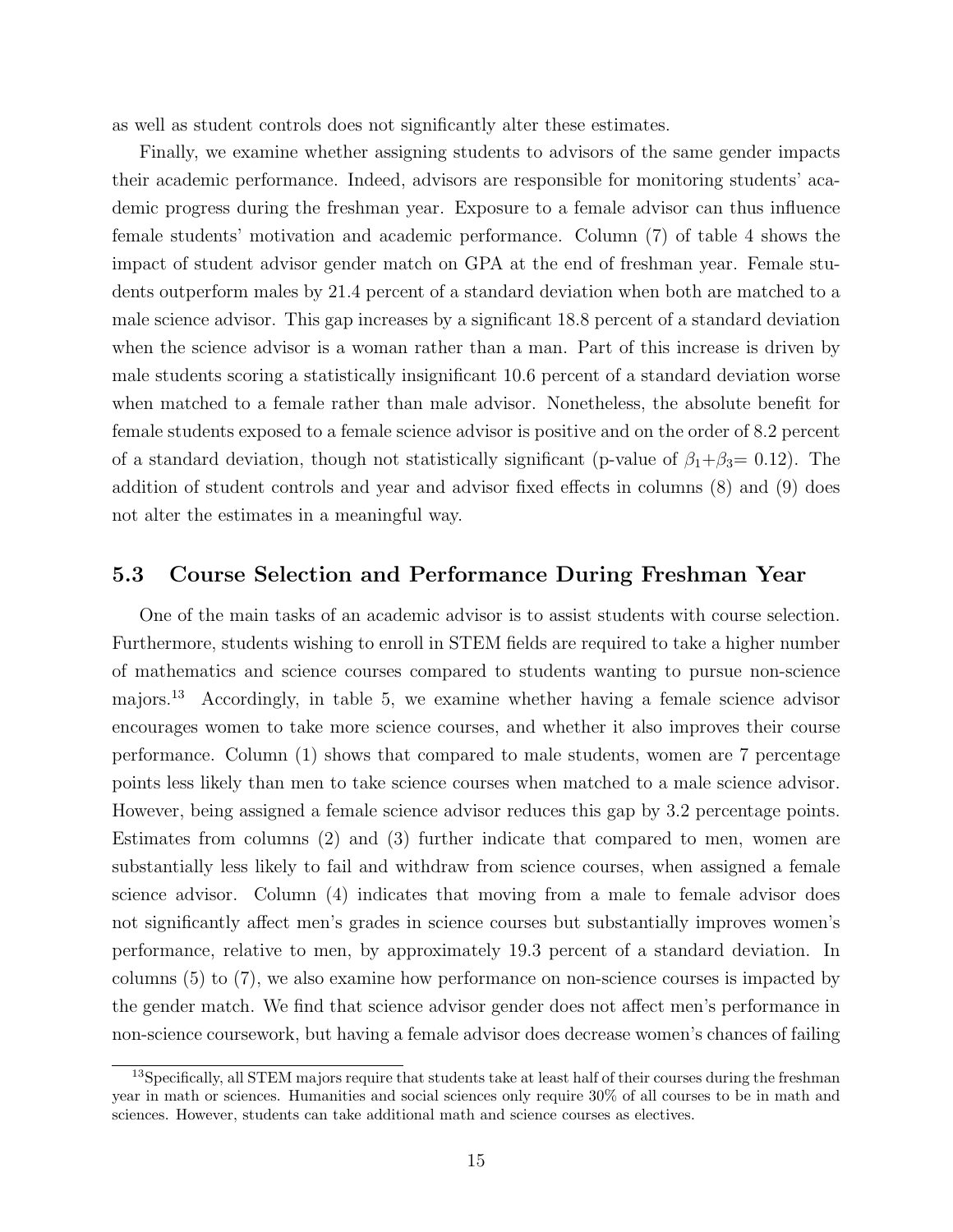a non-science course and improves their performance in these courses by 14.5 percent of a standard deviation. However, it has no impact on the likelihood that students withdraw from non-science coursework. The results for course withdrawal are interesting. Students have to decide on whether or not to withdraw from a specific course before sitting for the final exam. Having to make a decision before knowing their final performance on the course means that students may be more likely to seek advice and follow their advisor's recommendation on the matter. More importantly, advisors directly influence whether students withdraw from courses since they have to provide written consent and a valid reason for course withdrawals. The fact that we observe a decrease in withdrawal from science but not from non-science courses, despite improved performance in both, further highlights the importance of female mentors in influencing women's persistence in the sciences.

#### 5.4 Heterogeneous Effects

Given that exposure to a female rather than a male science advisor increases women's STEM degree attainment, we next examine whether these effects are more pronounced for students with high initial mathematics ability. We consider students to be highly skilled in math if their SAT math score is greater than the median in our sample—575 points. This typically corresponds to around the 70th percentile of the distribution of scores among all SAT-takers (College Board, 2012). Table 6 displays heterogeneous effects for our main outcomes of interest. Estimates from columns (1) and (2) indicate that the gender gap in STEM enrollment and graduation is larger among high ability students compared to low ability students. Specifically, women are around 10 and 8 percentage points less likely than men to enroll in and graduate with STEM degrees when both are assigned a male science advisor. For low ability students, these differences are 5 and 3.1 percentage points respectively. The estimates on the interaction term  $(\beta_3)$  indicate that, for high ability students, moving from a male to female advisor reduces the STEM gender gap in enrollment and graduation by 13.4 and 11.2 percentage points respectively. In contrast, the estimates on the interaction term for low ability students are statistically insignificant and small in magnitude, indicating that exposure to a female advisor does not improve lower ability women's likelihood of STEM investment.

In column (3) of Table 6, we present heterogeneous science advisor gender effects on GPA at the end of the freshman year. For both ability subgroups, female students outperform males when assigned a male science advisor. Being matched to a female rather than male science advisor widens the gender gap in academic performance for both groups. Switching from a male to a female science advisor improves high ability female students' academic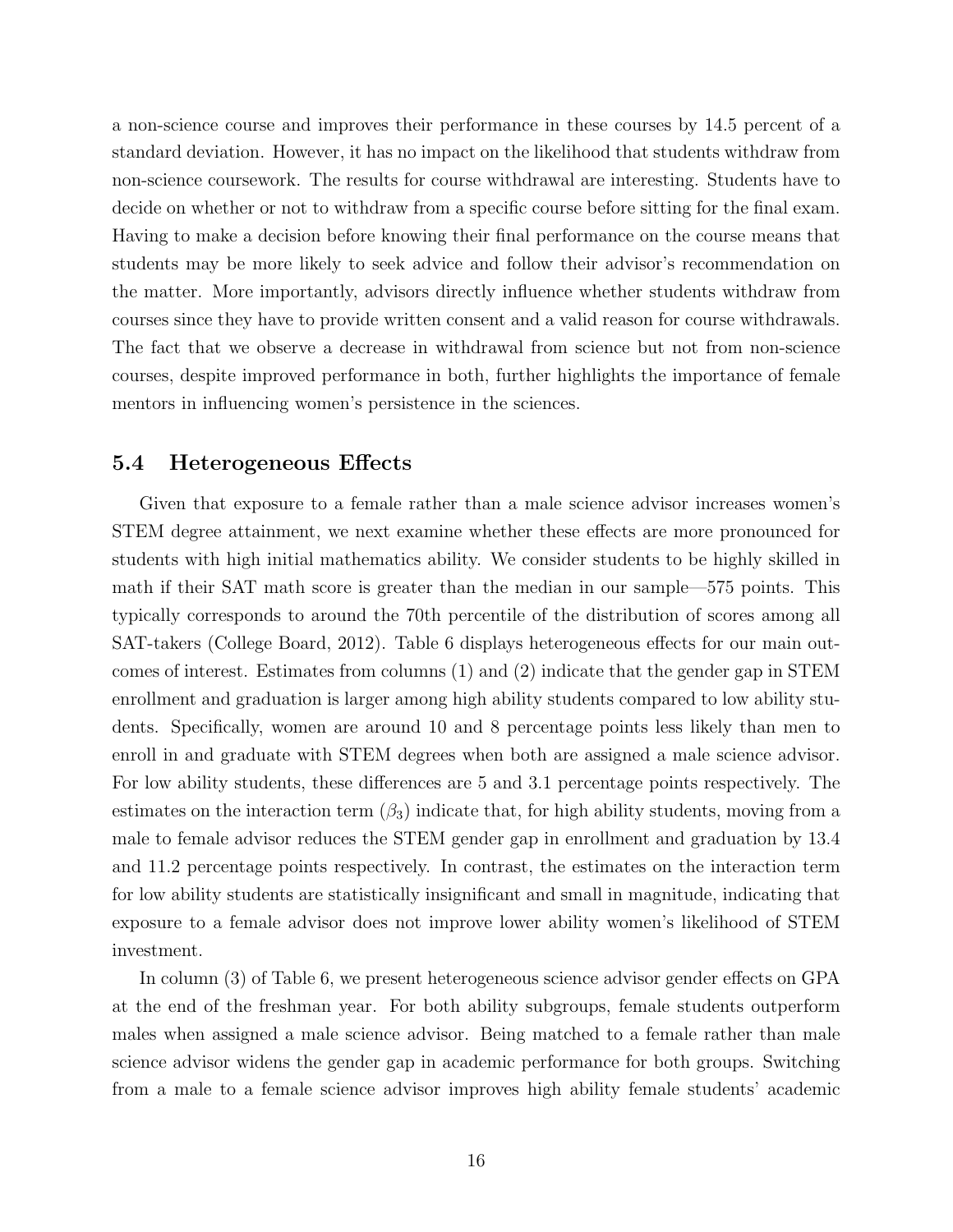performance, relative to men, by 19.8 percent of a standard deviation—significant at the 10% level. Low ability women also experience an improvement in their performance, albeit the estimate of 15.2 is statistically insignificant at conventional levels, most likely due to reduced precision. These results suggest that higher and lower ability women experience some grade benefits from being matched to a same sex science advisor. However, in terms of increasing STEM degree attainment, science advisor gender impacts only female students who are already skilled in mathematics. Indeed, results from this section indicate that the documented overall increase in STEM attainment is driven by high ability female students in mathematics—the group of students most likely to benefit from investing in a STEM degree. This also suggests that female students may be re-optimizing their degree choice towards their comparative advantage when exposed to female scientists.

Finally, we look at how advisor gender affects high and low ability students' course choice and performance. Appendix table A3 summarizes the results of this exercise. We find that high ability women are 5.8 percentage points more likely than high ability men to take science courses when matched to a female rather than male science advisor. They are also 9.3 and 5 percentage points less likely to fail and withdraw from science courses respectively. In terms of grades in science course work, high ability female students experience an 11.5 percent of a deviation improvement in scores, relative to men—though this effect is statistically insignificant. In terms of non-science course performance, high ability women are 4 percentage points less likely to fail a non-science course and their test scores in these courses are improved by 15.5 percent of a standard deviation, relative to men. For low ability women, we find that being matched to a female science advisor has no significant effect on science course taking behavior. However, switching to a female advisor does lower the likelihood that female students fail a science or non-science course, relative to men, by 8 and 4 percentage points respectively. It also improves their performance in science and non science coursework, though the estimate on science course grades is statistically insignificant, most likely due to reduced precision. Importantly, low ability female students experience an improvement in academic performance despite their course choices being unaffected by the gender of their advisor. This suggests that the documented overall improvement in course performance we find for the average female student in section 5.3 is not driven by the endogenous change in course selection; rather most of the academic gains seem to be directly driven by exposure to an advisor of the same gender.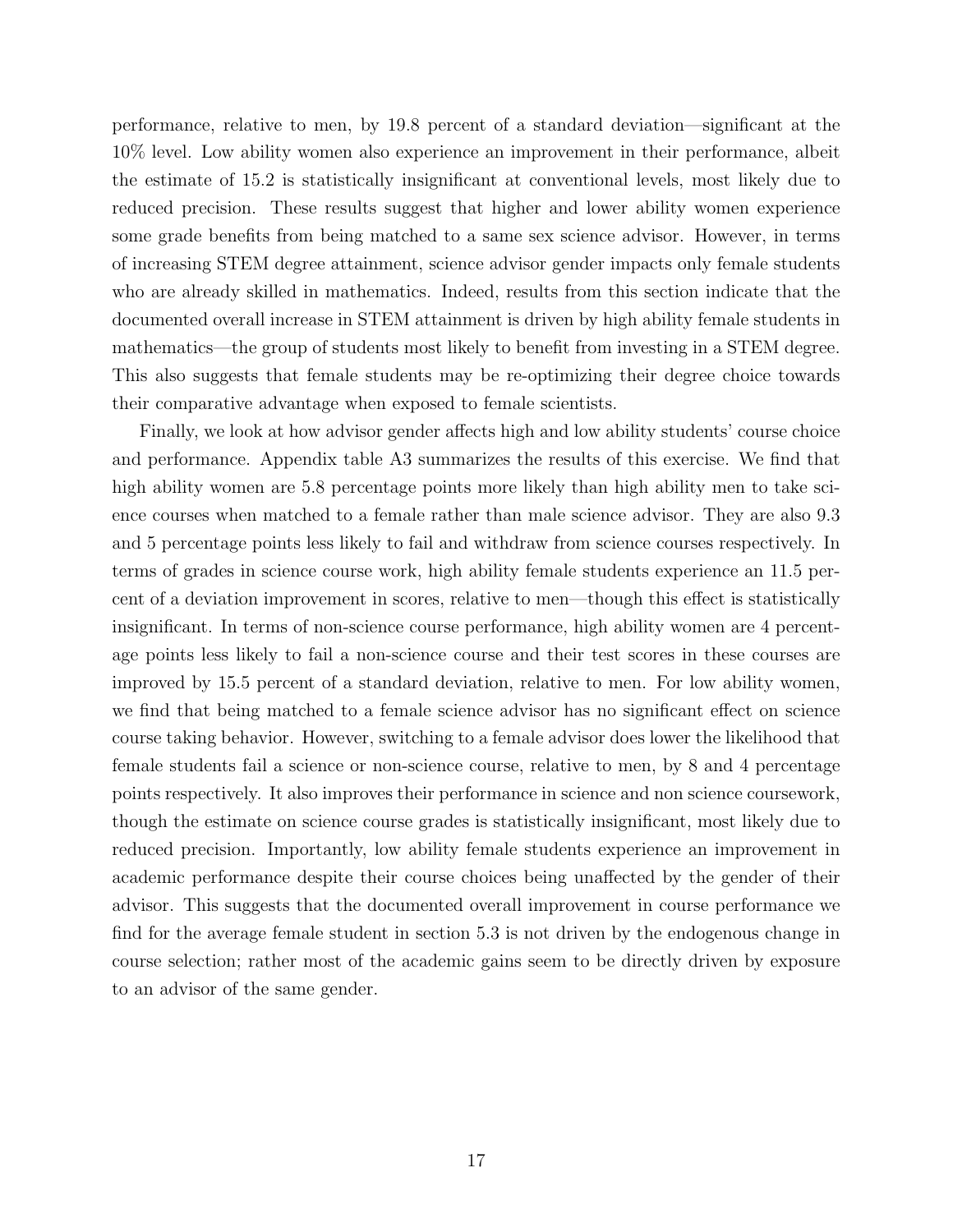#### 5.5 The Impact of Non-Science Advisor Gender

So far, we have documented the importance of advisor gender among female students assigned to science advisors. This is motivated by the fact that women are underrepresented in STEM fields and female scientists can potentially act as role models for young women at a very early stage of post-secondary education. We next turn to whether being exposed to a female rather than male non-science advisor has similar impacts on students' performance and their decision to pursue a STEM field. Table 7 presents the corresponding estimates for our main outcomes of interest, controlling for student and advisor characteristics as well as year fixed effects. As shown in column (1), and similar to results from the science advisor sample, female students are 8.6 percentage points less likely to enroll in a STEM field, relative to men, when matched to a male non-science advisor. However, the estimate on the interaction term is negative, relatively small in magnitude and statistically insignificant, suggesting that switching to a female non-science advisor potentially slightly widens the initial STEM enrollment gap. The estimates for STEM graduation in column (2) are in line with those for STEM enrollment. Furthermore, advisor gender does not seem to be an important determinant of female students' academic performance. Estimates from column (3) indicate that female students matched to male advisors perform better than their male counterparts at the end of the freshman year, consistent with previous results. However, in contrast to estimates from the science sample, switching to a female advisor does not widen the performance gender gap.

In table 8, we look at whether non-science advisor gender impacts course-level outcomes. Estimates from Columns (1) and (2) indicate that compared to male students, females are 6.5 and 7.1 percentage points less likely to take and fail science courses when assigned a male advisor. Strikingly, switching to a female non-science advisor does not affect this gap; female advisors do not significantly impact female students' likelihood of taking or failing a science course. Indeed, the estimates on the interaction term are not statistically different from zero and reasonably precise. Further, estimates from columns (3) and (4) reveal that being matched to a female rather than male non-science advisor does not influence a female student's decision to withdraw from a science course, but it does seem to lower female students' performance in science courses, relative to men—though this effect is statistically insignificant. Finally, switching from a male to female non-science advisor does not affect the likelihood of failing or withdrawing from a non-science course for either gender. However, it does improve female students' grades in these courses by around 9 percent of a standard deviation, relative to men.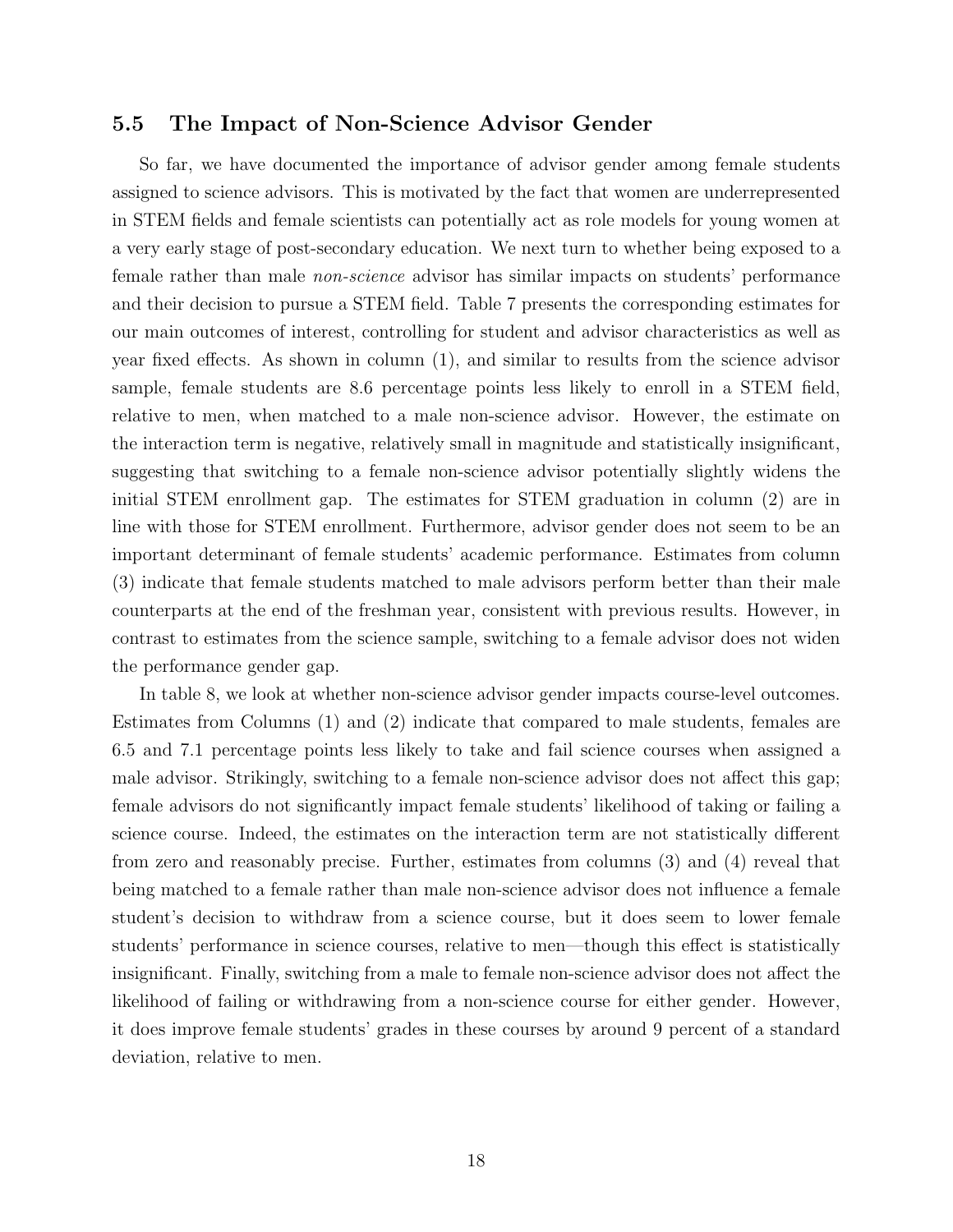#### 5.6 Pre-Major versus Post-Major Academic Advising

In this paper, we focus on the student-advisor gender match during the freshman year—prior to students declaring a major. Our results highlight that the gender match in pre-major advising can play a key role in encouraging women to enroll and persist in STEM degrees. This begs the question: is the gender match in post-major advising also important? In other words, once women are already enrolled in a STEM major, are they more likely to persist in that major if they are matched to an advisor of the same gender? We take advantage of our unique setting in order to shed light on this question. Specifically, as detailed in section 2.1, students who sit for and pass the Lebanese Baccalaureate national exam, directly enroll in a specific major as sophomores—without ever enrolling in the freshman year. These students are in fact ineligible to enroll as freshmen, since their last year of high school is considered to be equivalent to the freshman year. Importantly, and similar to the freshman advising system, sophomore students are randomly assigned to an advisor within their major's department. Appendix table A4 summarizes key statistics for the sample of students who initially enroll at AUB as sophomores for the academic years 2003-2004 to 2013-2014. Approximately half of all first time enrolling sophomore students are female and 34 percent of sophomore advisors are female. Noticeably, while freshman and sophomore entering students have comparable scores on the Verbal SAT exams, the average Mathematics SAT score (636) for sophomores is significantly higher than that of freshmen.

In order to examine how initial post-major advising (or the sophomore year advisor) impacts students, we re-run equation (1)—with the addition of department fixed effects on the sample of students who directly enroll in university as sophomores. We exclude sophomore students who initially enrolled as freshmen from this analysis as these students' major choice is endogenous to the gender of their freshman advisor.<sup>14</sup> The results of this exercise are summarized in Table 9. Columns (1) and (2) report estimates for sophomore students enrolled in STEM majors. We find that female STEM students matched to a female as opposed to male advisor are 7.3 percentage points more likely to graduate with a STEM degree, relative to men—an effect that is significant at the 10 percent level. Estimates from column (2) suggest that this match does not differentially affect students' academic performance, as proxied by their overall GPA. We also present estimates for students enrolled in non-STEM majors in columns (3) and (4) of Table 9. These estimates suggest that women matched to a female rather than male advisor are not more likely to graduate with a non-STEM degree as compared to men nor do they perform better overall. Altogether, these results suggest that, even after declaring a STEM major, post-major advising is beneficial

<sup>&</sup>lt;sup>14</sup>Indeed, for these students, it would be hard to disentangle the gender match effects of sophomore advising from earlier freshman advising.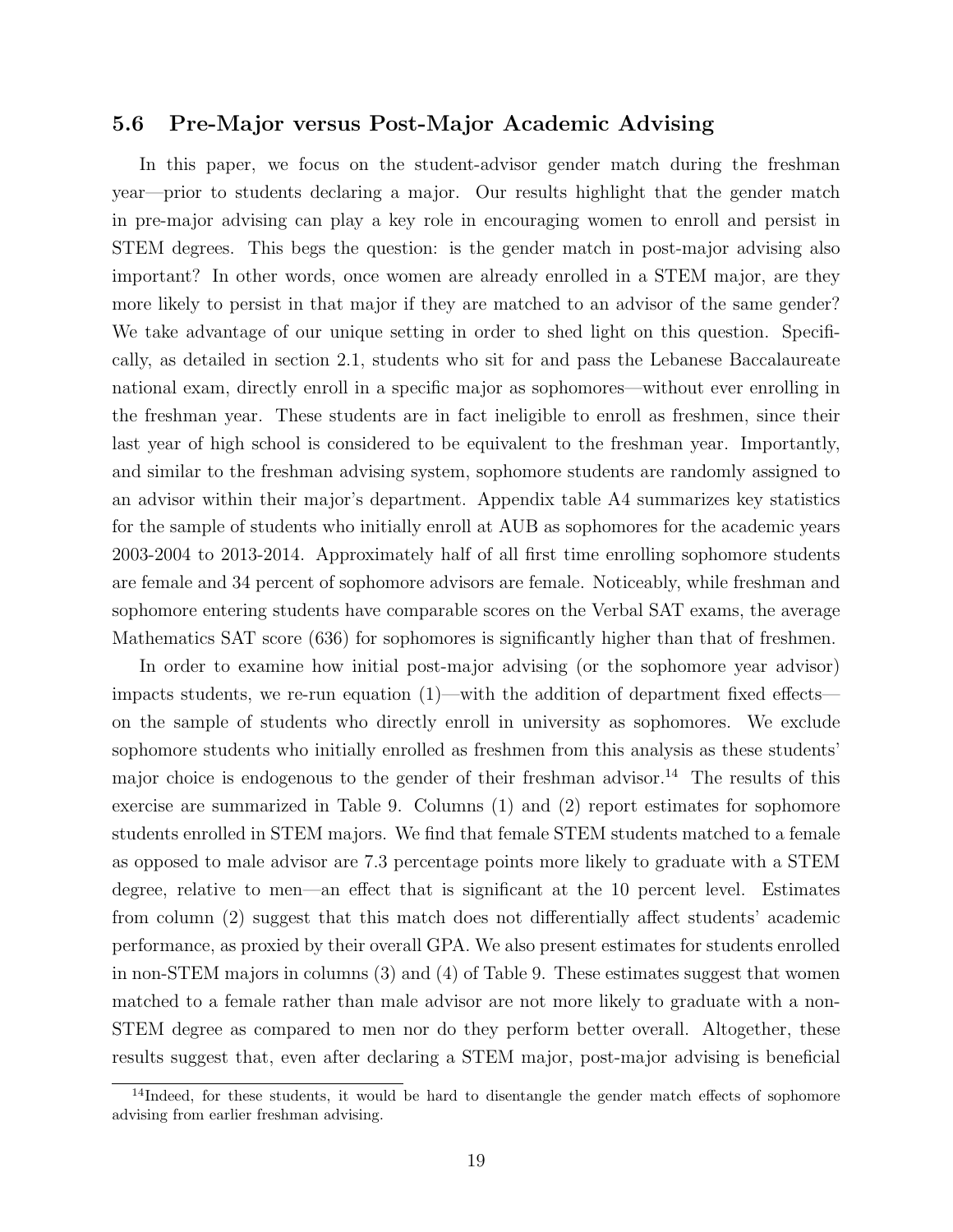for the persistence of female students in the sciences.

### 6 Discussion

#### 6.1 Could Rank of Faculty Advisor Be Driving Results?

In this paper, we show that women assigned to a female rather than male science advisor are more likely to enroll and graduate from a STEM major relative to men. We further show that these results are robust to the inclusion of various controls, including advisor fixed effects. This is important as female and male science advisors differ in their academic ranks for example; a larger share of advising women are assistant professors as compared to men. However, to the extent that specific characteristics of an advisor are correlated with advisor gender and vary with student sex, then an advisor fixed effect on its own would not be sufficient to capture these dynamics. For example, male and female students may respond differently to having advisors of different gender and professorial rank. To investigate this further, we run a specification of equation (1) that includes an interaction term for faculty advisor rank with advisor gender and an interaction term for faculty advisor rank with student gender.<sup>15</sup> The results of this exercise are reported in Appendix Table A5 and indicate that our main results are robust to the inclusion of these controls. Estimates on the interaction term for STEM enrollment and graduation as well as Freshman GPA are quantitatively similar to our most saturated specification presented in Table 4. This indicates that differences in student-gender responsiveness to advisor gender-rank are not driving our results.

# 6.2 Are Female Students More Likely to Pursue Female Advisors' Major?

We now turn to the question of why student-advisor gender match matters for women in the sciences. The simplest explanation of our results may be that female students are more likely to enroll in the same major as their female science advisor. To investigate this, we look at the effect of science advisor gender on men and women's likelihood of enrolling in the same major as their advisor. The results of this exercise are summarized in column (1) of table 10. For the sample of students who were initially assigned a science freshman advisor, the coefficient on the interaction term (FemaleAdvisor  $\times$  FemaleStudent) is small

<sup>&</sup>lt;sup>15</sup>Specifically, we group faculty rank into 2 broad categories, experienced and less-experienced advisors. Experienced advisors include associate and full professors. Inexperienced advisors include assistant professors and lecturers. Our results are robust to different categorizations.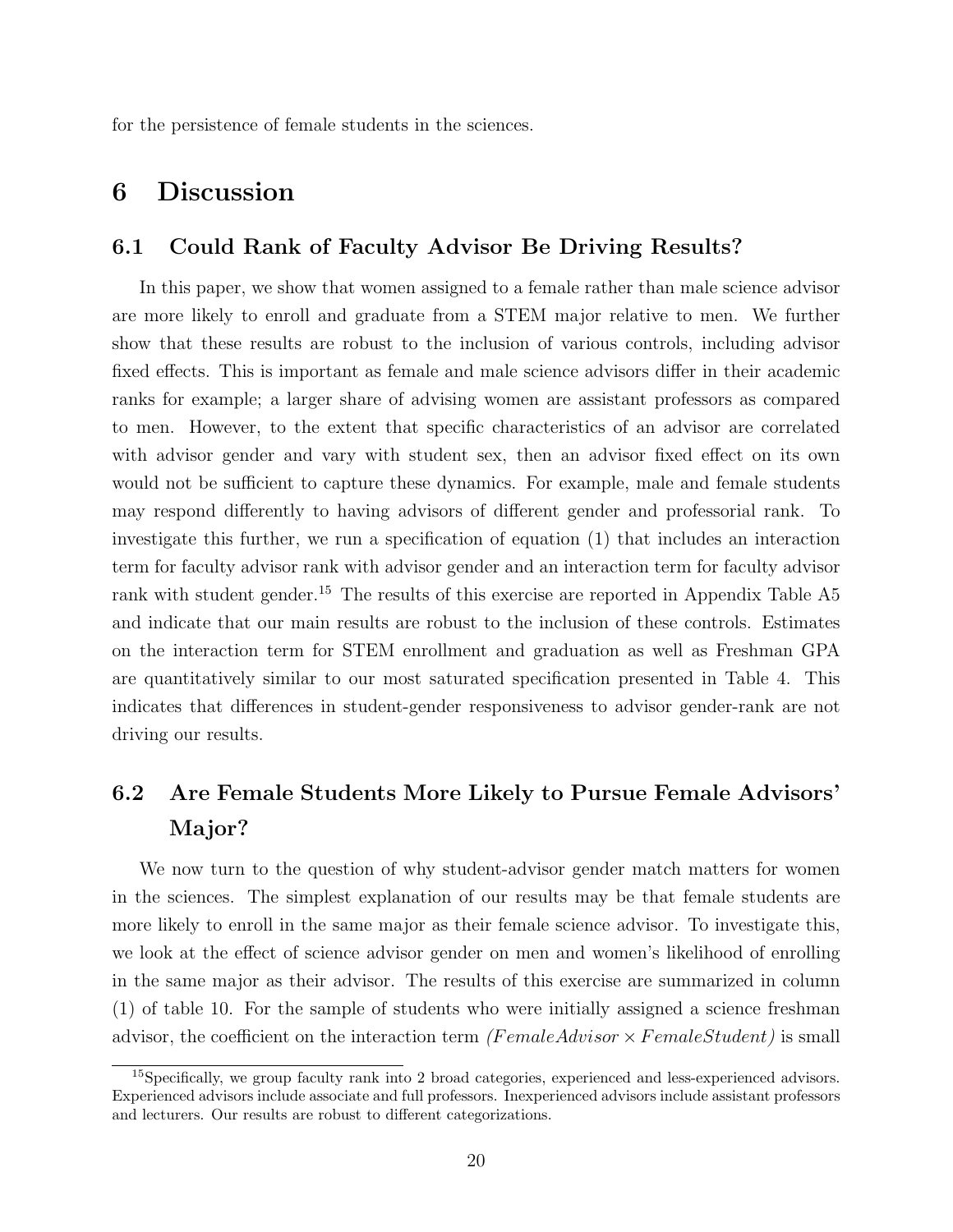in magnitude and statistically insignificant. This suggests that switching from a male to a female advisor does not result in women being more likely than men to pursue the same major as their advisors. Estimates from column (2) summarize results for the sample of students assigned to non-science advisors. While the estimate on the interaction term is statistically insignificant, the magnitude of these effects are larger than in column 1. This suggests potentially small and positive effects on the likelihood female students enroll in the same major as their non-science female advisor, compared to male students. This could help explain part of the documented negative, but insignificant, effects we found on the STEM gender gap for women matched to a female non-science advisor relative to a male advisor. Altogether, these results suggest that for students matched to a science advisor, our main results are not driven by women being more likely to choose the same major as their female advisor.

# 6.3 Are Female Students Matched to Female Advisors More Likely Enroll in Classes with Female Teachers?

Another potential explanation for the documented effects on the STEM gender gap could be that our effects are driven by class instructor gender. Specifically, if moving from a male to female science advisor increases the likelihood that women take classes with female instructors, then this could potentially be driving our effects. We investigate this issue by looking at whether student-advisor gender match affects women's likelihood of enrolling in classes with female instructors, relative to men. These results are summarized in columns (3) and (4) of Table 10 for students matched to a science and non-science freshman advisor respectively. The estimates on the interaction term are statistically insignificant for both samples indicating that moving from a male to a female advisor does not alter women's relative likelihood of taking classes with a female instructor—regardless of advisor field.

#### 6.4 Female Scientists as Role Models

Our results indicate that the gender of a science advisor is an important determinant of female students' academic performance and STEM degree attainment. In contrast, nonscience advisor gender has no impact on students' outcomes. A natural question is whether students benefit from being matched to a science versus non-science advisor, regardless of advisor gender. In Appendix table A6, we present estimates of the impact of having a science versus a non-science advisor for all students, as well as for female and male students separately. Estimates from columns (1) through (3) indicate that exposure to a science advisor does not increase the likelihood of enrolling in or graduating with a STEM degree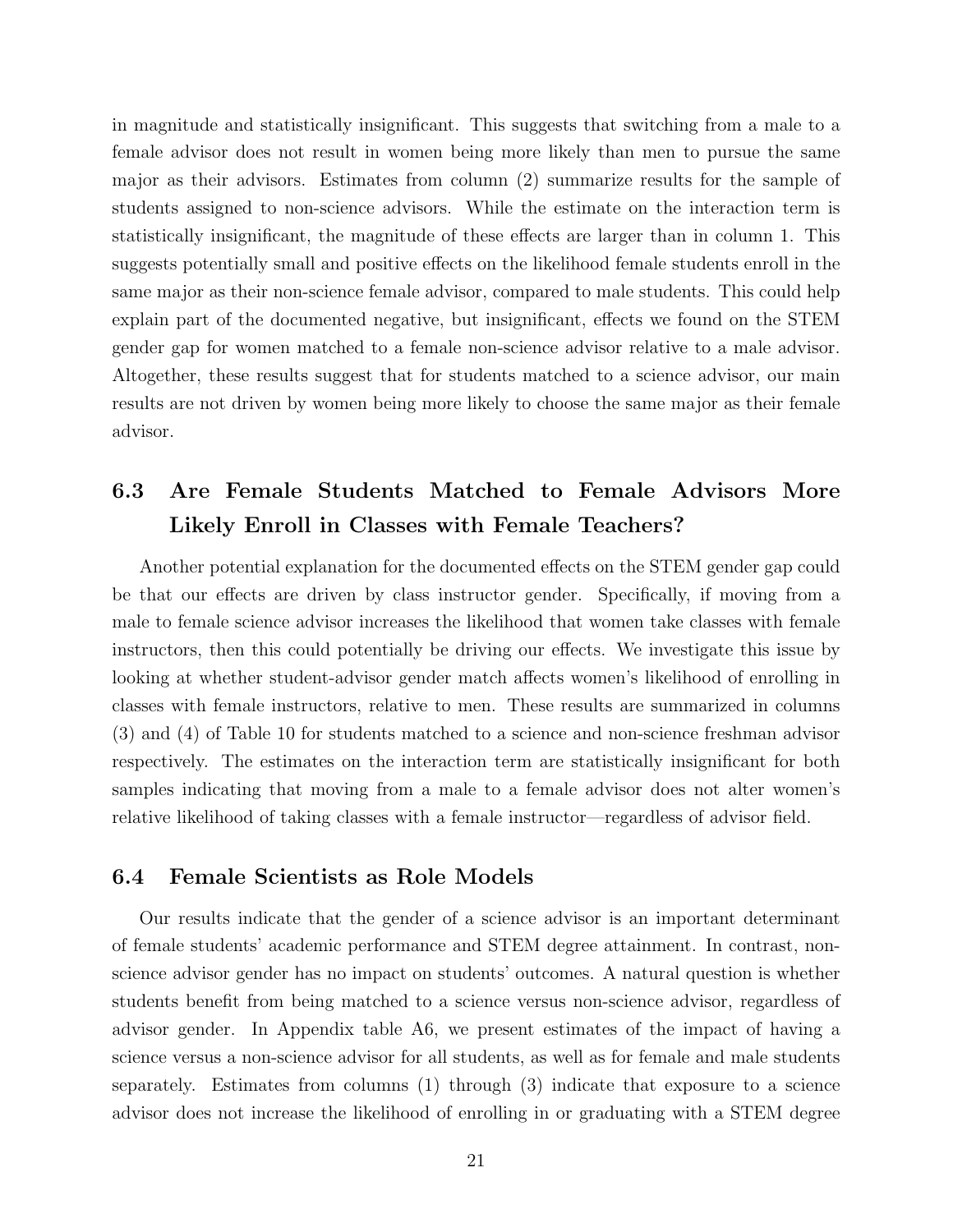nor does it improve academic performance. These estimates are also statistically insignificant when looking at effects by student gender separately.

In section 5.2, we find that exposure to female scientists not only impacts female students' major choice but also their academic performance during the freshman year. The documented improvement in students' performance could indicate that female students work harder in order to meet the requirements for entry into science majors, which are typically more selective than non-science fields. It could also suggest that female students are simply more motivated when exposed to a female science mentor. A key question thus arises: is the increase in female STEM enrollment driven by improvement in academic performance, or is a woman's decision to pursue a STEM field also directly influenced by interactions with a female science advisor in ways that extend beyond grades?

While it is difficult to provide a definitive answer to this question, we nonetheless present suggestive evidence on what might be driving our main effects. First, the heterogeneity analysis presented in table 6 is revealing. Both high and low ability female students experience increases in their freshman year GPA as a result of being assigned to a female rather than a male science advisor. However, only female students with high mathematical ability are driven to enroll in and graduate with a STEM degree. Low ability students are not more likely to pursue STEM fields despite the fact that they also experience some gains in their academic performance. Estimates presented in Appendix table A3 are even more striking. Despite substantial improvement in course performance indicators for both high and low ability women, only high ability female students are more likely to take science courses during freshman year. These results indicate that the ideal type of student is being pushed towards the sciences—i.e., female students with high mathematical ability who would have otherwise not entered the STEM pipeline. They also suggest that female students' decisions to take STEM courses and enroll in a STEM major are not solely the result of improved academic performance. Second, freshman students choose their first semester courses before taking any classes or exams at AUB but after meeting with their academic advisor. In column (5) of table 10, we find that compared to males, female students are 3 percentage points more likely to take a science course in their first semester of the freshman year when assigned a female rather than a male science advisor.<sup>16</sup> This is important as it indicates that the documented improvement in course performance during freshman year is not driving the increase in science course taking, rather women's course choice seems to be directly affected by exposure to an advisor of the same gender.

 $16$ In results available upon request, we also find a statistically similar 3.2 percentage point difference when looking at the second semester of the freshman year. In column (6) of table 10, we show that non-science advisor gender has no impact on students' course choice in the first semester.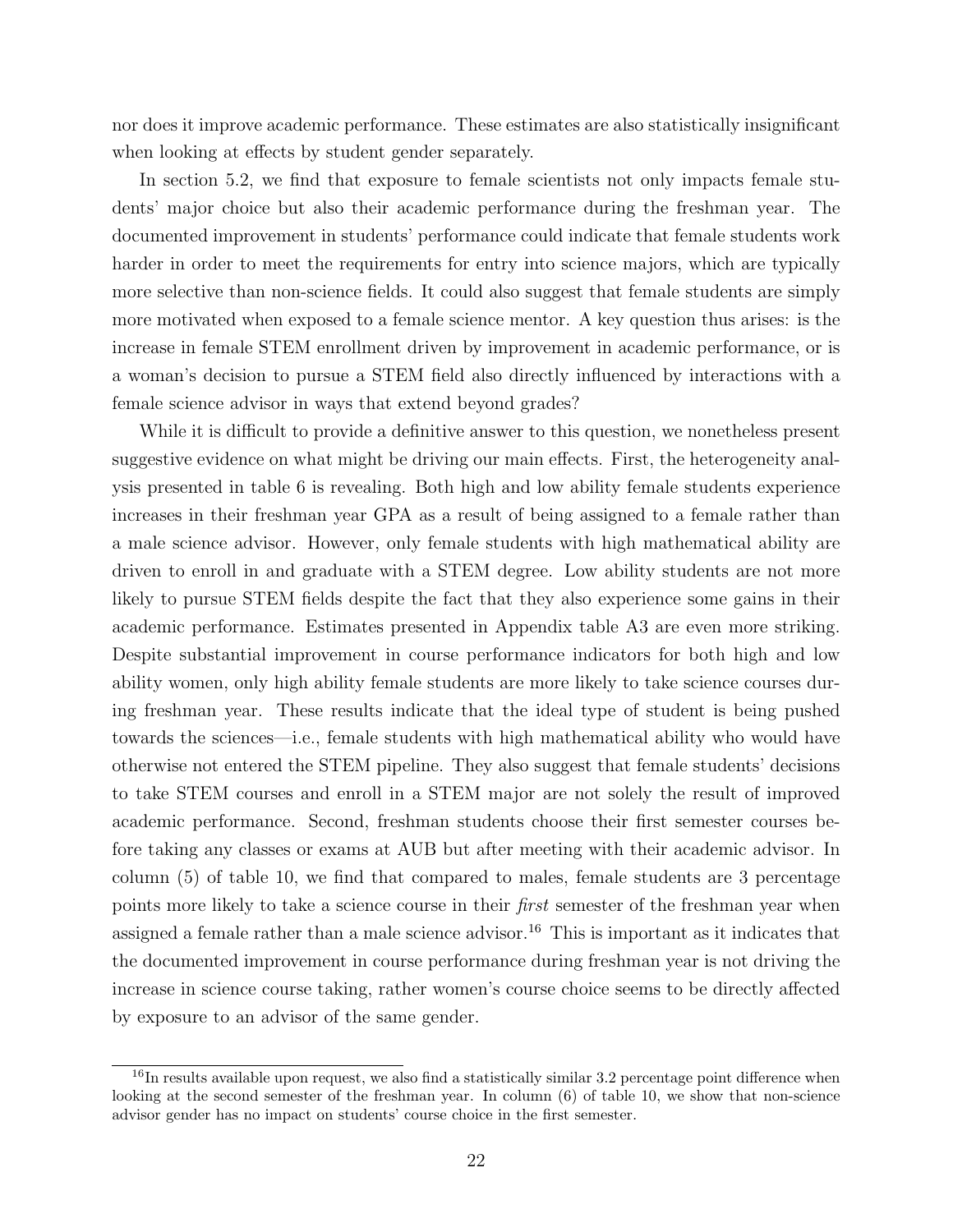Finally, our finding of increased STEM enrollment and academic performance for female students is consistent with two broad interpretations; either girls experience an increased sense of fit when matched with a female scientist (i.e., role model effect) or female science advisors engage in differential advising practices towards girls and boys. While it is beyond the scope of this paper to conclusively speak to the mechanisms driving our effects, we nonetheless provide some suggestive evidence on this issue. To do so, we conducted inperson surveys and interviews with current and former freshman science advisors at AUB. We contacted four female and four male science advisors. All male and three female advisors were available to be interviewed. The results of this survey are reported in Appendix table A7. The questions in panel A focus on how advisors believe students of different genders behave during advising. Most advisors report no differences in the behavior of students of different genders. However, some (both female and male advisors) report that compared to males, female students are more likely to attend office hours, spend more time in advising sessions and are more likely to follow the advisor's suggestions—while none of the advisors feel that boys are more engaged in the advising process than girls. This is consistent with previous studies showing that women are more likely than men to participate and benefit from academic support services (Angrist et al., 2009; Carrell and Sacerdote, 2017). One interesting observation is that while all male advisors state that students of different genders spend an equal amount of time in advising meetings, most female advisors report that girls spend more time in meetings than boys. This suggests that girls are more willing to engage with female rather than male science advisors.

In Panel B of table A7, we summarize findings based on questions related to how advisors behave towards students of different genders. Unsurprisingly, the vast majority of advisors state that they do not invest more time or follow up more with students of a certain gender. Finally, we asked advisors about their style of advising and their attitudes concerning women's position in the sciences. These results are summarized in panel C of table A7. While all male advisors report using a similar advising style for students of different genders, two out of the three female advisors stated that they use different advising styles for boys and girls. When asked to elaborate, both female advisors said that compared to females, male students are less likely to follow their recommendations and listen to their advice, and are more belligerent. As a result, over time, they had to change the way they approach and talk to male students. The fact that female advisors report difficulties with advising male students but male advisors do not, is consistent with our finding that boys matched to female science advisors are less likely to pursue STEM degrees compared to those matched to male science advisors.

All male advisors stated that they would encourage women to pursue science fields and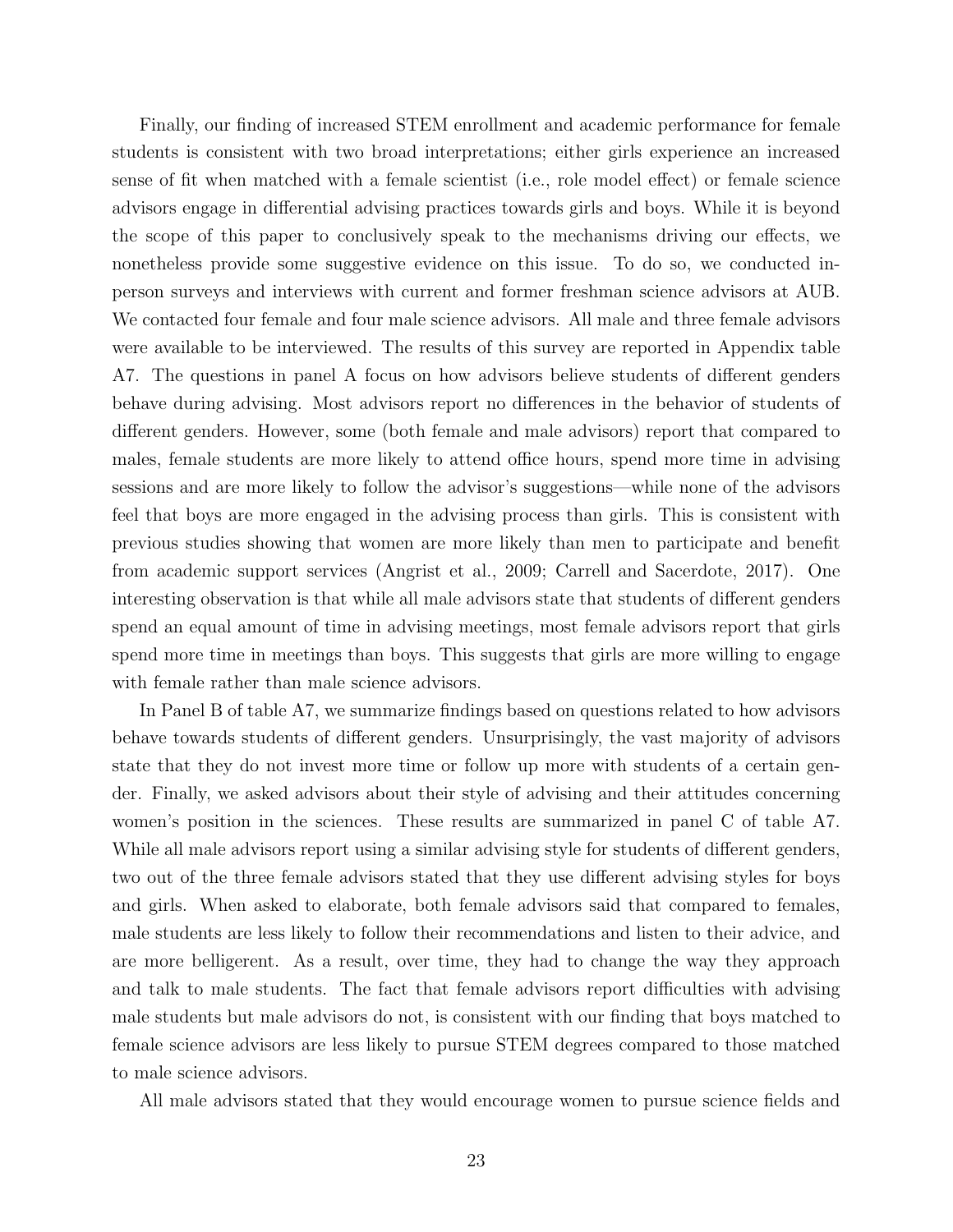do not feel that it is more difficult for women to make it in the sciences. Strikingly, two out of the three female advisors said that they would not encourage women to pursue science careers as it is harder for women to be successful in these fields. However, both emphasized that they do not deliberately discourage female students from pursuing STEM degrees. This indicates that female science advisors are not actively and knowingly pushing female students towards STEM majors. Combined with our finding that girls spend more time than boys with female science advisors, results from our survey suggest that role model effects or an increased sense of fit on the part of students is the most likely mechanism driving our main findings.

### 7 Conclusion

Despite the reversal of the gender gap in college attainment, females are still underrepresented in the sciences. This has given rise to numerous programs that provide women with personalized mentoring by female scientists in an effort to decrease the STEM gender gap. In this paper, we present some of the first evidence on the role of advisor or mentor gender in encouraging women to pursue STEM degrees. We utilize the unique advising system at the American University of Beirut—a private 4-year university—where students are randomly assigned to faculty advisors in their first year of college. Students apply for majors at the end of their freshman year, allowing them to repeatedly interact with their advisors prior to deciding on a major. Similar to most academic settings, an advisor's main task is to help students choose a major and courses, as well as monitor their academic progress. We find that the gender gaps in STEM enrollment and graduation are substantially narrowed following exposure to a female rather than a male science advisor. Women also experience improvements in their GPA when assigned to a female science advisor. We further find that while both high and low ability women experience gains in their academic performance, the documented increase in STEM degree attainment is entirely driven by students with high mathematical ability—the women most likely to benefit from entering the STEM pipeline. Finally, we show that non-science advisor gender has no significant impact on any of our outcomes of interest.

Our findings indicate that providing one-on-one high-touch advising or mentoring by female scientists can play a key role in decreasing the STEM gender gap. This is in line with recent studies showing that intensive one-on-one mentoring and advising programs are effective in increasing college-going and breaking down educational barriers (Carrell and Sacerdote, 2017; Barr and Castleman, 2018). Our results complement these studies by highlighting how these programs can be used to influence major choice and increase the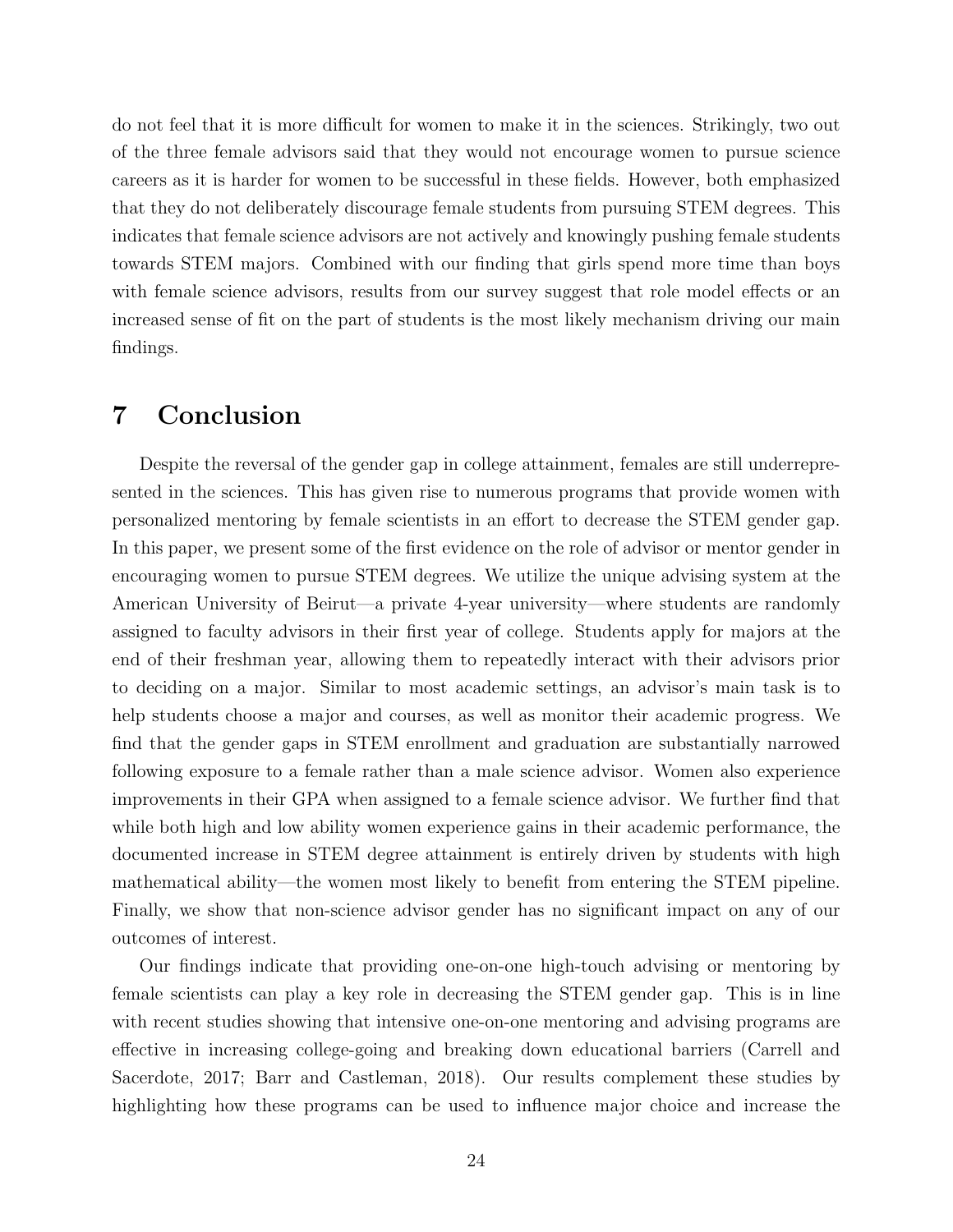participation of women in STEM fields.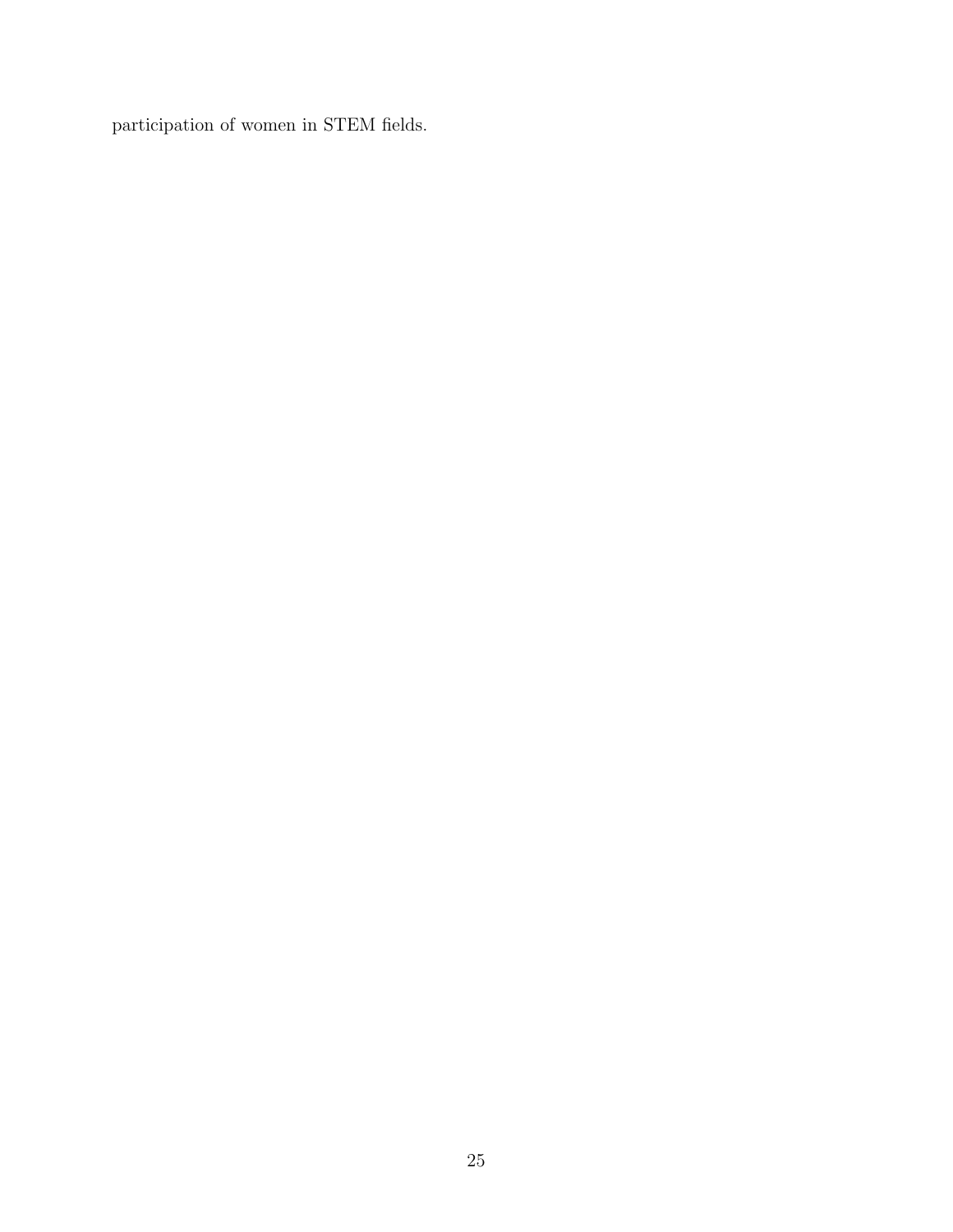# References

Angrist, Joshua, Daniel Lang, and Philip Oreopoulos. 2009. Incentives and services for college achievement: Evidence from a randomized trial. American Economic Journal: Applied Economics 1 (1): 136-163.

Avery, Christopher. 2010. The effects of college counseling on high-achieving, low-income students. NBER Working Paper No. 16359.

Barr, Andrew, and Benjamin Castleman. 2018. An engine of economic opportunity: Intensive advising, college success, and social mobility. Texas  $A\mathscr{C}M$  Working Paper.

Bettinger, Eric P., and Bridget Terry Long. 2005. Do faculty serve as role models? The impact of instructor gender on female students. American Economic Review Papers & Proceedings 95 (2): 152-157.

Bettinger, Eric P., and Rachel B. Baker. 2014. The effects of student coaching: An evaluation of a randomized experiment in student advising. Educational Evaluation and Policy Analysis 36 (1): 3-19.

Blau, Francine D., Janet M. Currie, Rachel T.A. Croson, and Donna K. Ginther. 2010. Can mentoring help female assistant professors? Interim results from a randomized trial. American Economic Review Papers & Proceedings 100 (2): 348-352.

Blickenstaff, Clark J., 2005. Women and Science Careers: Leaky Pipeline or Gender Filter? Gender and education 17 (4), 369-386.

Breda, Thomas, Julien Grenet, Marion Monnet, and Clémentine Van Effenterre. 2018. Can female role models reduce the gender gap in science? Evidence from classroom interventions in French high schools. Paris School of Economics Working Paper.

Cameron, A.C., Gelbak, J,B., Miller, D.L., 2008. Bootstrap-based improvements for inference with clustered errors. The Review of Economics and Statistics. 90(3), 414-427.

Canaan, Serena, and Pierre Mouganie. 2018. Returns to education quality for low-skilled students: Evidence from a discontinuity. Journal of Labor Economics 36 (2): 395-436.

Carrell, Scott E., Marianne E. Page, and James E. West. 2010. Sex and science: How professor gender perpetuates the gender gap. The Quarterly Journal of Economics 125 (3): 1101-1144.

Carrell, Scott E., and Bruce I. Sacerdote. 2017. Why do college-going interventions work? American Economic Journal: Applied Economics 9 (3): 124-151.

Castleman, Benjamin, and Joshua Goodman. 2018. Intensive college counseling and the enrollment and persistence of low-income students. *Education Finance and Policy* 13 (1): 19-41.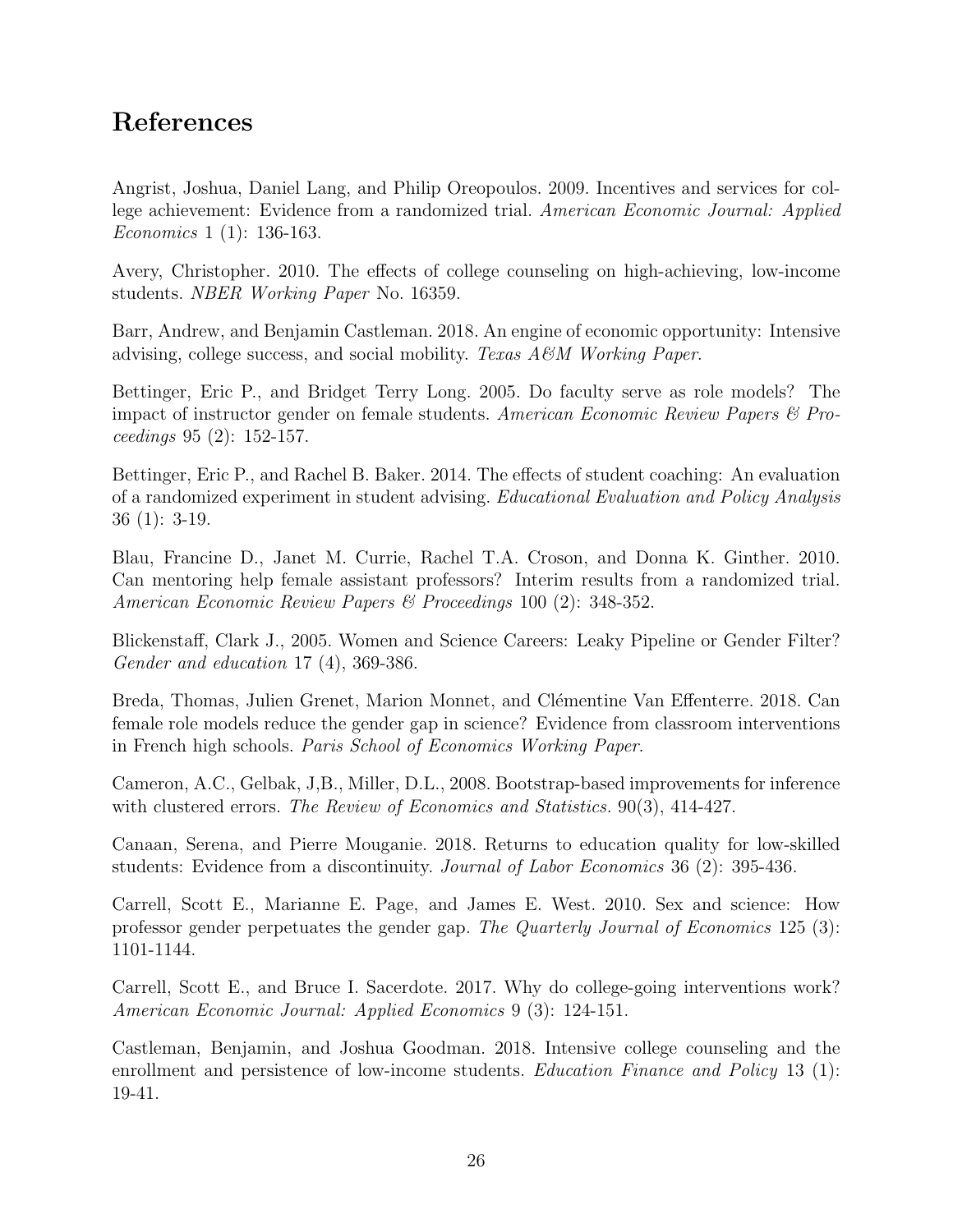College Board. 2012. SAT Percentile Ranks. Retrieved from: [http://media.collegeboard.](http://media.collegeboard.com/digitalServices/pdf/research/SAT-Percentile-Ranks-2012.pdf) [com/digitalServices/pdf/research/SAT-Percentile-Ranks-2012.pdf](http://media.collegeboard.com/digitalServices/pdf/research/SAT-Percentile-Ranks-2012.pdf)

Dee, Thomas S. 2007. Teachers and the gender gaps in student achievement. Journal of Human Resources 42 (3): 528-554.

Gaule, Patrick, and Mario Piacentini. 2018. An advisor like me? Advisor gender and postgraduate careers in science. Research Policy 47 (4): 805-813.

Gong, Jie, Yi Lu, and Hong Song. 2018. The effect of teacher gender on students' academic and noncognitive outcomes. Journal of Labor Economics 36 (3): 743-778.

Griffith, Amanda L. 2010. Persistence of women and minorities in STEM field majors: Is it the school that matters?. Economics of Education Review 29 (6): 911-922.

Hastings, Justine S., Christopher A. Neilson, and Seth D. Zimmerman. 2013. Are some degrees worth more than others? Evidence from college admission cutoffs in Chile. NBER Working Paper No. 19241.

Hilmer, Christiana, and Michael Hilmer. 2007. Women helping women, men helping women? Same-gender mentoring, initial job placements, and early career publishing success for economics PhDs. American Economic Review Papers & Proceedings 97 (2): 422-426.

Kato, Takao, and Yang Song. 2018. An advisor like me: Does gender matter? IZA Discussion Paper No. 11575.

Kirkebøen, Lars J., Edwin Leuven, and Magne Mogstad. 2016. Field of study, earnings, and self-selection. The Quarterly Journal of Economics 131 (3): 1057-1111.

Lavecchia, Adam M., Heidi Liu, and Philip Oreopoulos. 2016. Behavioral economics of education: Progress and possibilities. In Handbook of the Economics of Education, vol. 5: 1-74. Elsevier.

Leslie, Sarah-Jane, Andrei Cimpian, Meredith Meyer, and Edward Freeland. 2015. Expectations of brilliance underlie gender distributions across academic disciplines. Science 347 (6219): 262-265.

Lim, Jaegeum, and Jonathan Meer. 2017. The impact of teacher-student gender matches: Random assignment evidence from South Korea. Journal of Human Resources 52 (4): 979- 997.

Lim, Jaegeum, and Jonathan Meer. 2019. Persistent effects of teacher-student gender matches. Journal of Human Resources.

Mansour, Hani, Daniel I. Rees, Bryson M. Rintala, and Nathan N. Wozny. 2018. The effects of professor gender on the post-graduation outcomes of female students. IZA DP no. 11820.

NACADA National Survey of Academic Advising. 2011. Retrieved from [https://www.nacada.ksu.edu/Resources/Clearinghouse/View-Articles/](https://www.nacada.ksu.edu/Resources/Clearinghouse/View-Articles/2011-NACADA-National-Survey.aspx) [2011-NACADA-National-Survey.aspx](https://www.nacada.ksu.edu/Resources/Clearinghouse/View-Articles/2011-NACADA-National-Survey.aspx)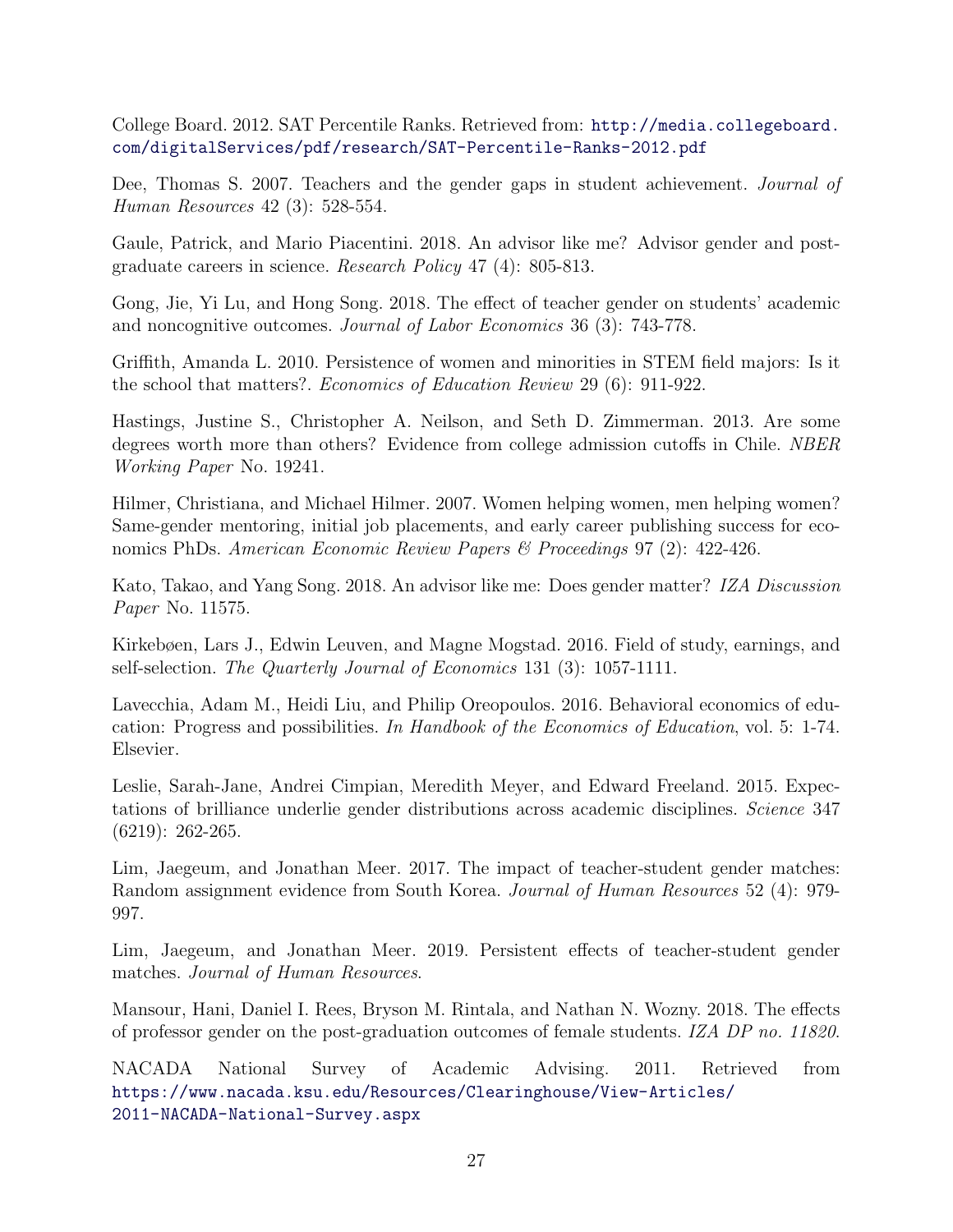Neumark, David, and Rosella Gardecki. 1998. Women helping women? Role model and mentoring effects on female Ph.D. students in economics. Journal of Human Resources 33  $(1): 220-247.$ 

Oreopoulos, Philip, Robert S. Brown, and Adam M. Lavecchia. 2017. Pathways to education: An integrated approach to helping at-risk high school students. Journal of Political Economy 125 (4): 947-984.

Pezzoni, Michele, Jacques Mairesse, Paula Stephan, and Julia Lane. 2016. Gender and the publication output of graduate students: A case study. PloS One 11 (1): e0145-146.

Porter, Catherine, and Danila Serra. 2018. Gender differences in the choice of major: The importance of female role models. Southern Methodist University Working Paper.

U.S. Chamber of Commerce Foundation. 2015. Reaching the Full Potential of STEM for Women and the U.S. Economy. Washington, DC.

U.S. Department of Education, National Center for Education Statistics. 2018. The Condition of Education 2018 (NCES 2018-144).

White House Office of Science and Technology Policy. 2011. Women and Girls in Science, Technology, Engineering, and Math (STEM).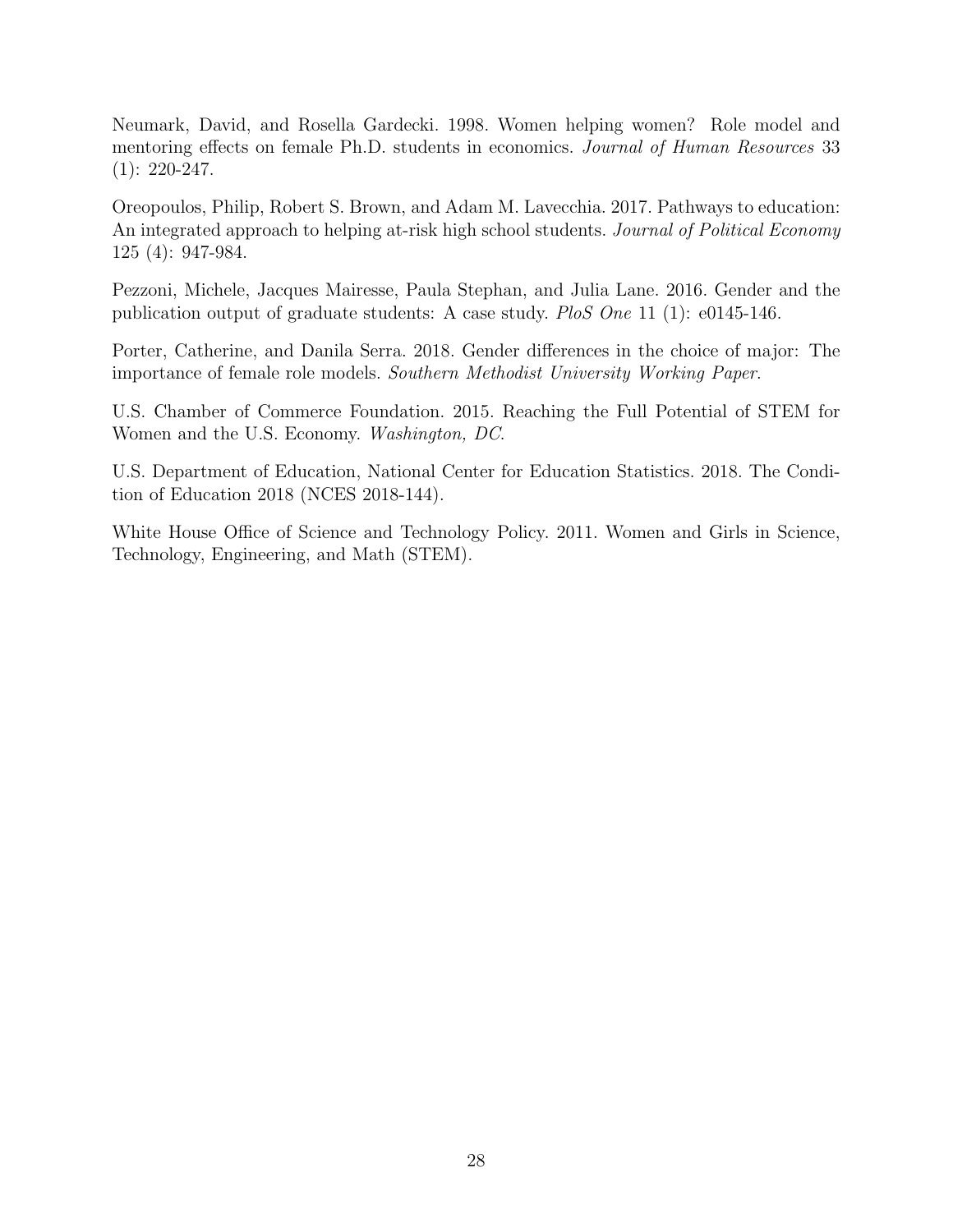# A Figures



Figure 1: Unconditional means of student and science advisor gender match



(b) Likelihood of graduating with a STEM degree

Notes: Sample includes all Freshmen students matched to a Science Advisor at AUB for the academic years 2003-2004 to 2013-2014.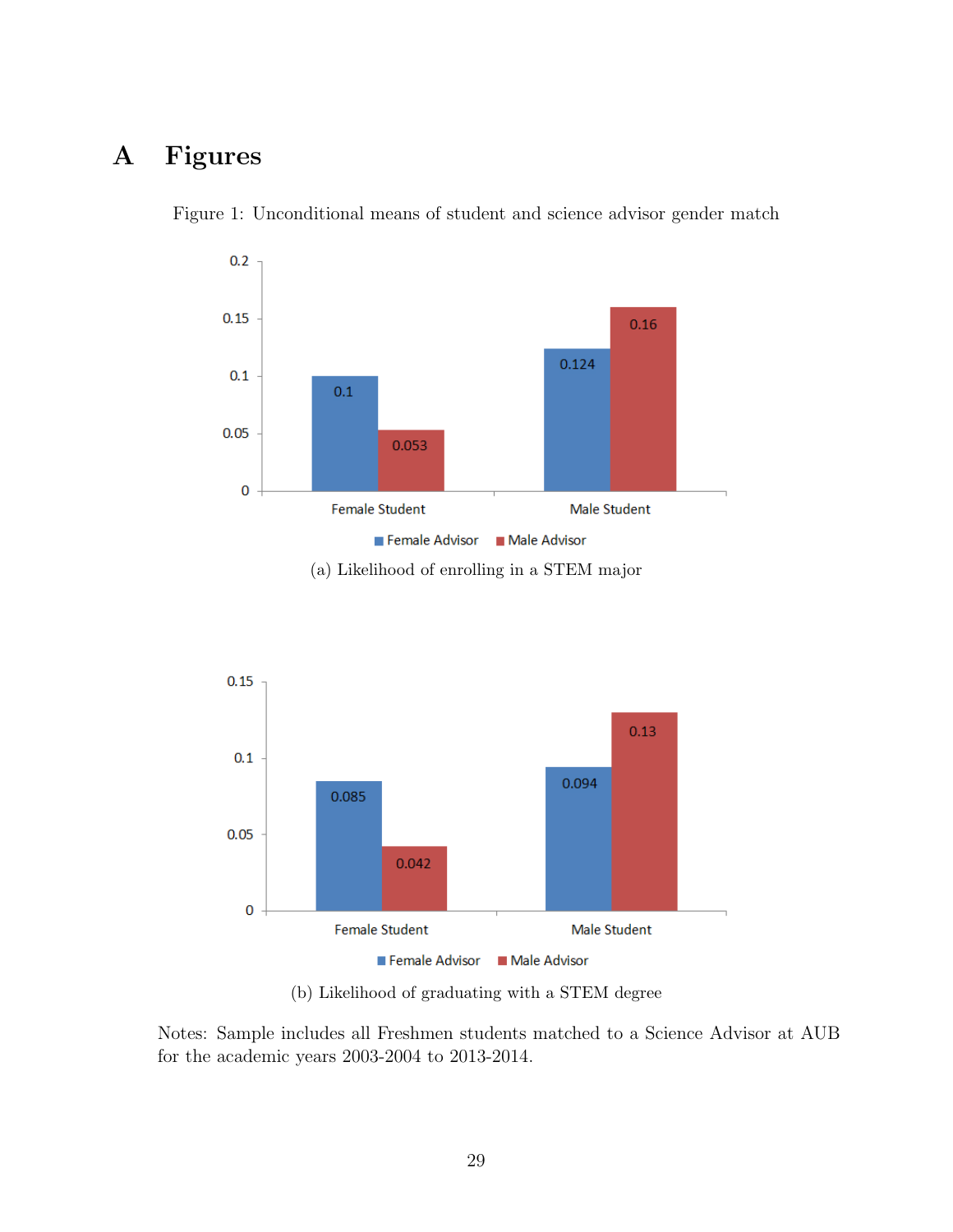## B Tables

|                                             | All              | Male              | Female  |
|---------------------------------------------|------------------|-------------------|---------|
|                                             | (1)              | $\left( 2\right)$ | (3)     |
| Female Student                              | 0.494<br>(0.500) |                   |         |
| Female Advisor                              | 0.285            | 0.292             | 0.279   |
|                                             | (0.452)          | (0.460)           | (0.442) |
| Math SAT Score                              | 575.6            | 589               | 561.8   |
|                                             | (73.47)          | (71.79)           | (72.65) |
| Verbal SAT Score                            | 483.5            | 483.8             | 483.1   |
|                                             | (80.09)          | (82.76)           | (77.34) |
| Standardized High School GPA                | 0.0459           | $-0.0897$         | 0.184   |
|                                             | (0.967)          | (0.985)           | (0.930) |
| Legacy Status                               | 0.211            | 0.215             | 0.206   |
|                                             | (0.408)          | (0.411)           | (0.404) |
| Foreign High School                         | 0.489            | 0.477             | 0.501   |
|                                             | (0.500)          | (0.500)           | (0.500) |
| Likelihood of Enrolling in STEM degree*     | 0.168            | 0.259             | 0.093   |
| (Conditional on Declaring Major)            | (0.374)          | (0.439)           | (0.291) |
| Likelihood of Graduating with STEM degree*  | 0.122            | 0.188             | 0.068   |
| (Within 6 years)                            | (0.324)          | (0.400)           | (0.227) |
| Freshman GPA                                | 76.01            | 74.57             | 77.48   |
|                                             | (11.34)          | (11.39)           | (11.10) |
| Likelihood of Becoming Sophomore            | 0.824            | 0.809             | 0.840   |
|                                             | (0.381)          | (0.393)           | (0.367) |
| Likelihood of enrolling in STEM degree      | 0.108            | 0.150             | 0.066   |
| (Including Dropouts and Majorless Students) | (0.311)          | (0.357)           | (0.248) |
| Observations                                | 1,804            | 912               | 892     |

Table 1: Summary statistics for sample of freshman students matched to science advisors

Note: Means and standard deviations (in parentheses) reported. Sample includes all Freshmen students matched to a Science Advisor at AUB for the academic years 2003-2004 to 2013-2014. \*These two STEM variables are defined conditional on students declaring a major in their sophomore year. As a result, the number of observations for these variables is lower than the total number of observations.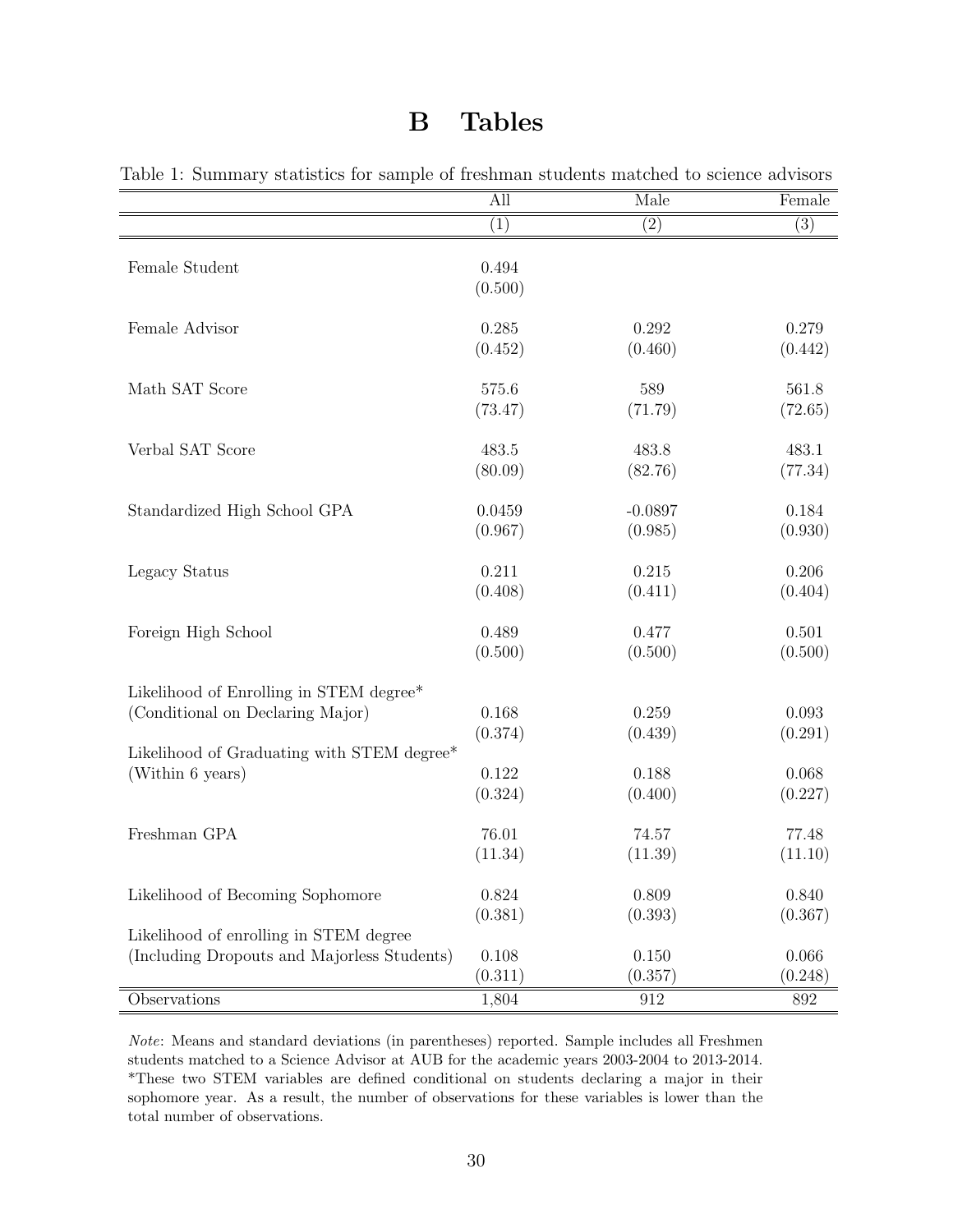|                                     | Female            | Male             | Female               | Male                 |
|-------------------------------------|-------------------|------------------|----------------------|----------------------|
|                                     | Science Advisors  | Science Advisors | Non-Science Advisors | Non-Science Advisors |
|                                     | $\left( 1\right)$ | (2)              | (3)                  | $\left( 4\right)$    |
| Share of advisors in the            |                   |                  |                      |                      |
| rank of Full Professor              | 0.101             | 0.479            | 0.492                | 0.100                |
|                                     | (0.302)           | (0.500)          | (0.500)              | (0.300)              |
| Share of advisors in the            |                   |                  |                      |                      |
| rank of Associate Professor         | 0.447             | 0.310            | 0.029                | 0.363                |
|                                     | (0.498)           | (0.463)          | (0.167)              | (0.481)              |
| Share of advisors in the            |                   |                  |                      |                      |
| rank of Assistant Professor         | 0.452             | 0.168            | 0.397                | 0.458                |
|                                     | (0.498)           | (0.374)          | (0.490)              | (0.499)              |
|                                     |                   |                  |                      |                      |
| Number of students per year         | 31.32             | 31.90            | 30.61                | 30.50                |
|                                     | (5.194)           | (7.281)          | (6.424)              | (8.349)              |
| Number of female students per year  | 15.37             | 16.03            | 14.72                | 14.45                |
|                                     | (2.706)           | (5.064)          | (3.891)              | (4.282)              |
|                                     |                   |                  |                      |                      |
| Mean students' Math SAT score       | 576.7             | 574.3            | 574.4                | 575.8                |
|                                     | (72.12)           | (75.50)          | (74.17)              | (75.91)              |
| Mean students' Verbal SAT score     | 484.7             | 480              | 483.2                | 479.3                |
|                                     | (82.99)           | (78.11)          | (85.37)              | (79.93)              |
| Number of unique advisors           | 6                 | <b>12</b>        | 9                    | 11                   |
| Number of advisor-year observations | 19                | 39               | 32                   | 21                   |

Table 2: Freshmen advisor characteristics

Note: Means and standard deviations (in parentheses) reported. Sample includes all Freshman students matched to faculty advisors at AUB for the academic years 2003-2004 to 2013-2014. Faculty advisors who are promoted while advising are listed in the share of advisors in twoseparate ranks. One female non-science advisor is at the rank of "Lecturer" and is coded as assistant professor.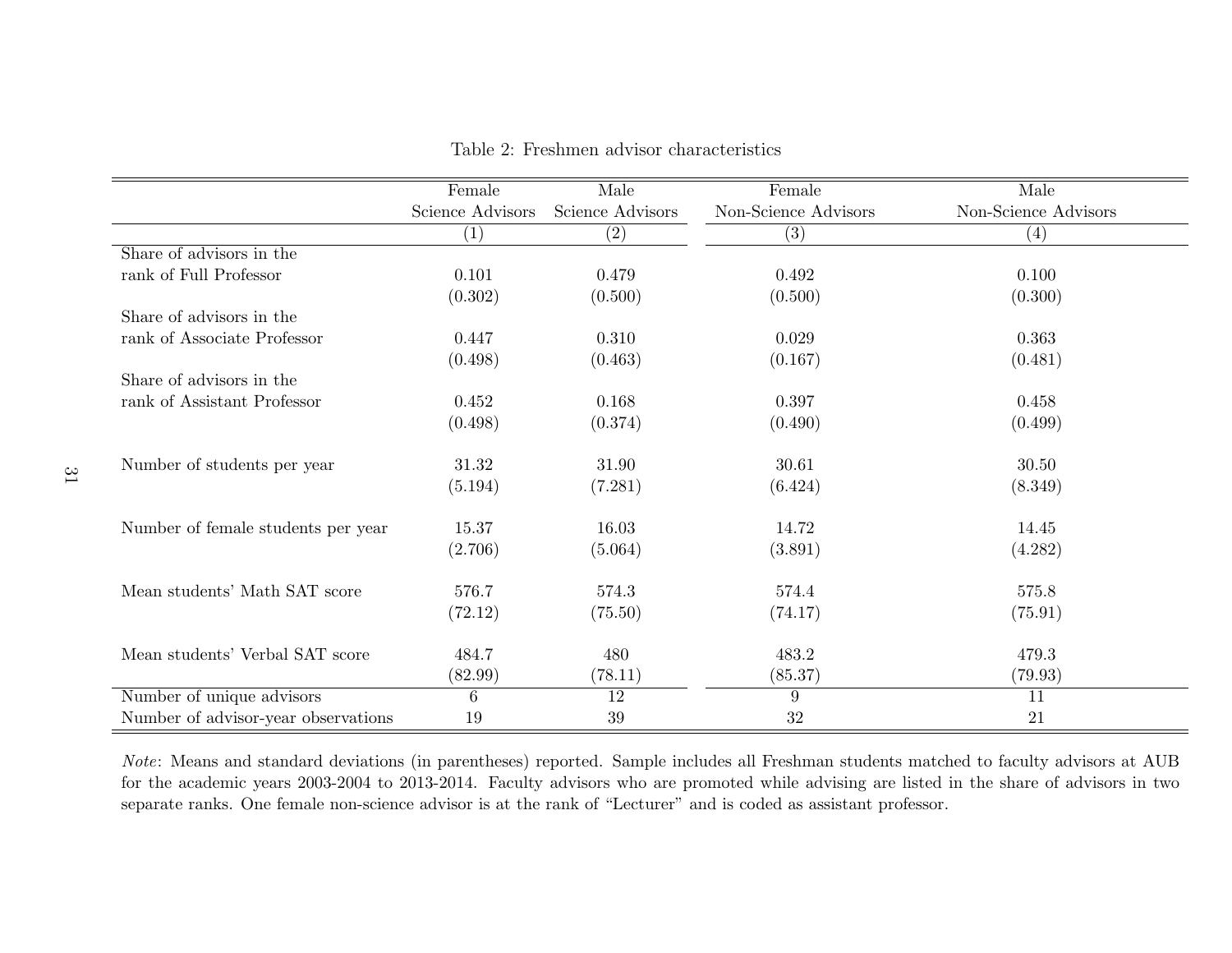|                              | Likelihood of science advisor | Likelihood of female advisor | Likelihood of female advisor                 |
|------------------------------|-------------------------------|------------------------------|----------------------------------------------|
|                              | All freshmen students         | All freshmen students        | Freshmen<br>students<br>with science advisor |
|                              | (1)                           | $\left( 2\right)$            | (3)                                          |
| Female Student               | 0.019                         | $-0.004$                     | $-0.008$                                     |
| <b>SAT Math Score</b>        | (0.017)<br>$-0.001$           | (0.017)<br>$-0.009$          | (0.024)<br>0.003                             |
| SAT Verbal Score             | (0.013)<br>0.001              | (0.012)<br>0.019             | (0.015)<br>0.013                             |
| Standardized High School GPA | (0.015)<br>$-0.001$           | (0.015)<br>$-0.007$          | (0.018)<br>$-0.017$                          |
| Legacy Student               | (0.010)<br>$0.044*$           | (0.009)<br>$-0.023$          | (0.012)<br>$-0.040$                          |
| Foreign High School          | (0.024)<br>0.041              | (0.021)<br>$-0.044$          | (0.024)<br>$-0.041$                          |
| Applied Financial Aid        | (0.034)<br>0.034              | (0.027)<br>0.023             | (0.039)<br>0.036                             |
| p-value: Joint significance  | (0.048)                       | (0.052)                      | (0.073)                                      |
| of all individual covariates | 0.49                          | 0.56                         | 0.50                                         |
| Observations                 | 3,415                         | 3,415                        | 1,804                                        |

Table 3: Tests of balance of student baseline characteristics

Note: Coefficients in columns (1) represent estimates from <sup>a</sup> regression of the likelihood of having <sup>a</sup> science advisor on student level characteristics for all freshman students. Coefficients in columns (2) and (3) represent estimates from <sup>a</sup> regression of the likelihood of having <sup>a</sup> female advisor on student level characteristics for all freshman students and for students assigned to <sup>a</sup> faculty advisor in thesciences respectively. Standard errors clustered at the advisor-year level and reported in parentheses. \*\*\* p  $\lt 0.01$  \*\* p  $\lt 0.05$  \* p  $\lt 0.1$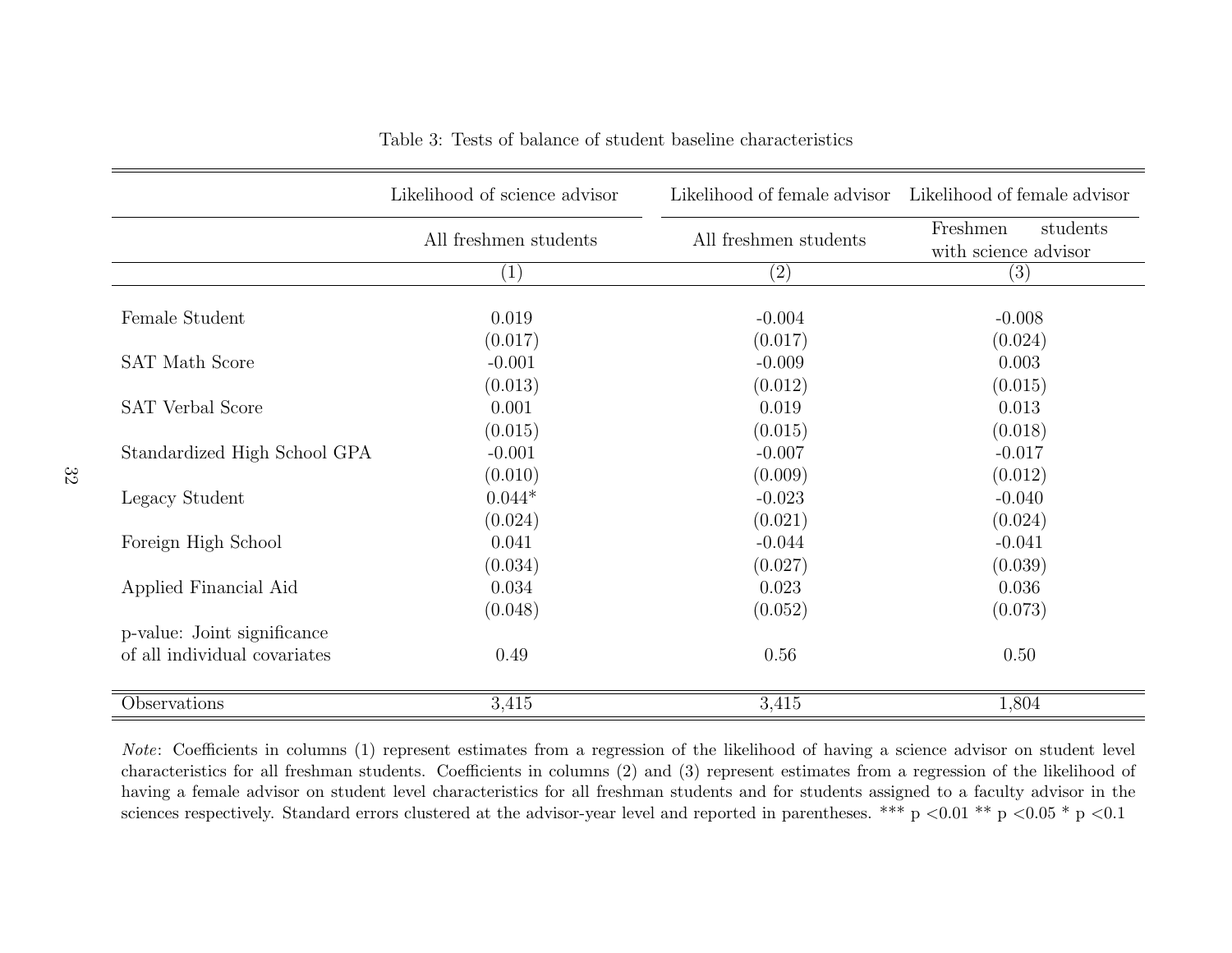|                         |             | Enroll in STEM |             |             | Graduate with STEM degree |             |                   | Freshman GPA |            |
|-------------------------|-------------|----------------|-------------|-------------|---------------------------|-------------|-------------------|--------------|------------|
|                         |             |                |             |             | (within 6 years)          |             |                   |              |            |
|                         | (1)         | $\rm(2)$       | (3)         | (4)         | (5)                       | (6)         | $\left( 7\right)$ | (8)          | (9)        |
|                         |             |                |             |             |                           |             |                   |              |            |
| Female Advisor          | $-0.037$    |                |             | $-0.036$    |                           |             | $-0.106$          |              |            |
|                         | (0.029)     |                |             | (0.027)     |                           |             | (0.065)           |              |            |
| Female Student          | $-0.108***$ | $-0.105***$    | $-0.083***$ | $-0.088***$ | $-0.083***$               | $-0.064***$ | $0.214***$        | $0.206***$   | $0.249***$ |
|                         | (0.017)     | (0.018)        | (0.017)     | (0.016)     | (0.016)                   | (0.016)     | (0.037)           | (0.037)      | (0.040)    |
| Female Advisor          |             |                |             |             |                           |             |                   |              |            |
| $\times$ Female Student | $0.084**$   | $0.074*$       | $0.070*$    | $0.078**$   | $0.063*$                  | $0.063**$   | $0.188**$         | $0.189**$    | $0.178**$  |
|                         | (0.040)     | (0.041)        | (0.039)     | (0.033)     | (0.035)                   | (0.032)     | (0.075)           | (0.079)      | (0.079)    |
| Year Fixed Effect       |             | Yes            | Yes         |             | Yes                       | Yes         |                   | Yes          | Yes        |
| Advisor Fixed Effects   |             | Yes            | Yes         |             | Yes                       | Yes         |                   | Yes          | Yes        |
| Student Controls        |             |                | Yes         |             |                           | Yes         |                   |              | Yes        |
| Observations            | 1,804       | 1,804          | 1,804       | 1,804       | 1,804                     | 1,804       | 1,804             | 1,804        | 1,804      |
| $R^2$                   | 0.022       | 0.059          | 0.084       | 0.018       | 0.057                     | 0.081       | 0.035             | 0.060        | 0.124      |

Table 4: The effects of having <sup>a</sup> female science advisor on STEM outcomes and Freshman GPA

Note: Dependent variable in columns 1 through 3 is the likelihood of students enrolling in <sup>a</sup> STEM major after Freshman year. Dependent variable in columns 4 through 6 is the likelihood of graduating with <sup>a</sup> STEM degree within 6 years of enrollment. Dependent variable in columns 7 through 9 is Freshman GPA. Each column represents estimates from separate regressions. Student Controls include verbal and math SAT scores, high school GPA, legacy status, financial aid application status and birth year fixedeffects. Standard errors clustered at the advisor-year level and reported in parentheses. \*\*\* p  $\lt 0.01$  \*\* p  $\lt 0.05$  \* p  $\lt 0.1$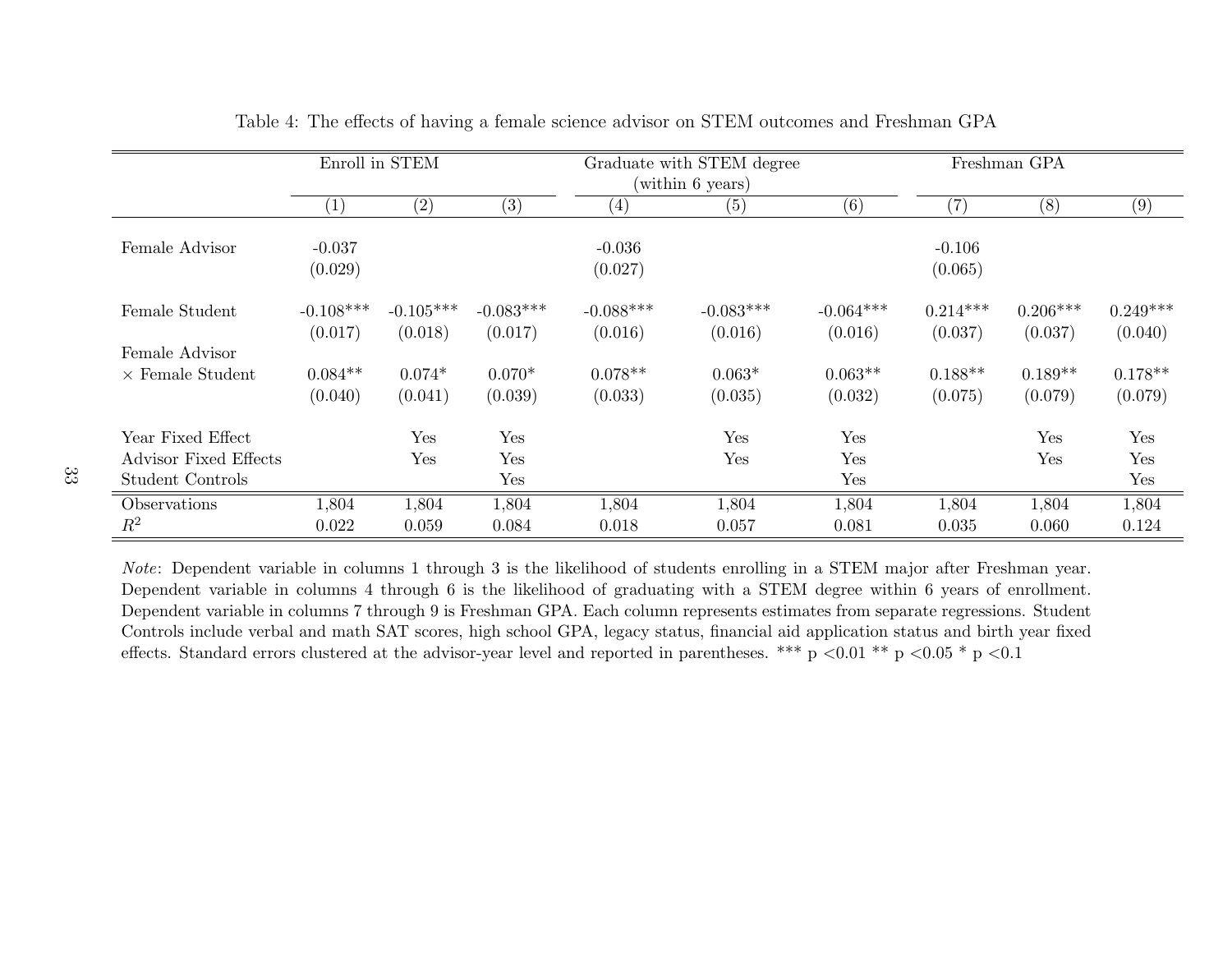|                                 | Take Sci.   | Fail Sci.   | Withdraw Sci. | Grade Sci.        | Fail Non-Sci. | Withdraw Non- | Grade Non-  |
|---------------------------------|-------------|-------------|---------------|-------------------|---------------|---------------|-------------|
|                                 | Course      | Course      | Course        | Course            | Course        | Sci. Course   | Sci. Course |
|                                 | (1)         | (2)         | (3)           | $\left( 4\right)$ | (5)           | (6)           | (7)         |
| Female Advisor                  | $-0.003$    | 0.031       | $0.027***$    | $-0.035$          | 0.010         | 0.002         | $-0.052$    |
|                                 | (0.013)     | (0.023)     | (0.010)       | (0.078)           | (0.012)       | (0.007)       | (0.041)     |
| Female Student                  | $-0.070***$ | $-0.026**$  | 0.003         | $0.228***$        | $-0.024**$    | $-0.012**$    | $0.235***$  |
|                                 | (0.009)     | (0.012)     | (0.008)       | (0.039)           | (0.010)       | (0.005)       | (0.028)     |
| Female Advisor $\times$         |             |             |               |                   |               |               |             |
| Female Student                  | $0.032**$   | $-0.086***$ | $-0.039***$   | $0.193**$         | $-0.041**$    | $-0.007$      | $0.145***$  |
|                                 | (0.013)     | (0.028)     | (0.013)       | (0.097)           | (0.016)       | (0.008)       | (0.053)     |
|                                 |             |             |               |                   |               |               |             |
| Course-by-semester Fixed Effect | $\rm No$    | Yes         | Yes           | Yes               | Yes           | Yes           | Yes         |
| Year Fixed Effect               | Yes         | Yes         | Yes           | Yes               | Yes           | Yes           | Yes         |
| Student Controls                | Yes         | Yes         | Yes           | Yes               | Yes           | Yes           | Yes         |
| Advisor Controls                | Yes         | Yes         | Yes           | Yes               | Yes           | Yes           | Yes         |
| Observations                    | 19,334      | 6,349       | 6,349         | 5,881             | 12,975        | 12,975        | 12,146      |

Table 5: Freshman course level effects from being matched to <sup>a</sup> science female advisor

Note: Each column represents estimates from separate regressions. Student Controls include verbal and math SAT scores, high school GPA,legacy status, financial aid application status and birth year fixed effects. Advisor controls include academic rank and department. Regressions in columns (2) through (7) also include course-by-semester fixed effects to control for unobserved mean differences in academic achievement orgrading standards across courses and time. Standard errors clustered at the advisor-year level and reported in parentheses. \*\*\* p <0.01 \*\* p  $<$  0.05  $^*$  p  $<$  0.1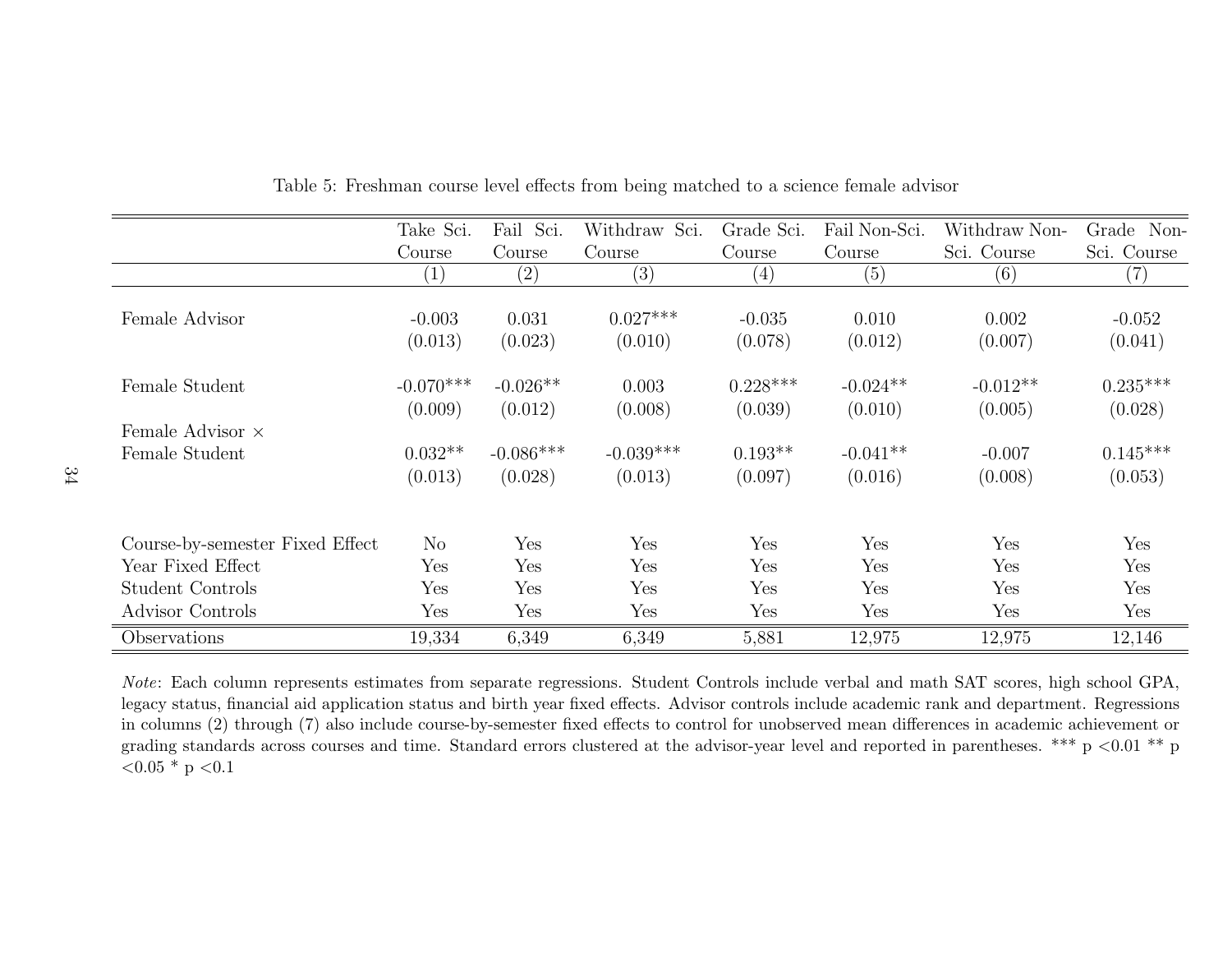|                                                       | Declare STEM major | Graduate with STEM degree | Freshman GPA |
|-------------------------------------------------------|--------------------|---------------------------|--------------|
|                                                       | (1)                | (2)                       | (3)          |
| High ability students (Math $SAT \geq Median = 575$ ) |                    |                           |              |
| Female Advisor                                        | $-0.067$           | $-0.056$                  | $-0.053$     |
|                                                       | (0.042)            | (0.038)                   | (0.085)      |
| Female Student                                        | $-0.100***$        | $-0.079**$                | $0.286***$   |
|                                                       | (0.030)            | (0.033)                   | (0.073)      |
| Female Advisor $\times$                               |                    |                           |              |
| Female Student                                        | $0.134**$          | $0.112*$                  | $0.198*$     |
|                                                       | (0.068)            | (0.060)                   | (0.109)      |
| Lower ability students (Math SAT< Median=575)         |                    |                           |              |
| Female Advisor                                        | 0.023              | 0.001                     | $-0.057$     |
|                                                       | (0.024)            | (0.018)                   | (0.104)      |
| Female Student                                        | $-0.051***$        | $-0.033**$                | $0.226***$   |
|                                                       | (0.017)            | (0.013)                   | (0.060)      |
| Female Advisor $\times$                               |                    |                           |              |
| Female Student                                        | 0.010              | 0.017                     | 0.152        |
|                                                       | (0.028)            | (0.030)                   | (0.108)      |
| Year Fixed Effect                                     | Yes                | Yes                       | Yes          |
| <b>Student Controls</b>                               | Yes                | Yes                       | Yes          |
| <b>Advisor Controls</b>                               | Yes                | Yes                       | Yes          |
| Observations (High ability)                           | 898                | 898                       | 898          |
| Observations (Lower ability)                          | 906                | 906                       | 906          |

 $\frac{3}{5}$ 

#### Table 6: Heterogeneous treatment effects based on student ability

Note: Each column represents estimates from separate regressions. Graduating with STEM degree defined within 6 years of enrollment. Student Controls include verbal and math SAT scores, high school GPA, legacy status, financial aid application status and birth year fixed effects. Advisor controls include academic rank and department. Standard errors clustered at the advisor-year level and reported inparentheses. \*\*\* p  $< 0.01$  \*\* p  $< 0.05$  \* p  $< 0.1$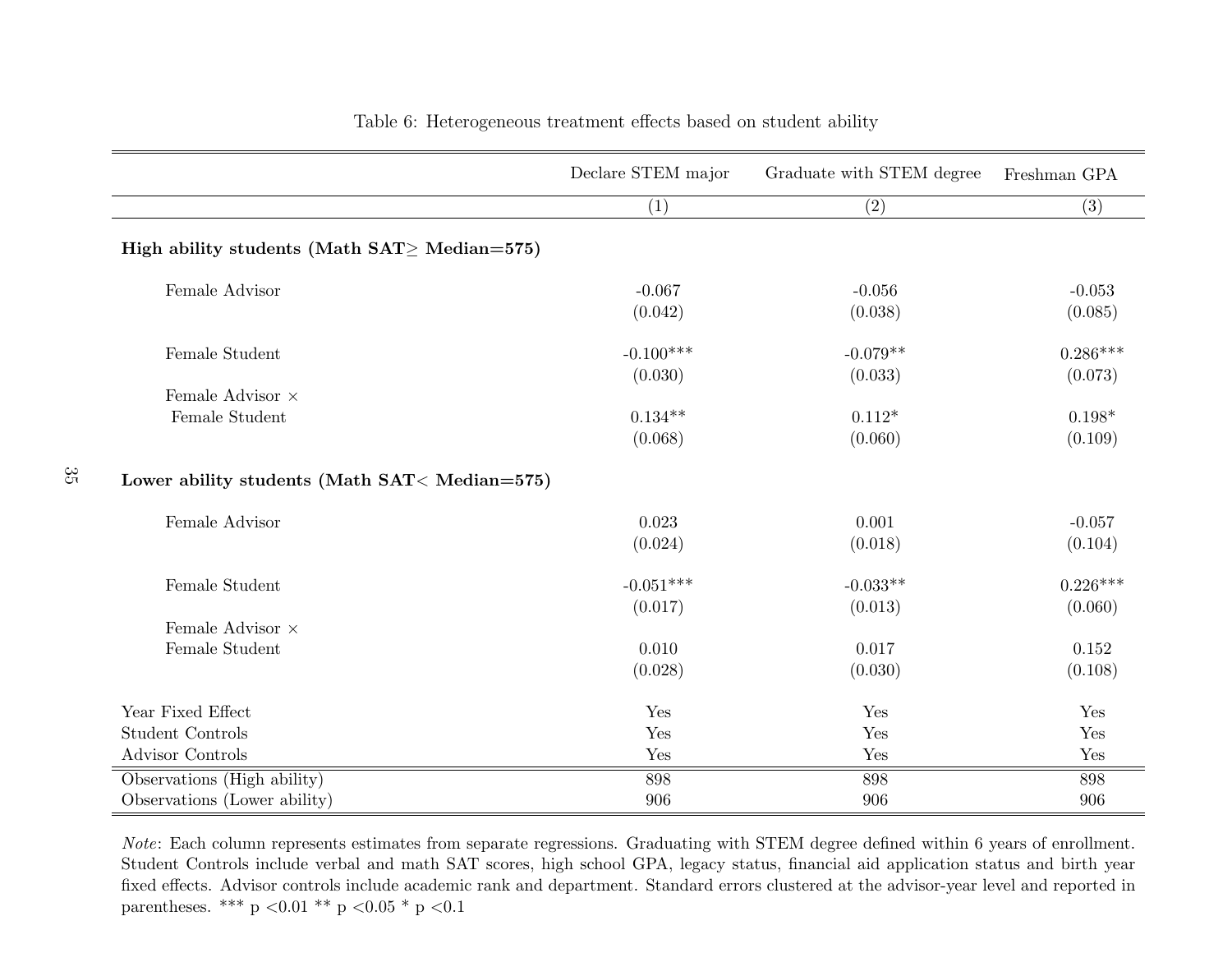|                         | Declare STEM major | Graduate with STEM degree | Freshman GPA      |
|-------------------------|--------------------|---------------------------|-------------------|
|                         | $\left( 1\right)$  | $\left( 2\right)$         | $\left( 3\right)$ |
|                         |                    |                           |                   |
| Female Advisor          | 0.016              | 0.011                     | 0.034             |
|                         | (0.030)            | (0.022)                   | (0.101)           |
| Female Student          | $-0.086***$        | $-0.064***$               | $0.414***$        |
|                         | (0.028)            | (0.017)                   | (0.075)           |
| Female Advisor $\times$ |                    |                           |                   |
| Female Student          | $-0.027$           | $-0.033$                  | $-0.066$          |
|                         | (0.035)            | (0.027)                   | (0.092)           |
| Year Fixed Effect       | Yes                | Yes                       | Yes               |
| Student Controls        | Yes                | Yes                       | Yes               |
| Advisor Controls        | Yes                | Yes                       | Yes               |
| Observations            | 1,611              | 1,611                     | 1,611             |

Table 7: The effect of having a non-science female freshman advisor

Note: Each column represents estimates from separate regressions. Graduating with STEM degree and graduating university defined within 6 years of enrollment. Student Controls include verbal and math SAT scores, high school GPA, legacy status, financial aid application status and birth year fixed effects. Advisor controls include academic rank and department. Standard errors clustered at the advisor-year level and reported in parentheses. \*\*\* p <0.01 \*\* p <0.05  $*$  p  $< 0.1$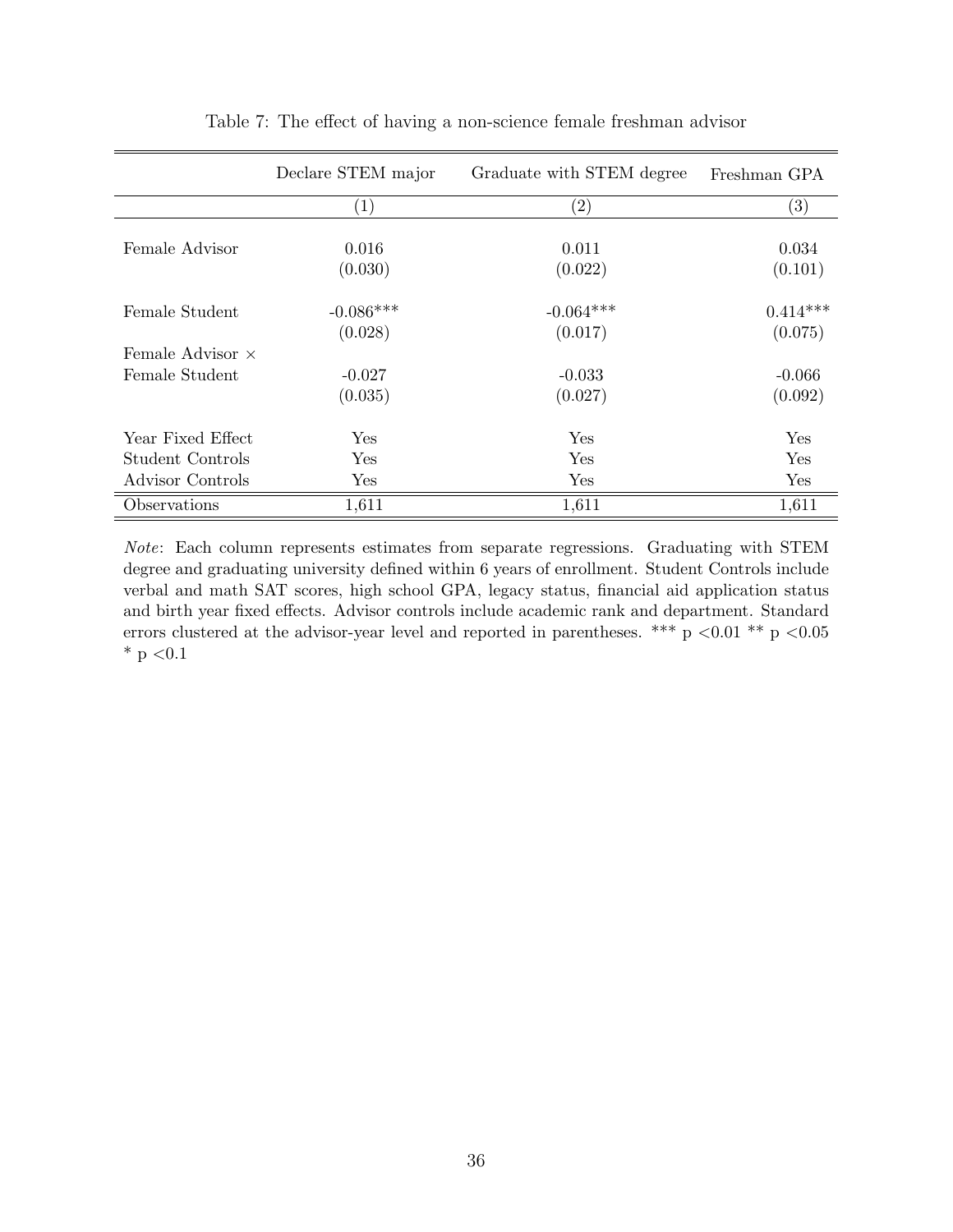|                                  | Take Sci.              | Fail Sci.              | Withdraw Sci.       | Grade Sci.            | Fail Non-Sci.          | Withdraw Non-          | Grade<br>Non-         |
|----------------------------------|------------------------|------------------------|---------------------|-----------------------|------------------------|------------------------|-----------------------|
|                                  | Course                 | Course                 | Course              | Course                | Course                 | Sci. Course            | Sci. Course           |
|                                  | (1)                    | (2)                    | (3)                 | $\left( 4\right)$     | (5)                    | (6)                    | $\left( 7\right)$     |
| Female Advisor                   | $-0.004$<br>(0.013)    | $-0.001$<br>(0.013)    | 0.001<br>(0.009)    | 0.096<br>(0.063)      | 0.021<br>(0.013)       | $-0.004$<br>(0.007)    | $-0.046$<br>(0.038)   |
| Female Student                   | $-0.065***$<br>(0.012) | $-0.071***$<br>(0.018) | $-0.018$<br>(0.011) | $0.322***$<br>(0.063) | $-0.058***$<br>(0.013) | $-0.027***$<br>(0.009) | $0.254***$<br>(0.040) |
| Female Advisor $\times$          |                        |                        |                     |                       |                        |                        |                       |
| Female Student                   | 0.002                  | 0.026                  | 0.014               | $-0.104$              | $-0.014$               | 0.010                  | $0.090*$              |
|                                  | (0.015)                | (0.023)                | (0.014)             | (0.095)               | (0.016)                | (0.009)                | (0.051)               |
| Course by Semester Fixed Effects | No                     | Yes                    | Yes                 | Yes                   | Yes                    | Yes                    | Yes                   |
| Year Fixed Effect                | Yes                    | Yes                    | Yes                 | Yes                   | Yes                    | Yes                    | Yes                   |
| Student Controls                 | Yes                    | Yes                    | Yes                 | Yes                   | Yes                    | Yes                    | Yes                   |
| Advisor Controls                 | Yes                    | Yes                    | Yes                 | Yes                   | Yes                    | Yes                    | Yes                   |
| Observations                     | 17,595                 | 5,518                  | 5,518               | 5,085                 | 12,070                 | 12,070                 | 11,296                |

Table 8: Freshman course-level effects of having <sup>a</sup> non-science female advisor

Note: Each column represents estimates from separate regressions. Student Controls include verbal and math SAT scores, high school GPA, legacy status, financial aid application status and birth year fixed effects. Advisor controls include academic rank and department. Regressions in columns (2) through (7) also include course-by-semester fixed effects to control for unobserved mean differences in academic achievement orgrading standards across courses and time. Standard errors clustered at the advisor-year level and reported in parentheses. \*\*\*  $p < 0.01$  \*\* p  ${<}0.05$  \* p  ${<}0.1$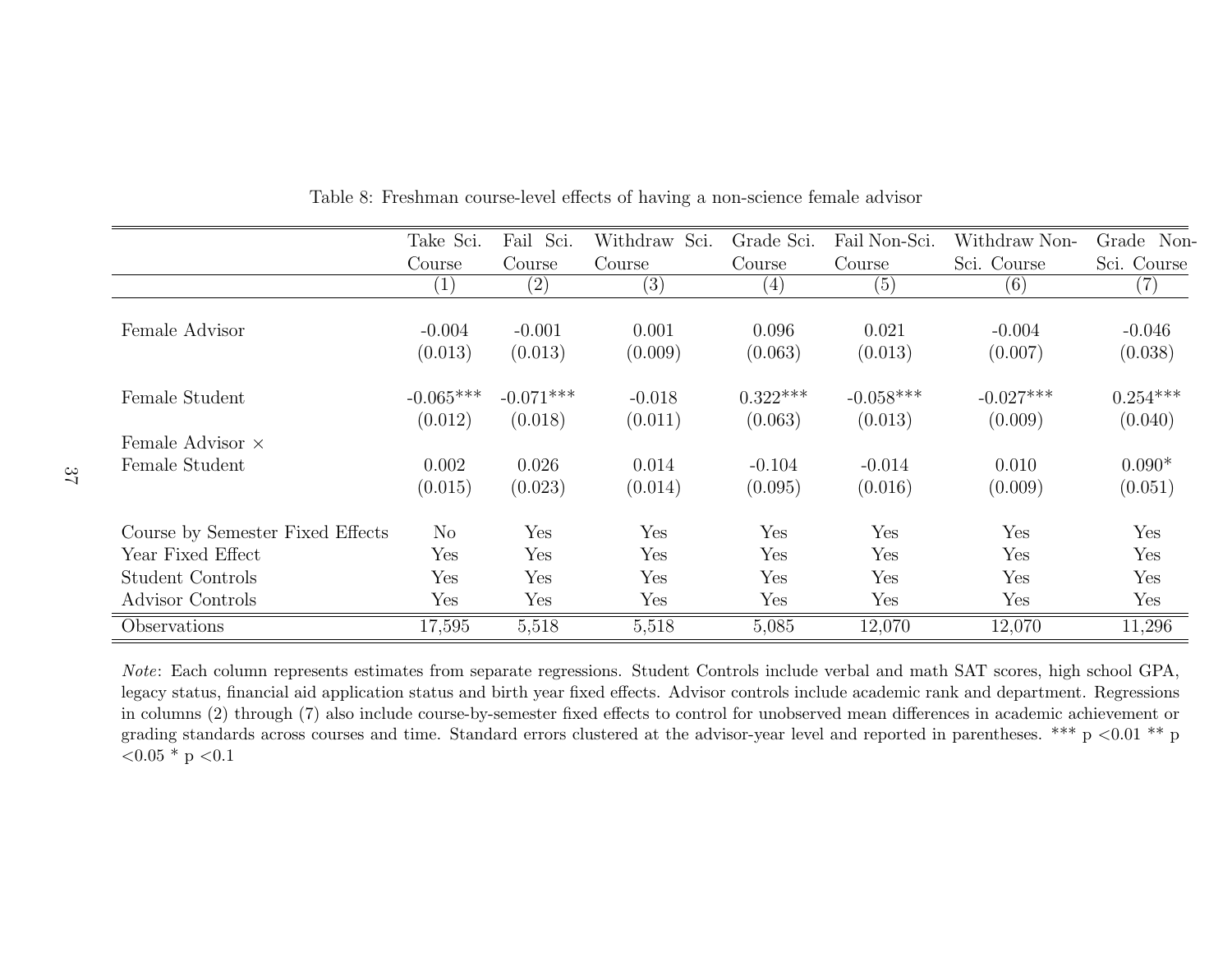|                          | <b>STEM Major</b>     | <b>STEM Major</b>     | Non-STEM Major           | Non-STEM Major        |
|--------------------------|-----------------------|-----------------------|--------------------------|-----------------------|
|                          | Graduate STEM degree  | Overall GPA           | Graduate Non-STEM degree | Overall GPA           |
|                          | $\left  \right $      | $\left( 2\right)$     | (3)                      | (4)                   |
| Female Advisor           | $-0.025$<br>(0.025)   | 0.011<br>(0.034)      | $-0.020$<br>(0.022)      | 0.012<br>(0.034)      |
| Female Student           | $0.050***$<br>(0.013) | $0.233***$<br>(0.027) | $0.081***$<br>(0.016)    | $0.311***$<br>(0.027) |
| Female Advisor $\times$  |                       |                       |                          |                       |
| Female Student           | $0.073*$<br>(0.044)   | 0.061<br>(0.058)      | 0.030<br>(0.020)         | 0.008<br>(0.037)      |
| Department Fixed Effects | Yes                   | Yes                   | Yes                      | Yes                   |
| Year Fixed Effect        | Yes                   | Yes                   | Yes                      | Yes                   |
| Student Controls         | Yes                   | Yes                   | Yes                      | Yes                   |
| Advisor Controls         | Yes                   | Yes                   | Yes                      | Yes                   |
| Number of observations   | 5,559                 | 5,559                 | 6,679                    | 6,679                 |

Table 9: Initial gender advising effects for students entering AUB as sophomore majors (Declared majors)

Note: Each column represents estimates from separate regressions. The above table uses the sample of students entering AUB as Sophomore students (Declared majors) and excludes students initially entering as Freshman students. Columns (1) and (2) represent the sample of Sophomore students entering AUB asScience majors. Columns (3) and (4) represent the sample of Sophomore students entering AUB as Non-Science majors. All regressions include student controls and advisor controls as well as department and yearfixed effects. Standard errors clustered at the advisor-year level and reported in parentheses. \*\*\* p <0.01 \*\* p  $<$  0.05 \* p  $<$  0.1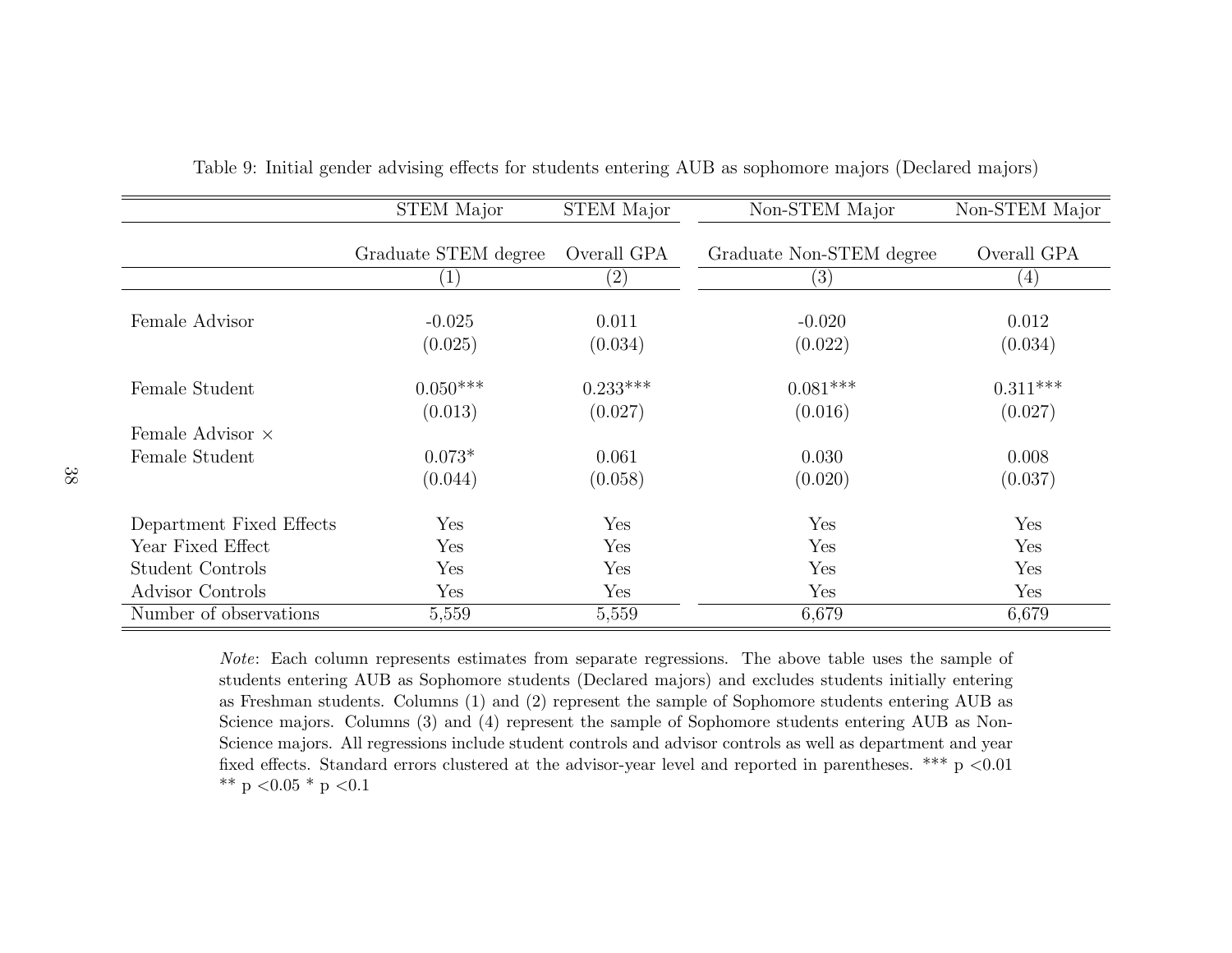|                         | Science Advisor   | Non-Science Advisor | Science Advisor   | Non-Science Advisor | Science Advisor   | Non-Science Advisor |
|-------------------------|-------------------|---------------------|-------------------|---------------------|-------------------|---------------------|
|                         | Same Major        | Same Major          | Female Teacher    | Female Teacher      | Take Sci. Course  | Take Sci. Course    |
|                         |                   |                     |                   |                     | in first semester | in first semester   |
|                         | $\left( 1\right)$ | $\overline{(2)}$    | $\left( 3\right)$ | $\left(4\right)$    | (5)               | (6)                 |
|                         |                   |                     |                   |                     |                   |                     |
| Female Advisor          | $-0.003$          | $-0.028$            | $-0.006$          | 0.021               | 0.006             | $-0.009$            |
|                         | (0.008)           | (0.024)             | (0.010)           | (0.014)             | (0.017)           | (0.014)             |
| Female Student          | $-0.006$          | $-0.003$            | $0.021**$         | $0.024*$            | $0.054**$         | $0.069**$           |
|                         | (0.005)           | (0.016)             | (0.008)           | (0.014)             | (0.008)           | (0.012)             |
| Female Advisor $\times$ |                   |                     |                   |                     |                   |                     |
| Female Student          | 0.005             | 0.021               | $-0.002$          | 0.005               | $0.030**$         | 0.005               |
|                         | (0.012)           | (0.022)             | (0.014)           | (0.017)             | (0.015)           | (0.015)             |
| Year Fixed Effect       | Yes               | Yes                 | Yes               | Yes                 | Yes               | Yes                 |
| Student Controls        | Yes               | Yes                 | Yes               | Yes                 | Yes               | Yes                 |
| Advisor Controls        | Yes               | Yes                 | Yes               | Yes                 | Yes               | Yes                 |
|                         |                   |                     |                   |                     |                   |                     |
| Number of observations  | 1,804             | 1,611               | 19,233            | 17,511              | 9,844             | 8,930               |

Table 10: Potential channels

Note: Each column represents estimates from separate regressions. All regressions include student controls and advisor controls as well as year fixed effects. Standard errors clustered at the advisor-year level and reported in parentheses. \*\*\* <sup>p</sup> $<$ 0.01 \*\* p  $<$ 0.05 \* p  $<$ 0.1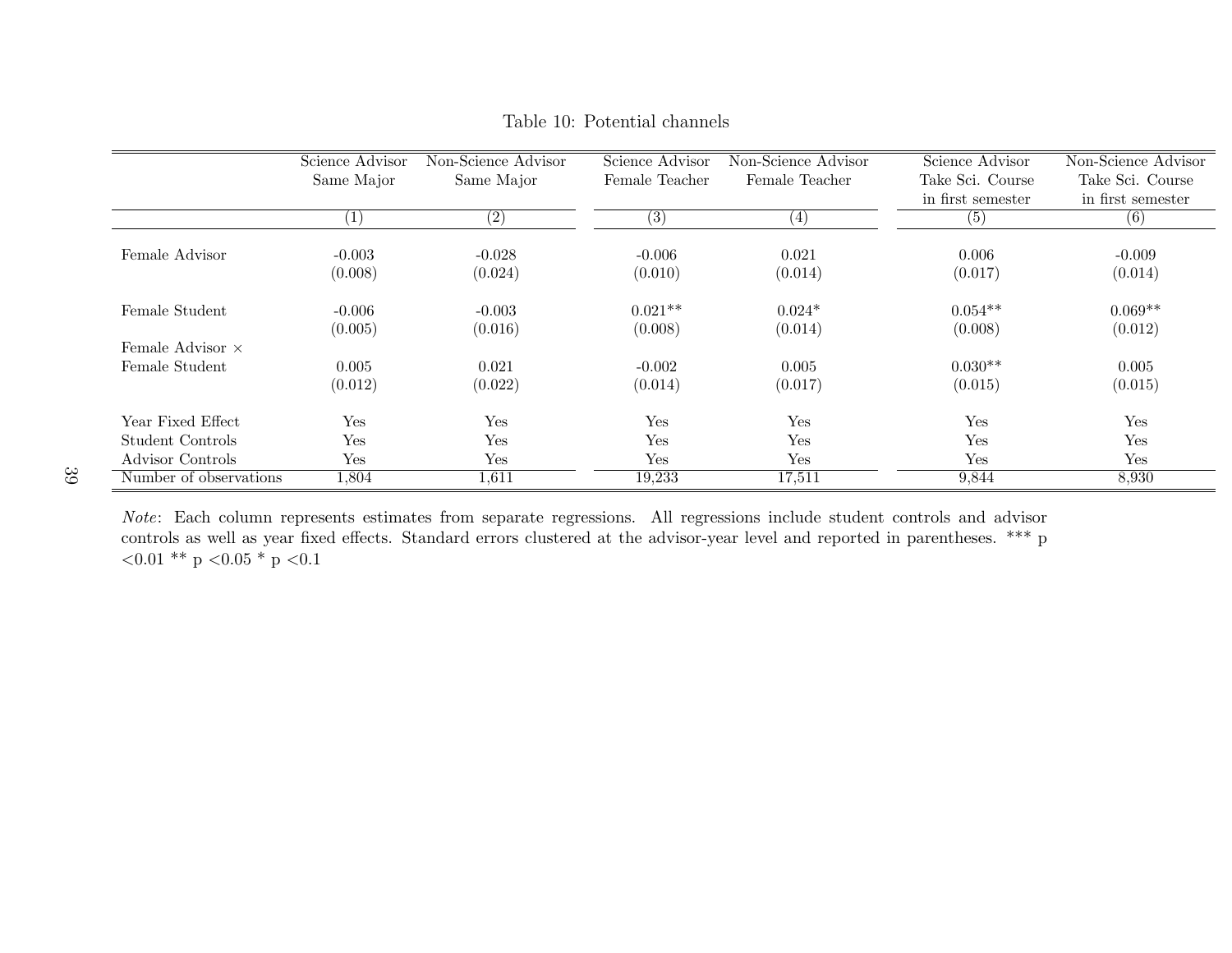# C Appendix Tables

Table A1: Requirements for enrolling in history and mathematics

Number of credits required in each discipline by major

| <b>Major</b>       | <b>English</b> | Arabic | <b>Humanities</b> | $\mathbf{Math}^1$ | <b>Natural</b>  | <b>Social</b>   | <b>Electives</b> |
|--------------------|----------------|--------|-------------------|-------------------|-----------------|-----------------|------------------|
|                    | Level 200      |        |                   |                   | <b>Sciences</b> | <b>Sciences</b> |                  |
| <b>History</b>     |                |        |                   |                   |                 |                 |                  |
| <b>Mathematics</b> |                |        |                   |                   |                 |                 |                  |

Notes: The above table shows the number of credits that a student must pass during the freshman year within each discipline in order to be eligible to enroll in history (first row) or mathematics (second row). Each course is typically equivalent to 3 credits.

Additional course and grade requirements by major

| <b>History</b> | a minimum cumulative average of 70 in English  |
|----------------|------------------------------------------------|
|                | courses taken in the freshman year             |
| Mathematics    | a minimum cumulative average of 70 in MATH 101 |
|                | and 102, and a minimum grade of 70 in MATH 102 |

Notes: The above table shows specific courses and grades that students must obtain during the freshman year to be eligible to enroll in history or mathematics. For example, the mathematics department requires that students take Math 101 and Math 102. By passing these two courses, students receive 6 credits, thus obtaining the number of math credits required to enroll in the major (the first table shows that students need 6 credits in math).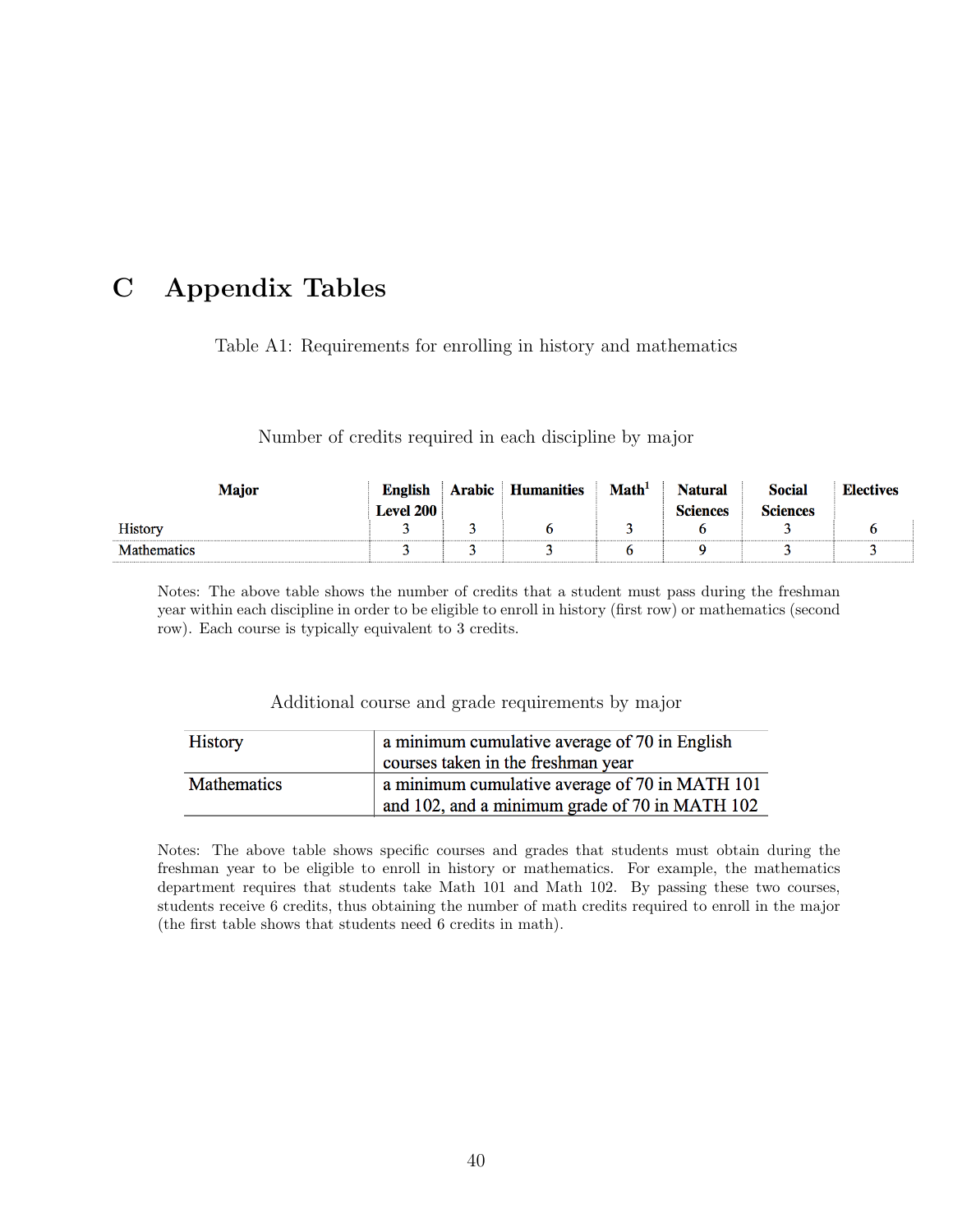|                                                 | $\overline{All}$ | Male     | Female           |
|-------------------------------------------------|------------------|----------|------------------|
|                                                 | (1)              | (2)      | $\overline{(3)}$ |
| Female Student                                  | 0.484            |          |                  |
|                                                 | (0.500)          |          |                  |
| Female Advisor                                  | 0.438            | 0.437    | 0.439            |
|                                                 | (0.496)          | (0.496)  | (0.496)          |
| Math SAT Score                                  | 575.4            | 588      | 562.1            |
|                                                 | (73.24)          | (70.78)  | (73.47)          |
| Verbal SAT Score                                | 483.3            | 482.3    | 484.3            |
|                                                 | (79.78)          | (82.01)  | (77.31)          |
| Standardized High School GPA                    | 0.0243           | $-0.106$ | $\,0.163\,$      |
|                                                 | (0.988)          | (1.013)  | (0.941)          |
| Legacy Status                                   | 0.197            | 0.200    | $\,0.194\,$      |
|                                                 | (0.398)          | (0.400)  | (0.396)          |
| Foreign High School                             | 0.482            | 0.465    | $0.500\,$        |
|                                                 | (0.500)          | (0.499)  | (0.500)          |
| Likelihood of Enrolling in STEM degree          |                  |          |                  |
| (Conditional on Declaring Major)                | $0.169\,$        | 0.281    | 0.073            |
|                                                 | (0.375)          | (0.450)  | (0.260)          |
| Likelihood of Graduating with STEM degree       |                  |          |                  |
| (Within 6 years)                                | $0.115\,$        | 0.188    | $0.051\,$        |
|                                                 | (0.318)          | (0.391)  | (0.220)          |
| Likelihood of Becoming Sophomore                | 0.822            | 0.801    | $0.845\,$        |
|                                                 | (0.382)          | (0.400)  | (0.362)          |
| Likelihood of enrolling in STEM degree          |                  |          |                  |
| $(\hbox{Including \;Dropouts and \;Majorless})$ | 0.105            | 0.154    | 0.053            |
|                                                 | (0.307)          | (0.361)  | (0.225)          |
| $\operatorname{Freshman}$ GPA                   | 75.97            | 74.44    | 77.60            |
|                                                 | (11.37)          | (11.59)  | (10.89)          |
| <b>Observations</b>                             | 3,415            | 1,761    | 1,654            |
|                                                 |                  |          |                  |

Table A2: Summary statistics for all freshman students

Note: Means and standard deviations (in parentheses) reported. Sample includes all Freshmen students matched to an advisor (science and non-science) for the academic years 2003-2004 to 2013-2014.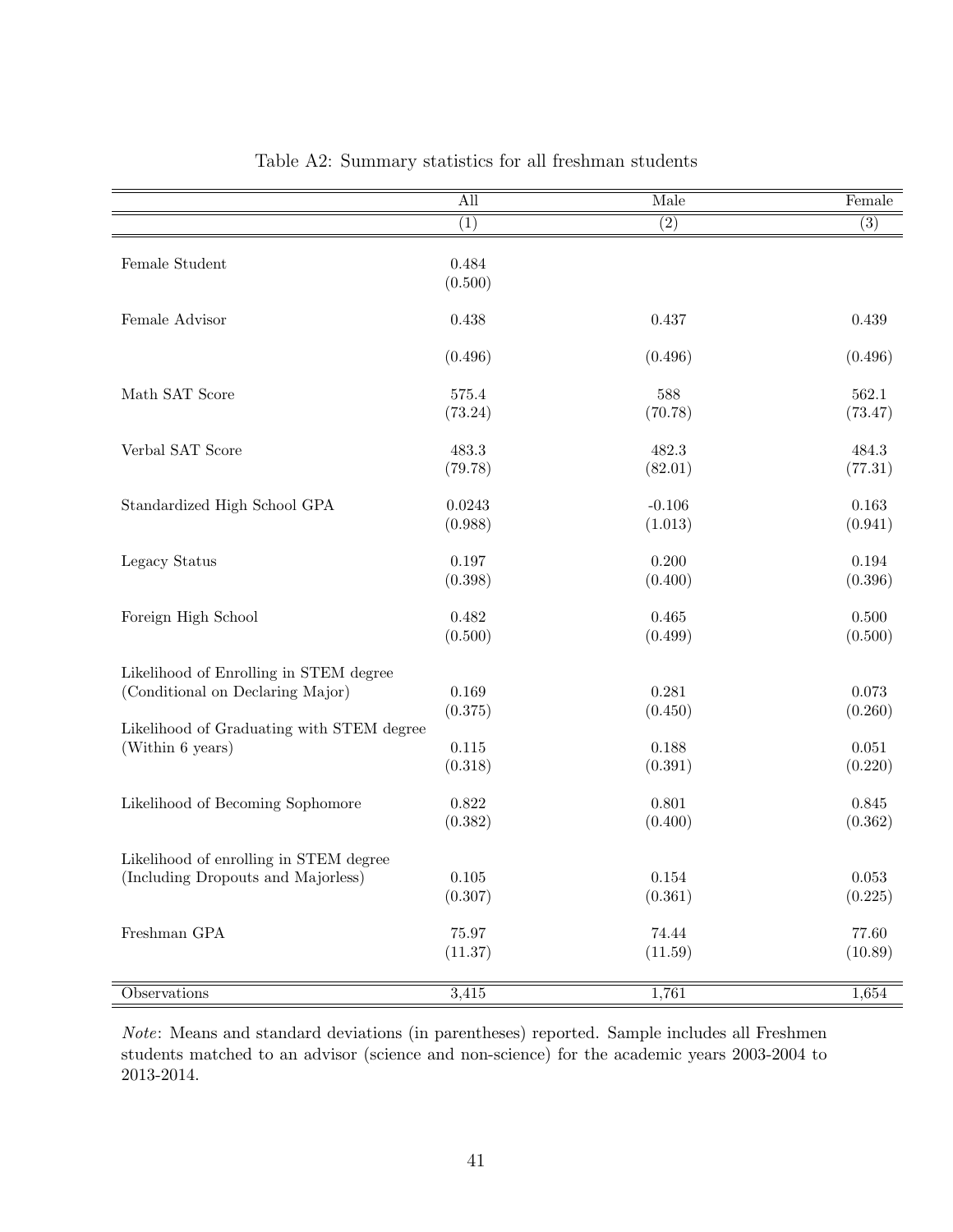|                                                           | Take Sci.      | Fail Sci.   | Withdraw Sci. | Grade Sci. | Fail Non-Sci. | Withdraw Non- | Grade Non-  |
|-----------------------------------------------------------|----------------|-------------|---------------|------------|---------------|---------------|-------------|
|                                                           | Course         | Course      | Course        | Course     | Course        | Sci. Course   | Sci. Course |
|                                                           | (1)            | (2)         | (3)           | (4)        | (5)           | (6)           | (7)         |
| <b>High ability students</b>                              |                |             |               |            |               |               |             |
| (Math $SAT \geq Median = 575$ )                           |                |             |               |            |               |               |             |
| Female Advisor                                            | $-0.012$       | 0.039       | $0.025**$     | $-0.044$   | 0.014         | 0.014         | $-0.014$    |
|                                                           | (0.017)        | (0.025)     | (0.012)       | (0.104)    | (0.015)       | (0.010)       | (0.061)     |
| Female Student                                            | $-0.072***$    | $-0.021$    | $-0.005$      | $0.296***$ | $-0.023*$     | $-0.012*$     | $0.270***$  |
|                                                           | (0.015)        | (0.014)     | (0.011)       | (0.066)    | (0.012)       | (0.007)       | (0.048)     |
| Female Advisor $\times$                                   |                |             |               |            |               |               |             |
| Female Student                                            | $0.058***$     | $-0.093***$ | $-0.050***$   | 0.115      | $-0.040*$     | $-0.018$      | $0.155*$    |
|                                                           | (0.020)        | (0.034)     | (0.017)       | (0.126)    | (0.022)       | (0.013)       | (0.083)     |
| Lower ability students<br>(Math $SAT \leq Median = 575$ ) |                |             |               |            |               |               |             |
| Female Advisor                                            | 0.006          | 0.025       | $0.031*$      | 0.009      | 0.013         | $-0.006$      | $-0.104**$  |
|                                                           | (0.020)        | (0.034)     | (0.018)       | (0.100)    | (0.018)       | (0.008)       | (0.047)     |
| Female Student                                            | $-0.079***$    | $-0.012$    | 0.019         | 0.083      | $-0.017$      | $-0.012$      | $0.144***$  |
|                                                           | (0.010)        | (0.022)     | (0.014)       | (0.080)    | (0.017)       | (0.008)       | (0.045)     |
| Female Advisor $\times$                                   |                |             |               |            |               |               |             |
| Female Student                                            | 0.008          | $-0.081*$   | $-0.034$      | 0.210      | $-0.040*$     | 0.004         | $0.181**$   |
|                                                           | (0.023)        | (0.042)     | (0.026)       | (0.146)    | (0.024)       | (0.010)       | (0.070)     |
| Course-by-semester Fixed Effect                           | N <sub>o</sub> | Yes         | Yes           | Yes        | Yes           | Yes           | Yes         |
| Year Fixed Effect                                         | Yes            | Yes         | Yes           | Yes        | Yes           | Yes           | Yes         |
| Student & Advisor Controls                                | Yes            | Yes         | Yes           | Yes        | Yes           | Yes           | Yes         |
| Observations (High ability)                               | 9,565          | 3,494       | 3,494         | 3,285      | 6,067         | 6,067         | 5,707       |
| Observations (Lower ability)                              | 9,769          | 2,855       | 2,855         | 2,596      | 6,908         | 6,908         | 6,439       |

Table A3: Heterogeneous freshmen course level effects of having <sup>a</sup> science female advisor

Note: Each column represents estimates from separate regressions. Student Controls include verbal and math SAT scores, high school GPA, legacy status, financial aid application status and birth year fixed effects. Advisor controls include academic rank and department. Regressions in columns (2) through (7) also include course-by-semester fixed effects to control for unobserved mean differences in academic achievement orgrading standards across courses and time. Standard errors clustered at the advisor-year level and reported in parentheses. \*\*\* p <0.01 \*\* p  ${<}0.05$  \* p  ${<}0.1$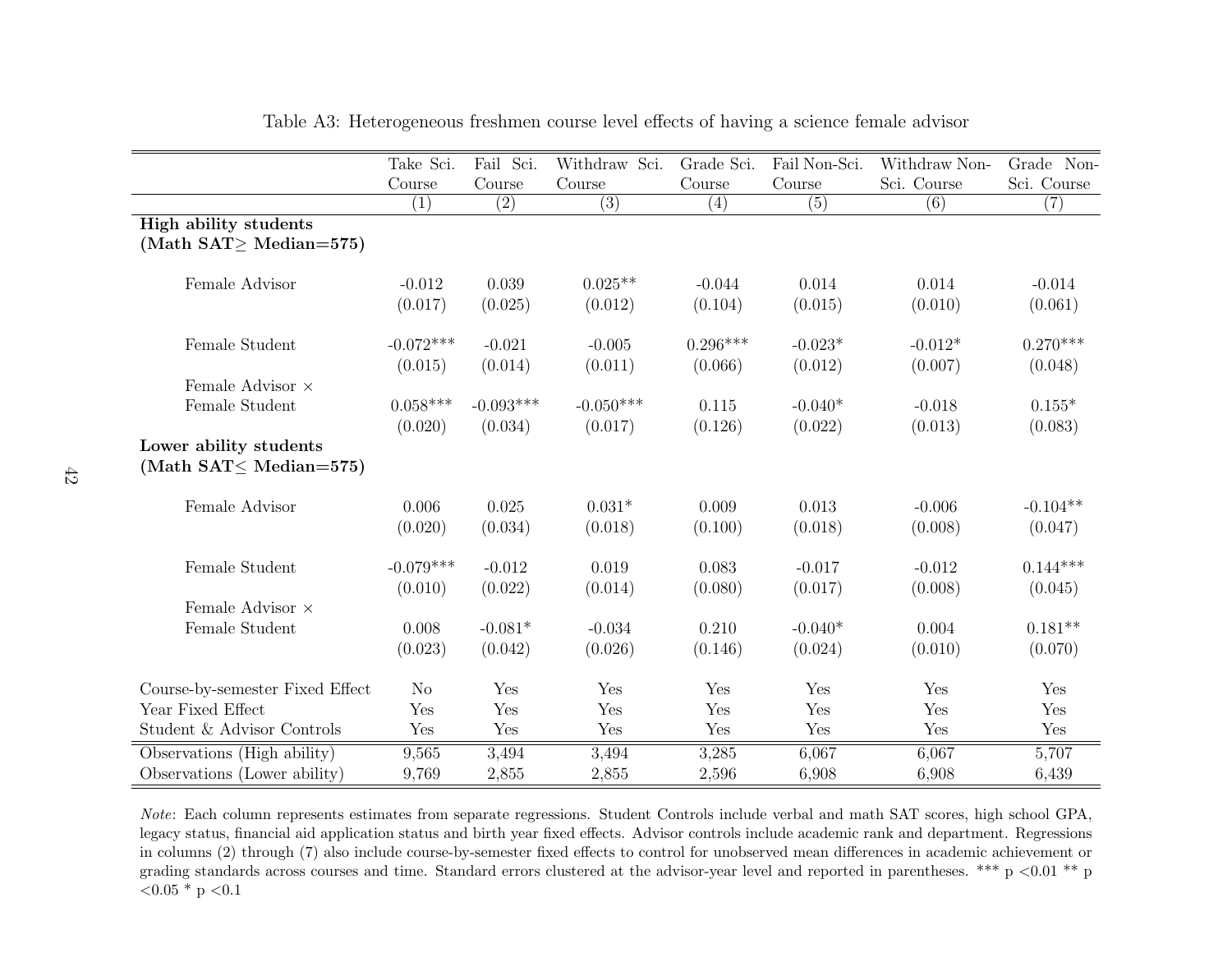|                              | All                  | <b>STEM Majors</b>   | Non-STEM Majors      |
|------------------------------|----------------------|----------------------|----------------------|
|                              | (1)                  | $\left( 2\right)$    | (3)                  |
|                              |                      |                      |                      |
| Female Student               | 0.480                | 0.278                | 0.634                |
|                              | (0.500)              | (0.448)              | (0.482)              |
| Female Advisor               | 0.338                | 0.107                | 0.515                |
|                              | (0.473)              | (0.309)              | (0.500)              |
| Math SAT Score               | 636.0                | 670.5                | 608.2                |
|                              | (73.18)              | (64.15)              | (67.73)              |
|                              |                      |                      |                      |
| Verbal SAT Score             | 497                  | 508                  | 488.5                |
|                              | (93.19)              | (99.77)              | (86.48)              |
| Standardized High School GPA | $-0.0811$            | 0.175                | $-0.288$             |
|                              | (1.004)              | (0.930)              | (1.014)              |
| Legacy Status                | 0.209                | 0.180                | 0.232                |
|                              | (0.407)              | (0.384)              | (0.422)              |
| Likelihood of Graduating     |                      |                      |                      |
| (Within 6 years)             | 0.814                | 0.837                | 0.803                |
|                              | (0.389)              | (0.369)              | (0.398)              |
|                              |                      |                      |                      |
| Standardized Graduating GPA  | $-0.0395$<br>(0.757) | $-0.0484$<br>(0.753) | $-0.0249$<br>(0.745) |
|                              |                      |                      |                      |
| Observations                 | 14,967               | 6,404                | 8,473                |

Table A4: Summary statistics for students entering AUB as Sophomores

Note: Means and standard deviations (in parentheses) reported. Sample includes all first time entering Sophomore students matched to an Advisor at AUB for the academic years 2003-2004 to 2013-2014.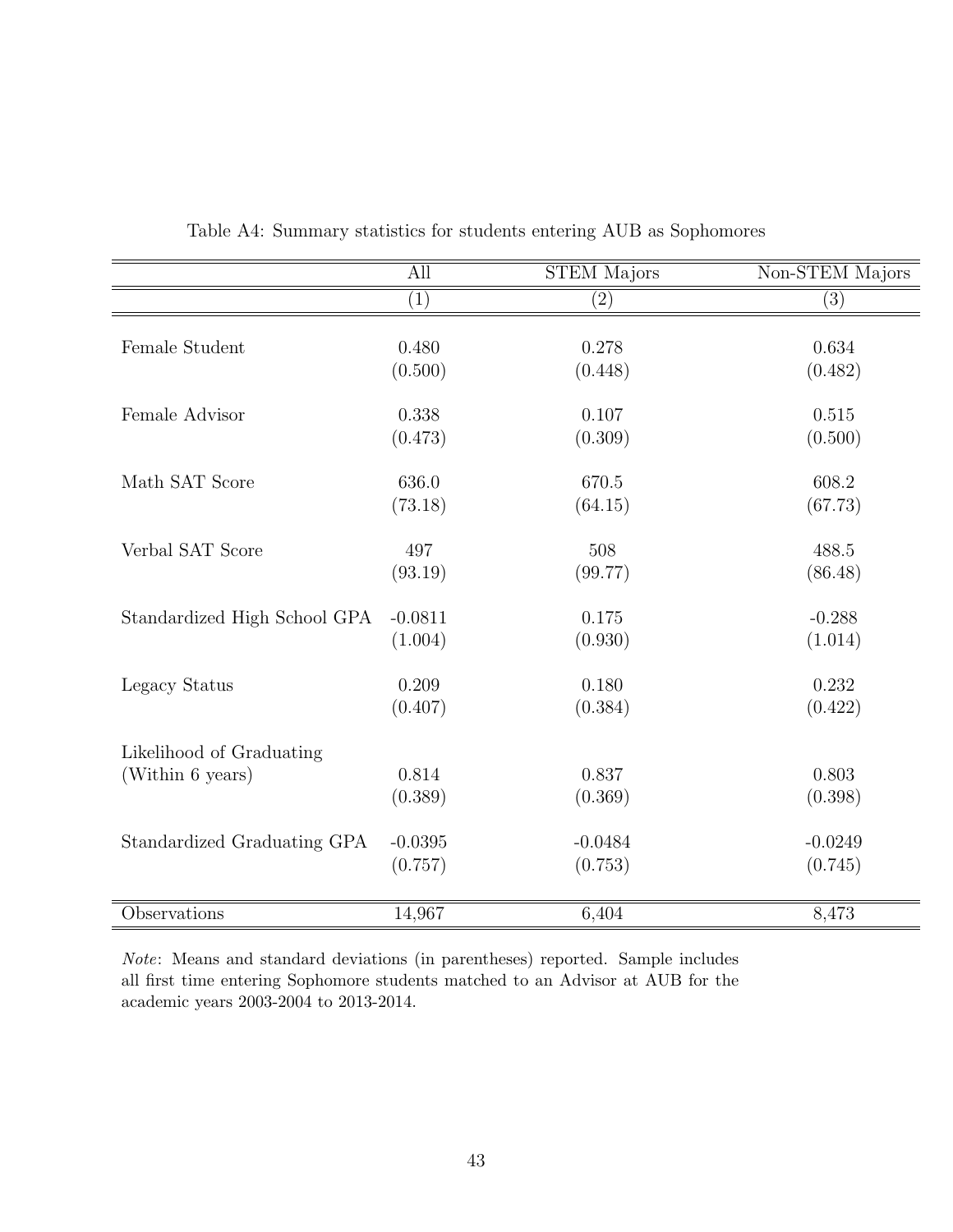|                               | Enroll in STEM    | Graduate with STEM degree | Freshman GPA |
|-------------------------------|-------------------|---------------------------|--------------|
|                               | $\left( 1\right)$ | $\left( 2\right)$         | (3)          |
| Female Advisor                | $-0.032$          | $-0.024$                  | $-0.050$     |
|                               | (0.032)           | (0.028)                   | (0.067)      |
| Female Student                | $-0.104***$       | $-0.075**$                | $0.289***$   |
|                               | (0.036)           | (0.029)                   | (0.060)      |
| Female Advisor $\times$       |                   |                           |              |
| Female Student                | $0.073*$          | $0.060*$                  | $0.153**$    |
|                               | (0.041)           | (0.035)                   | (0.075)      |
| Year Fixed Effect             | Yes               | Yes                       | Yes          |
| Student Controls              | Yes               | Yes                       | Yes          |
| Advisor Controls              | Yes               | Yes                       | Yes          |
| Advisor Rank X Advisor Gender | Yes               | Yes                       | Yes          |
| Advisor Rank X Student Gender | Yes               | Yes                       | Yes          |
| All Observations              | 1,804             | 1,804                     | 1,804        |

Table A5: The effect of having <sup>a</sup> female science advisor on student outcomes—with additional controls

Note: Each column represents estimates from separate regressions. Student controls include verbal and math SAT scores,high school GPA, legacy status, financial aid application status and birth year fixed effects. Advisor controls include academic rank and department. Additionally, we control for the interaction of student gender and all individual controls. Standarderrors clustered at the advisor-year level and reported in parentheses. \*\*\* p  $\lt 0.01$  \*\* p  $\lt 0.05$  \* p  $\lt 0.1$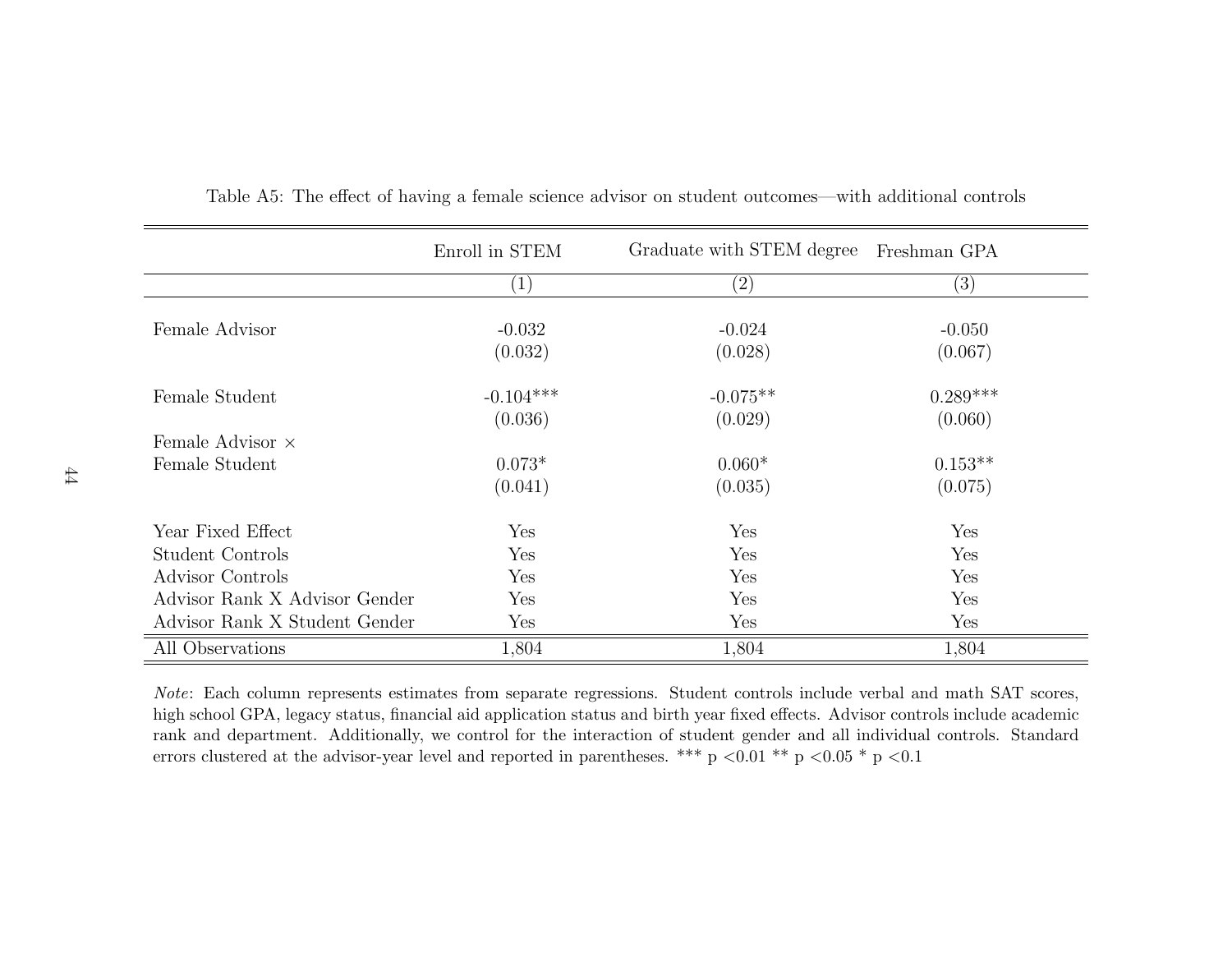|                     | Declare STEM major | Graduate with STEM degree<br>Freshman GPA |          |
|---------------------|--------------------|-------------------------------------------|----------|
|                     | $\left( 1\right)$  | $\left( 2\right)$                         | (3)      |
|                     |                    |                                           |          |
| All Students        | 0.001              | 0.014                                     | $-0.030$ |
|                     | (0.019)            | (0.026)                                   | (0.086)  |
| Female Students     | 0.017              | 0.015                                     | 0.017    |
|                     |                    |                                           |          |
|                     | (0.027)            | (0.034)                                   | (0.157)  |
| Male Students       | $-0.004$           | 0.016                                     | $-0.069$ |
|                     | (0.043)            | (0.029)                                   | (0.056)  |
| Year Fixed Effect   | Yes                | Yes                                       | Yes      |
|                     |                    |                                           |          |
| Student Controls    | Yes                | Yes                                       | Yes      |
| Advisor Controls    | Yes                | Yes                                       | Yes      |
| All Observations    | 3,415              | 3,415                                     | 3,415    |
| Female Observations | 1,654              | 1,654                                     | 1,654    |
| Male Observations   | 1,761              | 1,761                                     | 1,761    |

#### Table A6: The effect of having a science advisor in Freshman year

Note: Each column represents estimates from separate regressions. The treatment in all above regressions is the likelihood of having a science faculty advisor. Student controls include verbal and math SAT scores, high school GPA, legacy status, financial aid application status and birth year fixed effects. Advisor controls include academic rank and department. Standard errors clustered at the advisor-year level and reported in parentheses. \*\*\* p <0.01 \*\* p <0.05 \* p <0.1